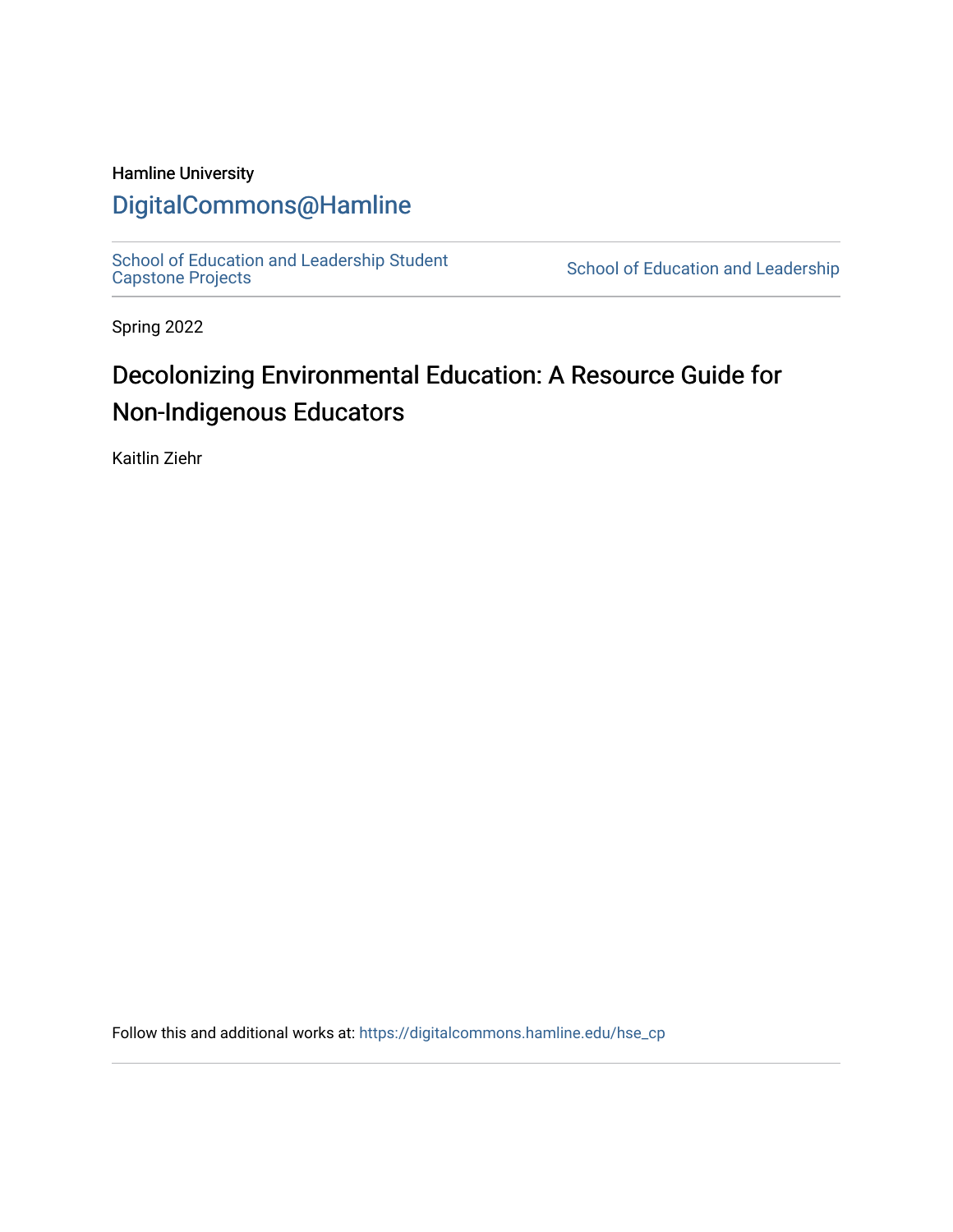Decolonizing Environmental Education:

A Resource Guide for Non-Indigenous Educators

by

Kaitlin Ziehr

A capstone submitted in partial fulfillment of the requirements for the degree of Master of Arts in Education: Natural Science and Environmental Education.

> Hamline University St Paul, Minnesota May 2022

Capstone Project Facilitator: Julia Reimer

Content Reviewer: Jenean Gilmer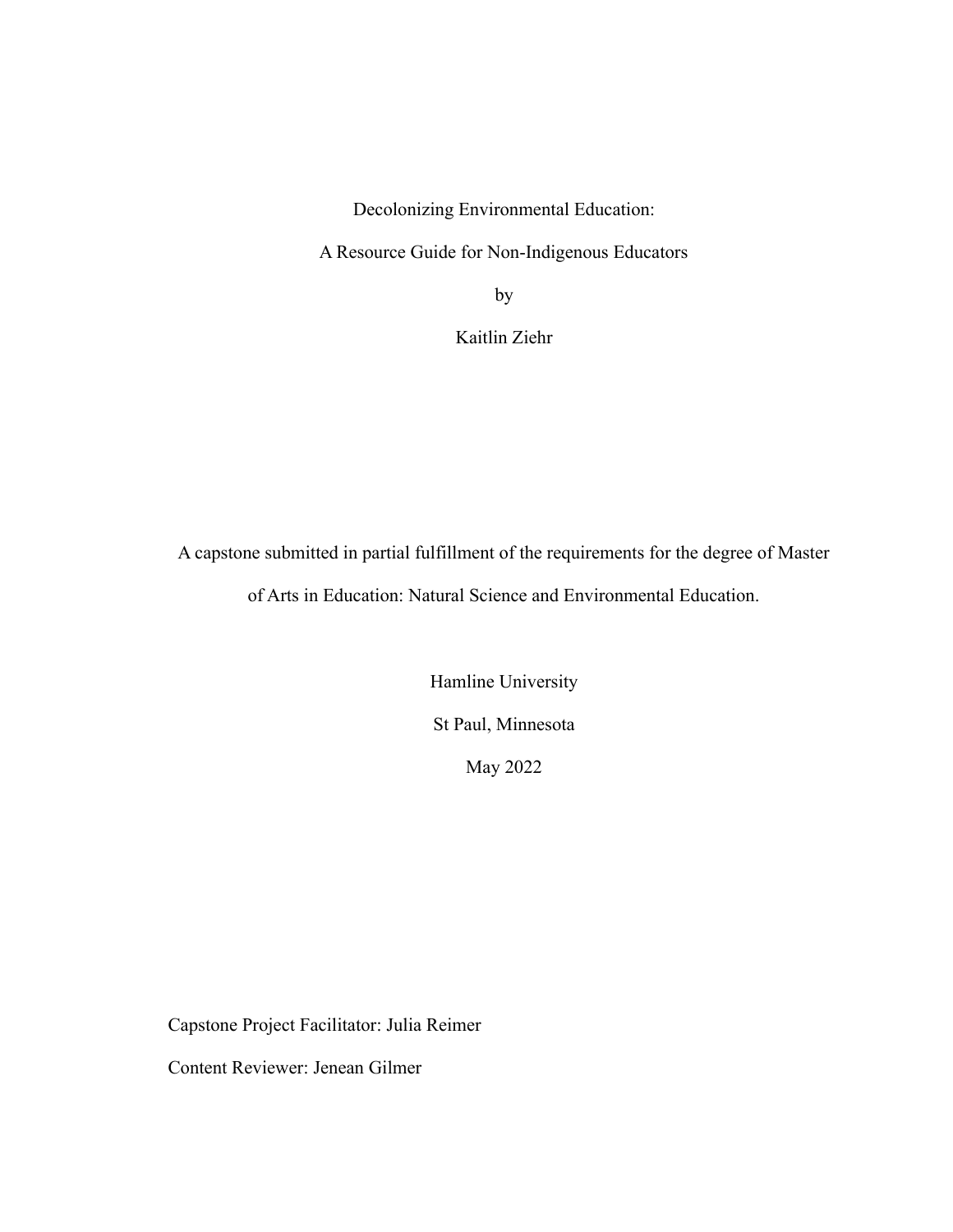# CHAPTER ONE: Introduction……………………………………………………………4 Personal Context…………………………………………………………………..6 Summary………………………………………………………………………....10 CHAPTER TWO: Literature Review……………………………………………………11 Settler Colonialism……………………………………………………………….12 Decolonization…………………………………………………………………...16 Indigenous Ways of Knowing……………………………………………………18 Incorporating Indigenous Teachings into Mainstream Education…………….....22 Environmental Education………………………………………………………...24 Place-based Education…………………………………………………………...26 Land Education…………………………………………………………………..27 Eco-justice Education……………………………………………………………29 Decolonization in Environmental Education…………………………………….30 Social Justice Education…………………………………………………………33 Conclusion……………………………………………………………………….35 CHAPTER THREE: Project Description………………………………………………..37 Project Overview...……………………………………………………………….38 Assessment……………………………………………………………………….41 Setting……………………………………………………………………………42 Timeline………………………………………………………………………….43 Conclusion……………………………………………………………………….43

#### TABLE OF CONTENTS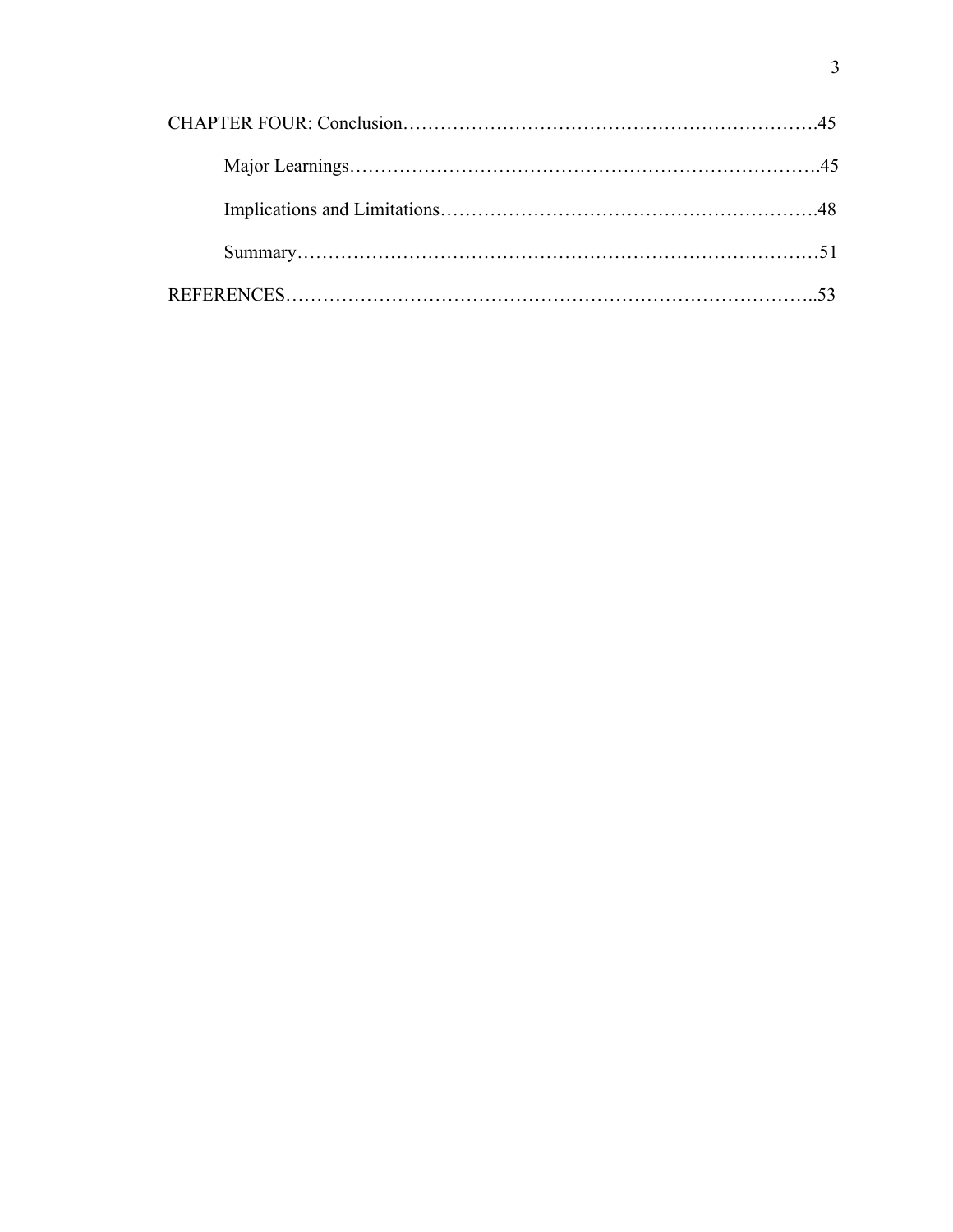#### **CHAPTER ONE**

#### **Introduction**

#### **Introduction**

The goals of environmental education generally include imparting in students a deeper understanding and connection with the natural world, an appreciation for systems of conservation and sustainability, and a capability to address interconnected issues of environment and climate. Within the United States, environmental education is typically taught as an objective (though sometimes controversial) science topic within the U.S. model of education, which is grounded in the ongoing processes of settler colonialism. This means that environmental education reflects the values inherent in western colonial education, which include individualism, commodification, and hierarchical thinking that places humans as superior to all things, as well as cultural values of white racial superiority, male gender superiority, and a presumed superiority of rational and objective thought associated with Western colonial knowledge systems (Martusewicz et al., 2021). These Western colonial values are inherently biased and a direct obstacle to achieving the goals of environmental education.

Indigenous knowledge offers holistic perspectives and proven models of ecosystem-specific sustainability that have been in practice for centuries. As an environmental educator invested in the success and development of the field, I want to investigate the following question: *How can environmental educators integrate and center Indigenous knowledge in curriculum as a primary source and model for sustainability, understanding natural systems, and developing whole-hearted*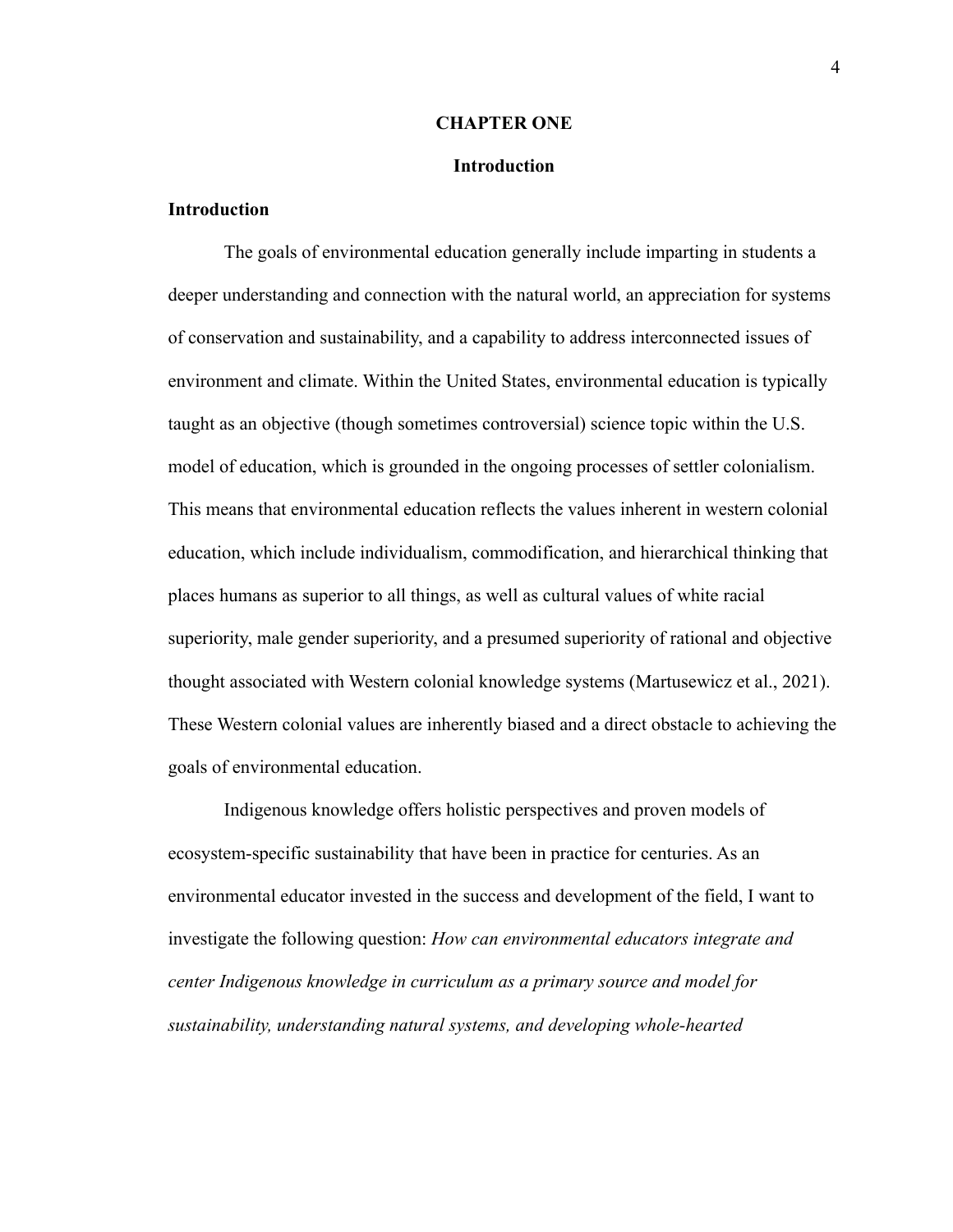*relationships with nature in order to deepen student learning, create inclusive and contextual learning environments, and to work towards restorative justice?*

Indigenous knowledge continues to be overlooked in environmental education programs, which indicates that there is much work to be done in regards to acknowledging the ways in which pressing climate and environmental issues are inextricably tied to issues of social and cultural injustice. Our solutions to these interconnected issues must be likewise pertinent, and so our teaching must help our students make these connections. Continuing to teach environmental education within a bubble of colonial values and knowledge is a disservice to our students, our educators, and our future.

Indigenous ways of knowing introduce needed perspectives and approaches to education that include holistic understandings of interdependence and connectedness. Many Indigenous traditions emphasize experiential learning that integrates diverse subjects and learning styles, as opposed to colonial models of isolated or specialized study (Martusewicz et al., 2021). There is value placed on building community and social relationships, and intergenerational knowledge allows for long-term perspectives on environmental and social issues. Indigenous knowledge traditions are tied to the land and all of the living beings specific to that place, with successful and sustainable land stewardship and resource management practices going back centuries (Cajete, 2000). This knowledge is the most valuable resource available to environmental educators; however, non-Indigenous educators must be able to practice restorative justice in order to avoid commodifying or appropriating culturally specific practices, and thereby losing trust and relationships with Indigenous communities and teachers.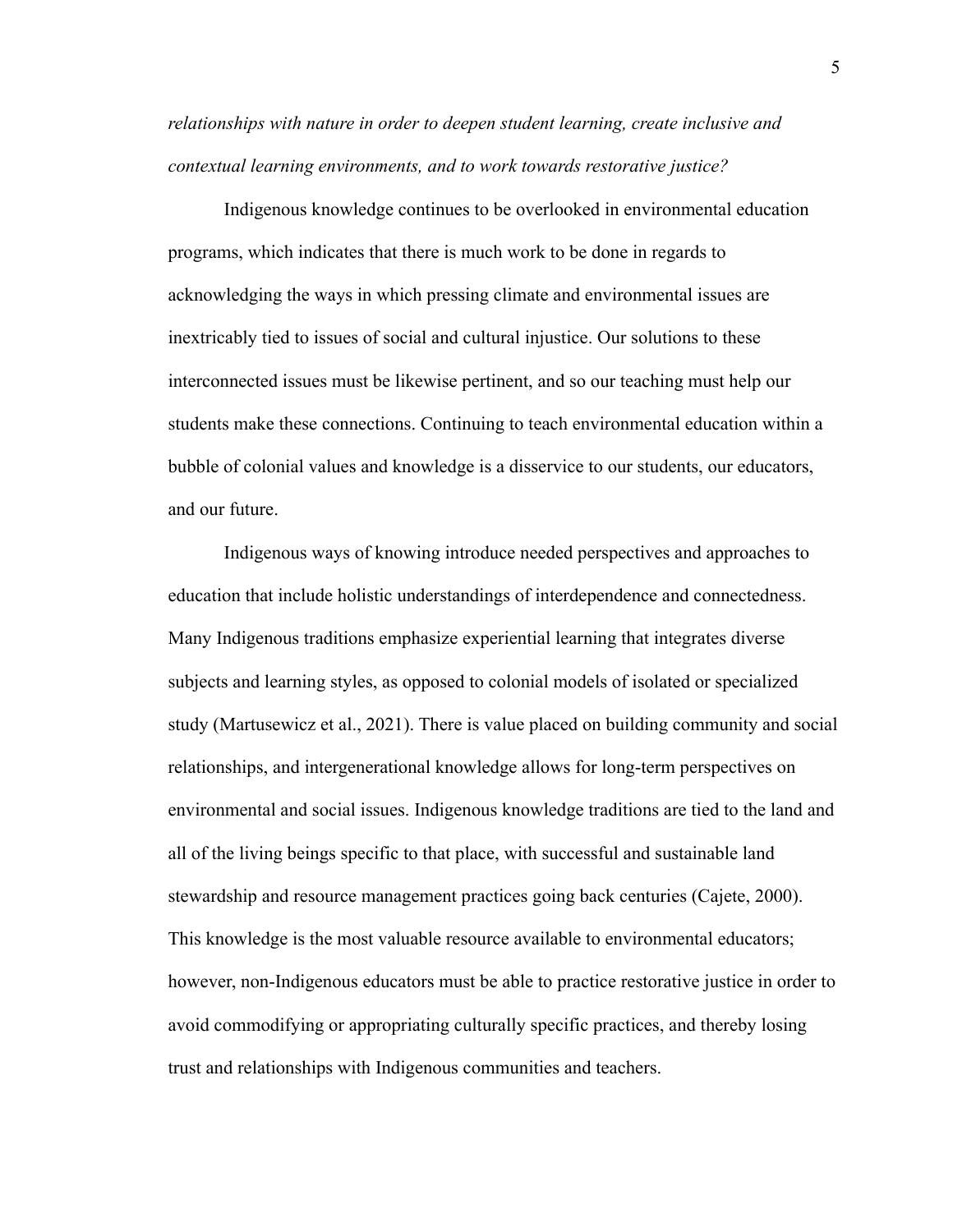Breaking from Western colonial educational traditions is a way to create openings for students who may feel excluded or ostracized due to learning differences, cultural identity, or any number of factors that keep students from succeeding in the existing model of colonial education. Place-based learning is one of many types of environmental education that has stretched the possibilities of how lessons can be imparted; however, it is often held back in its ability to reach more diverse learners. Environmental education tends to teach about place in terms of data and presumed scientific objectivity. Indigenous perspectives view place itself as the teacher, and our human role in relationship with the land as learners and caretakers.

In order for students to understand the circumstances that have led to the environmental issues we currently face, they need to have a critical grounding in truthful historic context. While many environmental education units tackle current issues, rarely do they examine the large-scale belief systems and social structures that have led to those issues. Students need to have the whole story in order to understand their own place within the living social systems they exist in and move towards more holistic, sustaining, and reciprocal ways of living.

#### **Personal Context**

I grew up on Dakota land in urban Minneapolis, in predominantly white, affluent neighborhoods, communities, and schools. While I was generally successful in school, none of the things that best describe who I was as a child and young adult seem to fit within the confines of formal education. Like many children, I found pleasure in spending time outdoors reading under the shade of a tree, scrambling on rocks, and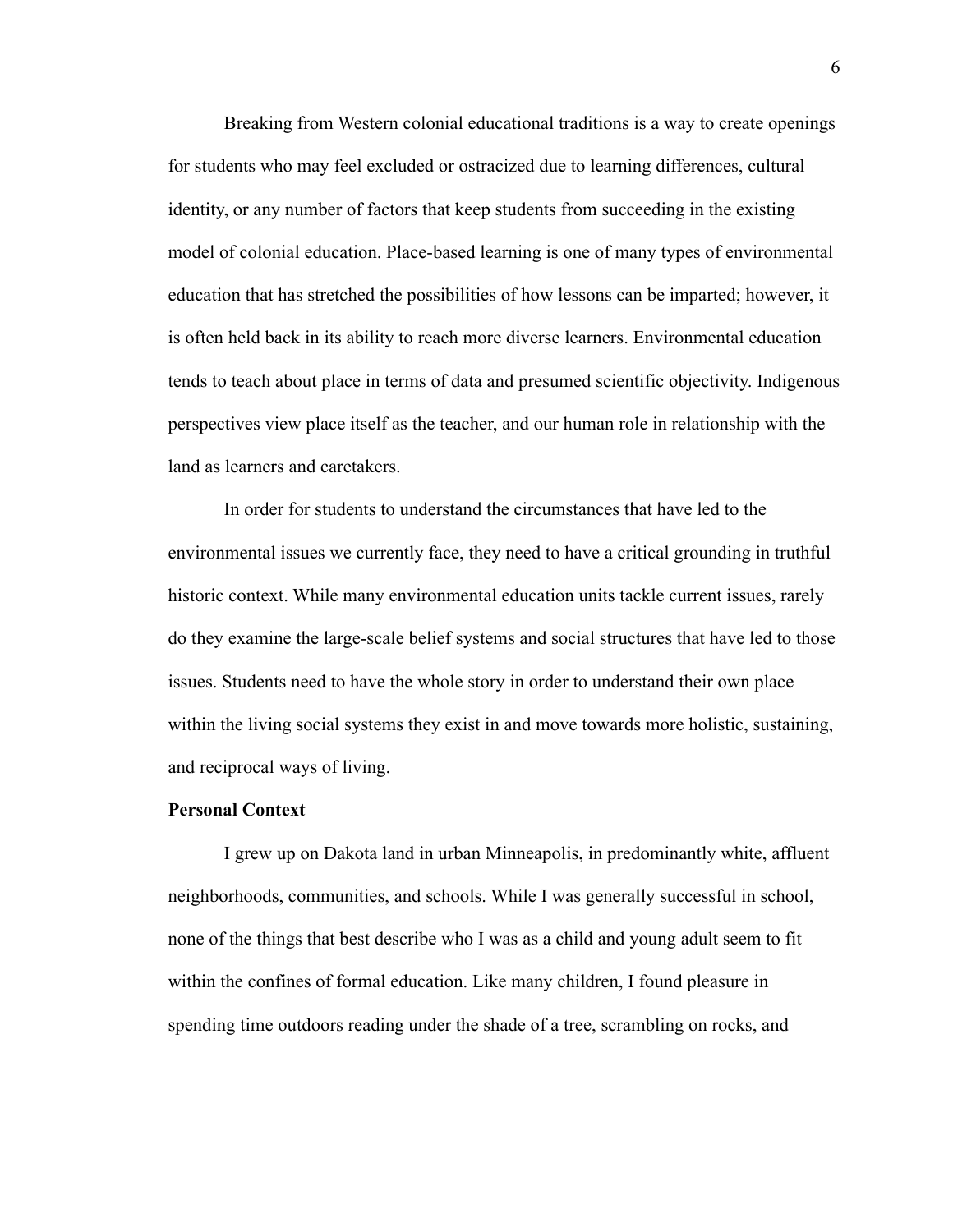swimming in lakes. I had a deep love for animals, and a curiosity about people and the natural world that sparked my imagination.

Environmental education was for the most part an extracurricular activity separate from school, and the additional expense prohibited families lower on the socio-economic ladder from participating. My elementary school offered an "outdoor club" and a few school trips to outdoor learning centers, and I spent summers at overnight YMCA camps for many years. I relished these experiences, and didn't notice as a child that it was most often the white kids that went on the outdoor club trips and to summer camp. Most of my teachers were white, all of my camp counselors were white, and a good majority of my peers were, too. Data from the National Center for Education Statistics confirms this experience, noting that eight in ten public school teachers in the U.S. are white, and in schools where the majority of students are white, 97% of the teachers are white (Schaeffer, 2021).

My experiences with the Indigenous people and culture of the places I lived and learned were few and far between. Dakota people were almost never mentioned in the whole of my formal education within the Twin Cities on Dakota land, even during the required sixth grade year of Minnesota history. My elementary school was a Quaker school and strongly valued equality and social justice, with yearly units on the Civil Rights movement and early abolitionists, but offered little on any other topic. I remember once learning briefly about the relationship between early European fur traders and the Dakota and Ojibwe tribes with which they traded on a trip to a northern Minnesota environmental learning center in middle school. I had a few friends who would occasionally talk about going to powwows, and I remember being curious but unsure of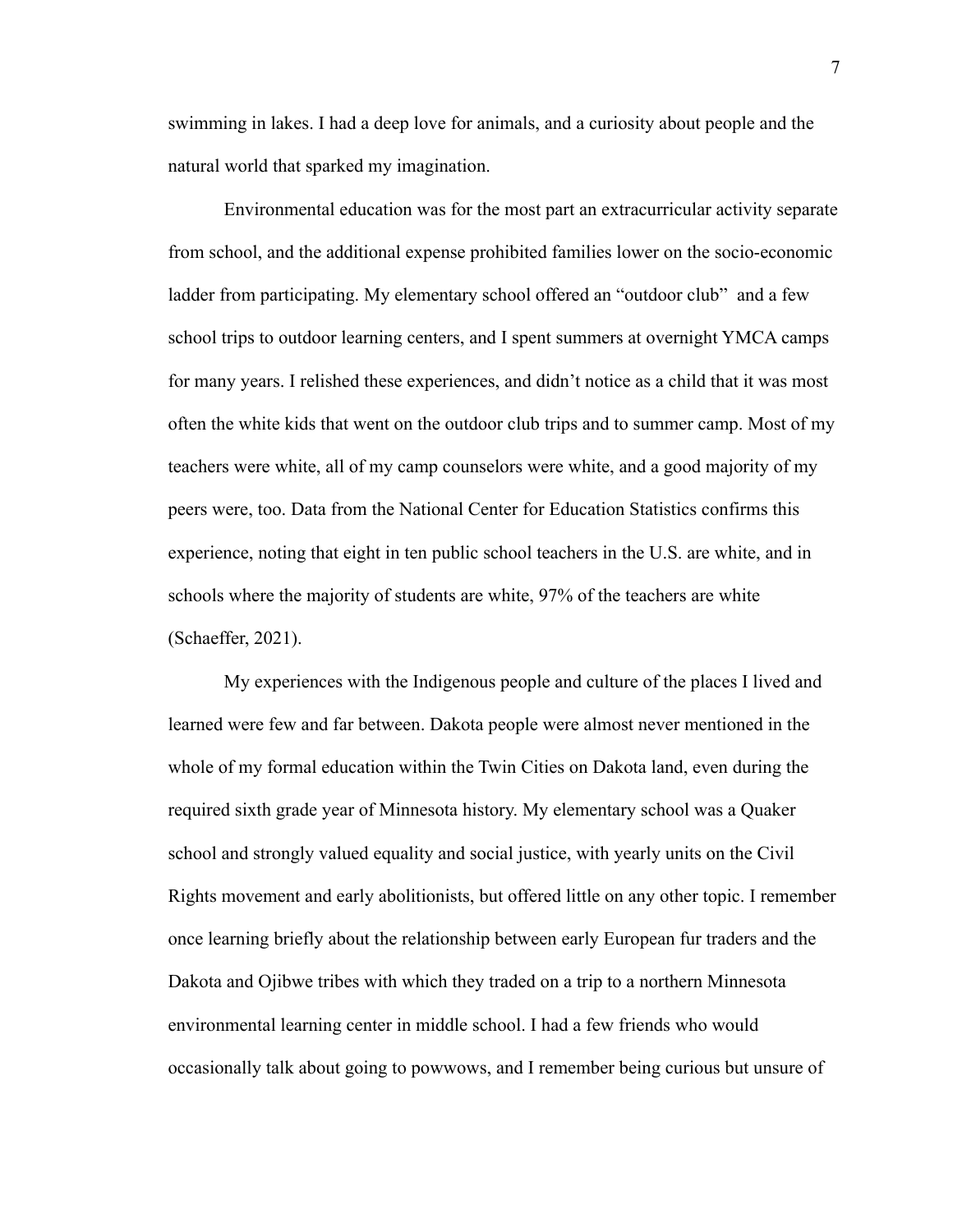what to ask. I devoured historical fiction novels, especially ones about white colonial settlers and Native American encounters, and was excited when the American Girl Doll company released a Nez Perce doll. My understanding of Indigenous culture and history was limited and extremely whitewashed.

I became passionate about issues of social justice and the environment as a teenager and young adult, organizing a walk-out protest against the U.S. Invasion of Iraq in high school, attending Critical Mass bike protests, and participating in the Occupy Movement as a college student in Seattle. I also sought non-traditional educational settings, spending a year at a British Quaker boarding school before finishing high school at Minnesota's Arts High and moving to Seattle to attend an arts conservatory college. While I found more opportunity for creative synthesis of ideas and interdisciplinary approaches in arts education, I became frustrated with curriculum literature that highlighted primarily white male playwrights. I noticed the social and political apathy of my peers and struggled to reconcile the disconnect I felt between the art and theater makers around me and the circumstances of our world.

With the rise of movements like Black Lives Matter, Me Too, Missing and Murdered Indigenous Women, and the Land Back movement, I became more acutely aware of the social injustice woven into the very fabric of American culture. I began attending anti-racist activist meetings in Seattle and delving into research and investigation into my own positionality as a white woman. I came to recognize that there were large pieces missing from the education I had received, and learned to look to leaders within Black, Indigenous, and other communities of color for guidance and direction.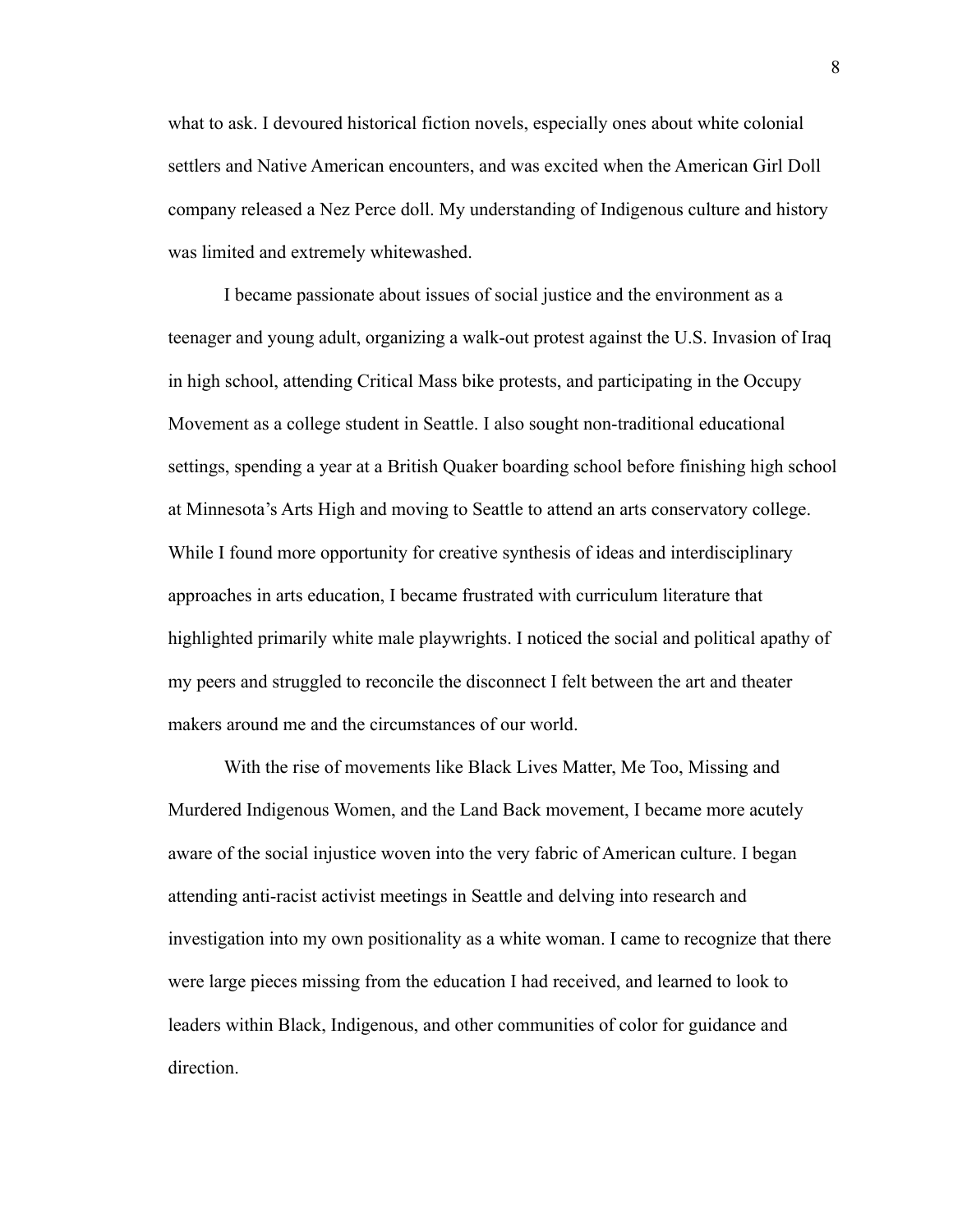I came to pursue a Masters degree in environmental education after spending many years seeking out natural settings as a way to help ground myself and balance my mental health while navigating an ever-changing world. Compounding climate crises and social injustices led me to seek ways to help current and future generations have the knowledge and skills to make better choices for the health of their communities and for the living systems they are a part of.

I understand that within Indigenous history I can find pieces of my settler colonial family's story, and those pieces are important. It may not be history that my family typically recognizes or feels proud of, it is not the family stories that have been passed through generations, but it is a truth that we need to be able to hold simultaneously with our pride and our struggles in order to repair our own relationships with the land, with the original people of this land, with our past, and with our future. My family's ability to immigrate to the United States and establish homes and businesses is directly tied to the attempted eradication of Indigenous people and culture. Without the history of colonial violence, displacement, broken treaties and forced assimilation, I would not have been born the person that I am or lived the life that I have. Learning my own history and the teachings of this land that I live on, the land that nourishes and sustains me, is what inspires me to work towards learning and teaching in a way that nurtures and grows caring and reciprocal relationships with all things.

#### **Summary**

While there is certainly value in aspects of mainstream education, an educational system that teaches white and eurocentric history as unequivocal truth while leaving Black, Indigenous, Latino/ $a/x$ , and Asian history relatively untouched or sidelined as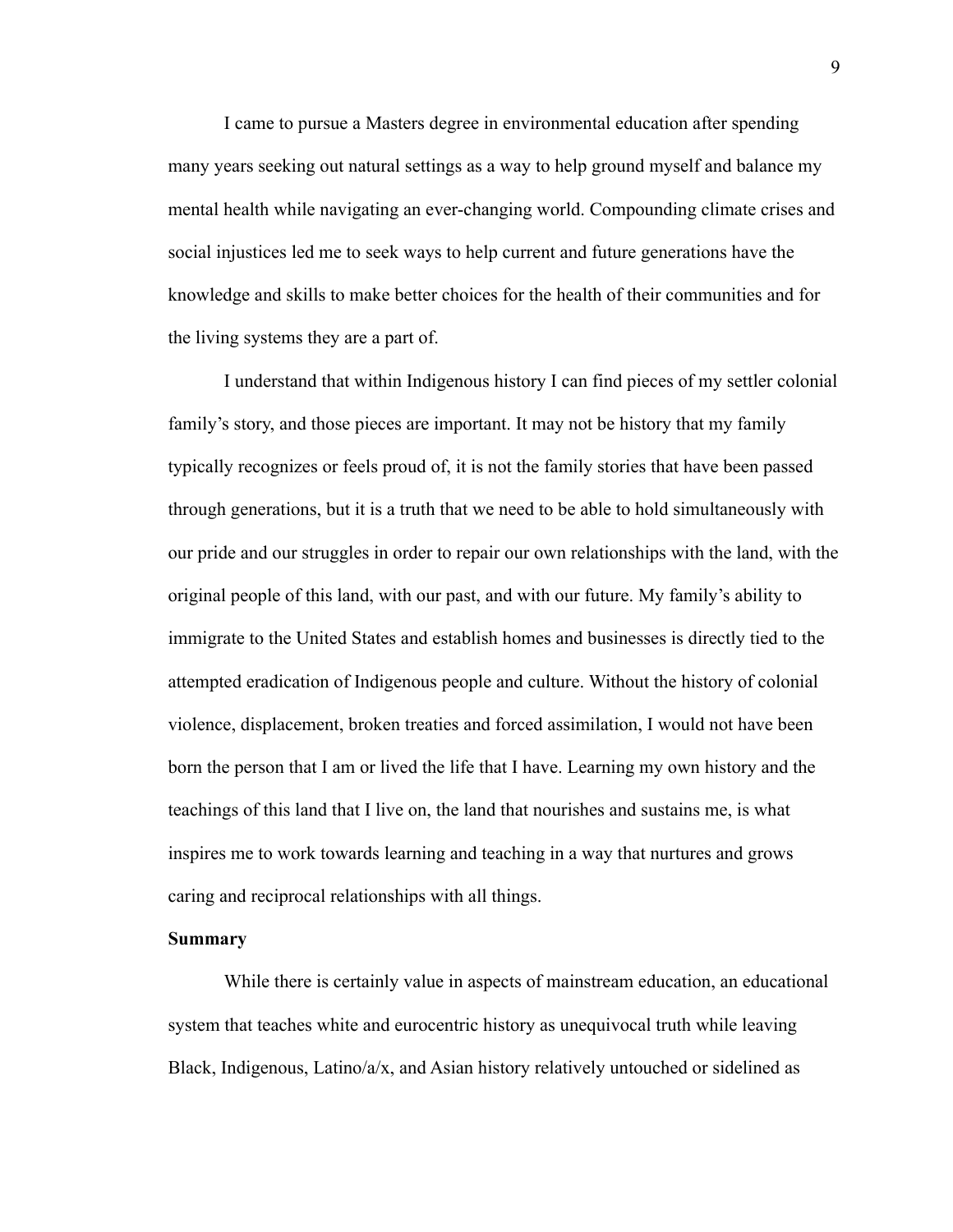small side topics is an incomplete system that leaves its students ignorant to their own past and ill-prepared for the future. An education system that teaches science as disconnected from the lived experiences of its students is a system where students are unable to make personal connections to the very world they live in.

The field of environmental education can offer learning experiences that reach students in deeper and more meaningful ways. It is held back by a commitment to the same colonial values that have led to environmental and cultural destruction. A decolonized curriculum that centers Indigenous knowledge has the potential to guide students towards more wholehearted learning experiences to develop reciprocal relationships with the living systems that they are a part of. By understanding the context, history, and teachings of the land, we are better able to make decisions that benefit the well-being of all living things for now and for the future. It is my hope that environmental educators will be able to apply this project towards creating a decolonized curriculum and evolving their own teaching methods in order to develop more grounded, contextualized, relationship and system focused lessons.

Chapter Two will consist of a literature review to examine the purposes and content of Indigenous environmental education, as well as the history of colonial teaching principles within the field of environmental education. It will also explore various models of environmental education and the pedagogical theories within them. Chapter Three will describe the methods used to create a resource guide to help environmental educators develop decolonized curricula for their specific educational setting. Chapter Four will discuss major findings from the process of the development of this resource guide, including any surprises or unexpected challenges.

10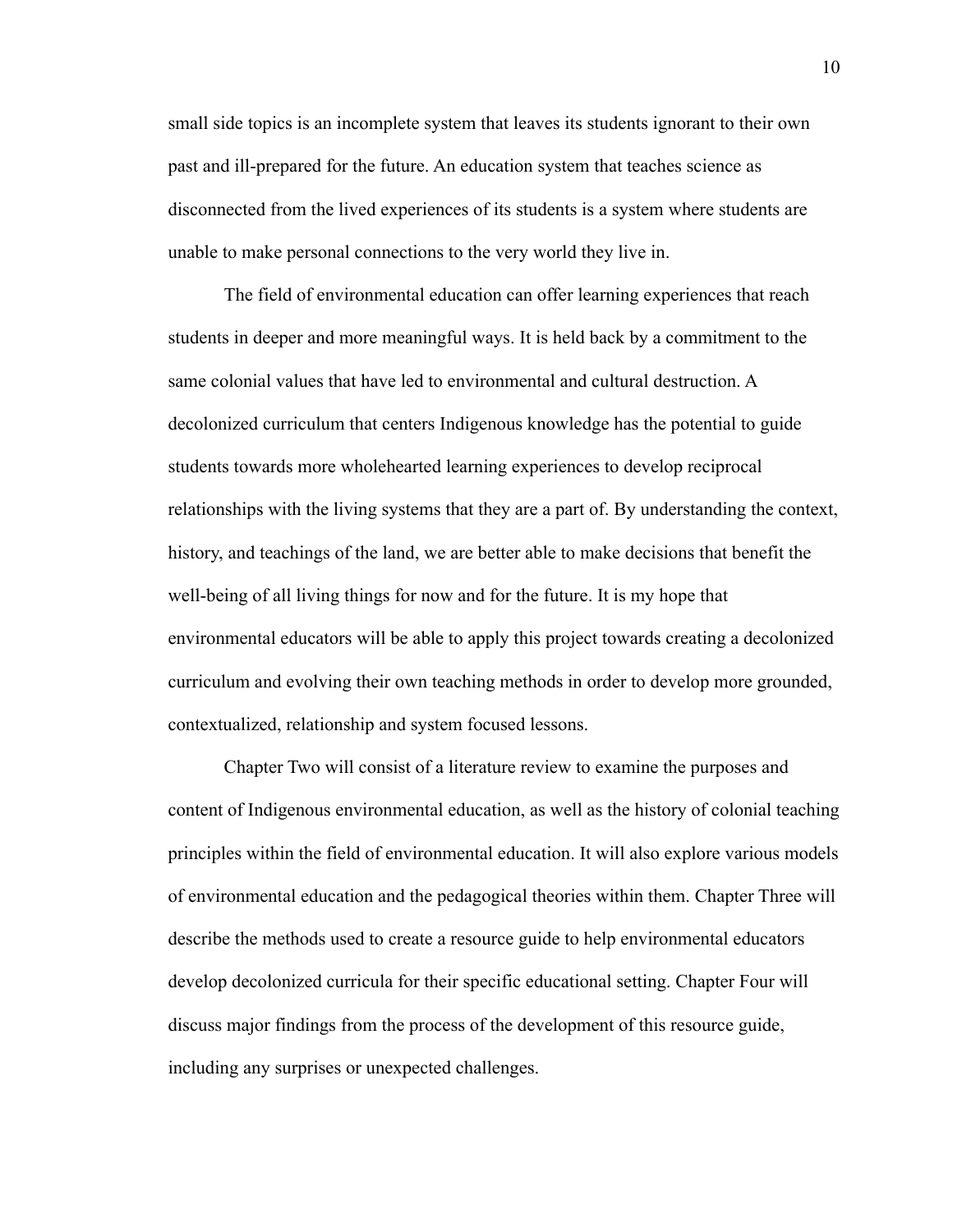#### **CHAPTER TWO**

#### **Literature Review**

#### **Introduction**

Chapter Two provides a review of the literature regarding settler colonial roots of education in the United States, Indigenous ways of knowing, and environmental educational models to support critical sustaining relationships with the natural world. The literature review supports an effort to answer the research question: *How can environmental educators integrate and center Indigenous knowledge in curriculum as a primary source and model for sustainability, understanding natural systems, and developing whole-hearted relationships with nature in order to deepen student learning, create inclusive and contextual learning environments, and to work towards restorative justice?*

Recognizing that settler colonialism provides an underlying basis of historical context, social values, and ongoing structures of power within educational institutions that perpetuate destructive environmental and social justifications, it is necessary to develop critical theories to disrupt systems of settler colonialism. The field of environmental education has emerged with many directions for the development of more meaningful learning experiences. In examining scholarly perspectives regarding Indigenous environmental knowledge, the importance of centering Indigenous scholars, Elders, and communities cannot be overstated. In order to ethically and responsibly represent Indigenous knowledge and shift mainstream education towards inclusive, culturally responsive, socially restorative, and environmentally sustainable models,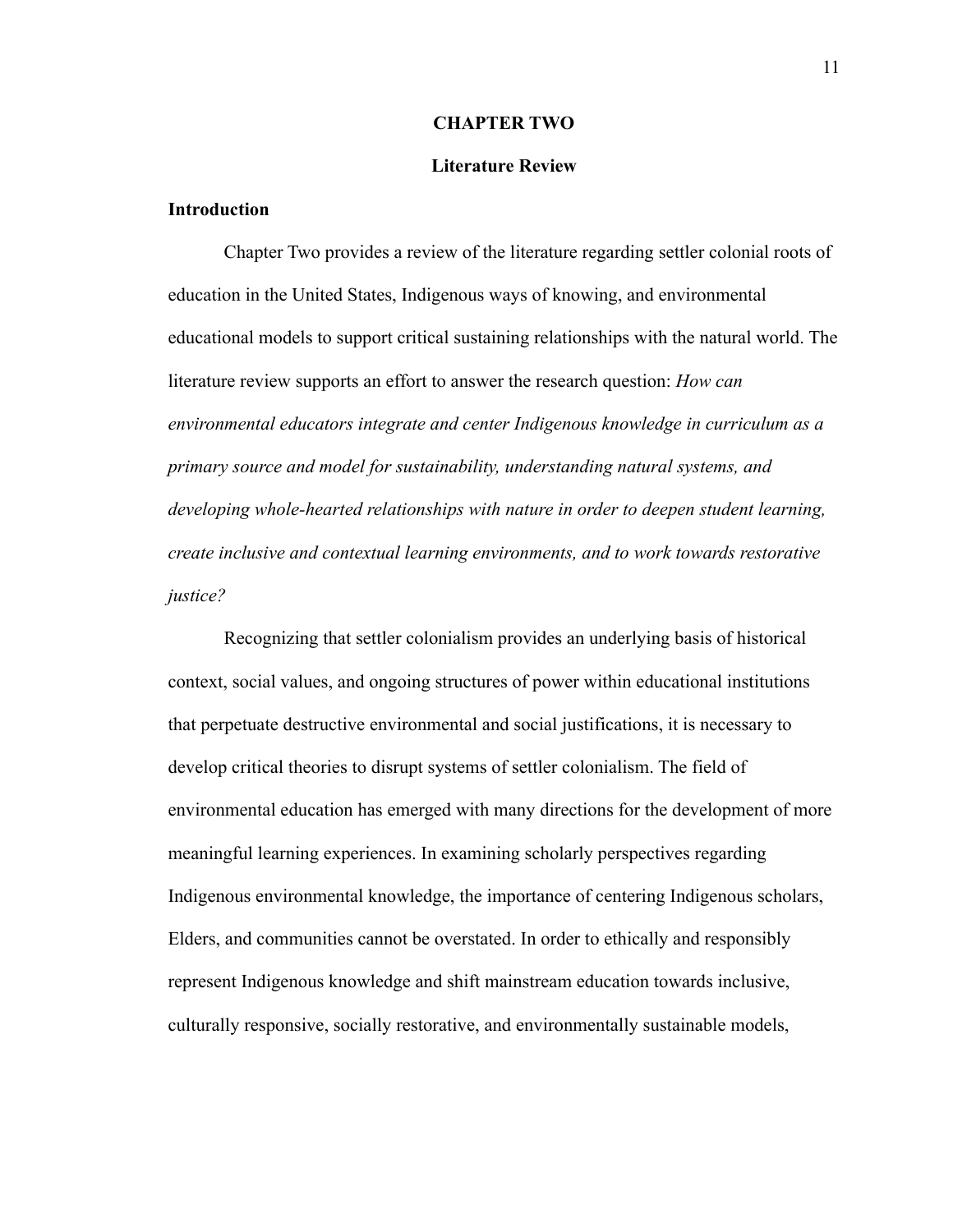educators and learners must be able to practice self-reflection and critical analysis, positioning themselves as learners and not experts in Indigenous contexts.

#### **Settler Colonialism**

Examining the ongoing process and effects of settler colonialism in the United States is essential for understanding the current state of education and settler-Indigenous relationships. Governmental, cultural, and educational systems have been intentionally created and sustained in support of white supremacy. Explicitly acknowledging the ways in which settler colonialism continues to shape and influence the perspectives we are taught to identify with is the first step towards a critical understanding and ability to disrupt systems of injustice.

Settler colonialism is a form of colonialism that seeks to completely replace the original inhabitants of a place with a new society of settlers (Tuck & Gaztambide-Fernández, 2013; Veracini, 2011). Distinct from colonialism, in which colonizers seek to exploit labor or goods from the colonized and maintain a hierarchical power structure, the ultimate goal of settler colonialism is to extinguish the Indigenous population, which is accomplished through a variety of means (Snelgrove et al., 2014; Veracini, 2011). In the case of European settler colonialism in North America, examples of attempts to erase Indigenous people include acts of genocide, disease, forced removal from land, cultural repression, forced assimilation, and cultural appropriation. Though it is often viewed through the lens of historic events in the past, settler colonialism is an ongoing system made up of relations and conditions that continues today (Calderón, 2014b; Mamdani, 2015; Mikdashi, 2013; Tuck & Gaztambide-Fernández, 2013). There are multiple theories regarding what decolonization would mean or look like. Settler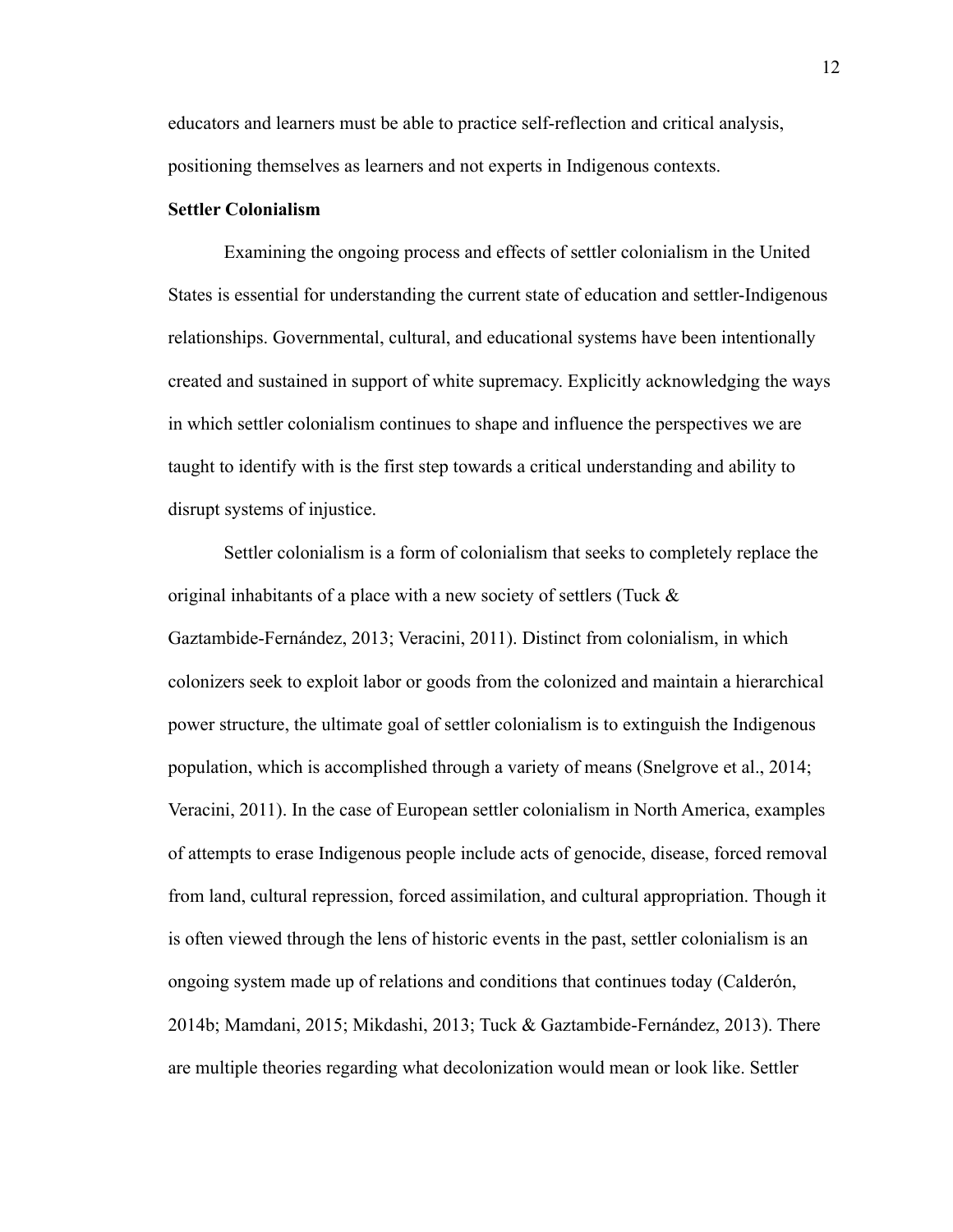colonialism seeks to vanish Indigenous people, making their continued survival itself an act of resistance (Veracini, 2011).

For many thousands of years prior to European contact, diverse and thriving nations inhabited the North American continent, with many languages, cultures, established metropolises and transcontinental trading routes (Cahokia Mounds Museum Society, n.d.). For over a hundred years Indigenous peoples had diplomatic trade relationships with Europeans that included exchanges of goods, languages, and culture, similar to the exchanges Indigneous communities maintained with one another (Brooks, 2018). When Europeans began to permanently settle in North America and claim land and resources for themselves, the previously export-focused model of colonialism shifted to settler colonialism (Brooks, 2018). European settlers saw the land in North America as *terra nullius* or empty land (Calderón, 2014b), free for the taking and fulfilling of the settlers' *manifest destiny*, their sense that this "new world" was a gift from God to them alone (Tuck & Gaztambide-Fernández, 2013). European settlers saw land and resources as commodities to buy and own, and proceeded to strike often less-than-legitimate treaties with Indigenous people for possession of land (Brooks, 2018; Calderón, 2014b). To continue European expansion, settler courts passed laws and judgements based on a presumption of inherent European superiority over Indigenous peoples, establishing white supremacy in the settler legal system (Calderón, 2014b).

As settler populations grew and expanded across North America, the newly created United States government initiated an ongoing legacy of intentional and systematic acts of genocide against Indigenous people. Education was used as a violent tool for assimilation. Native children were forcibly removed from their families to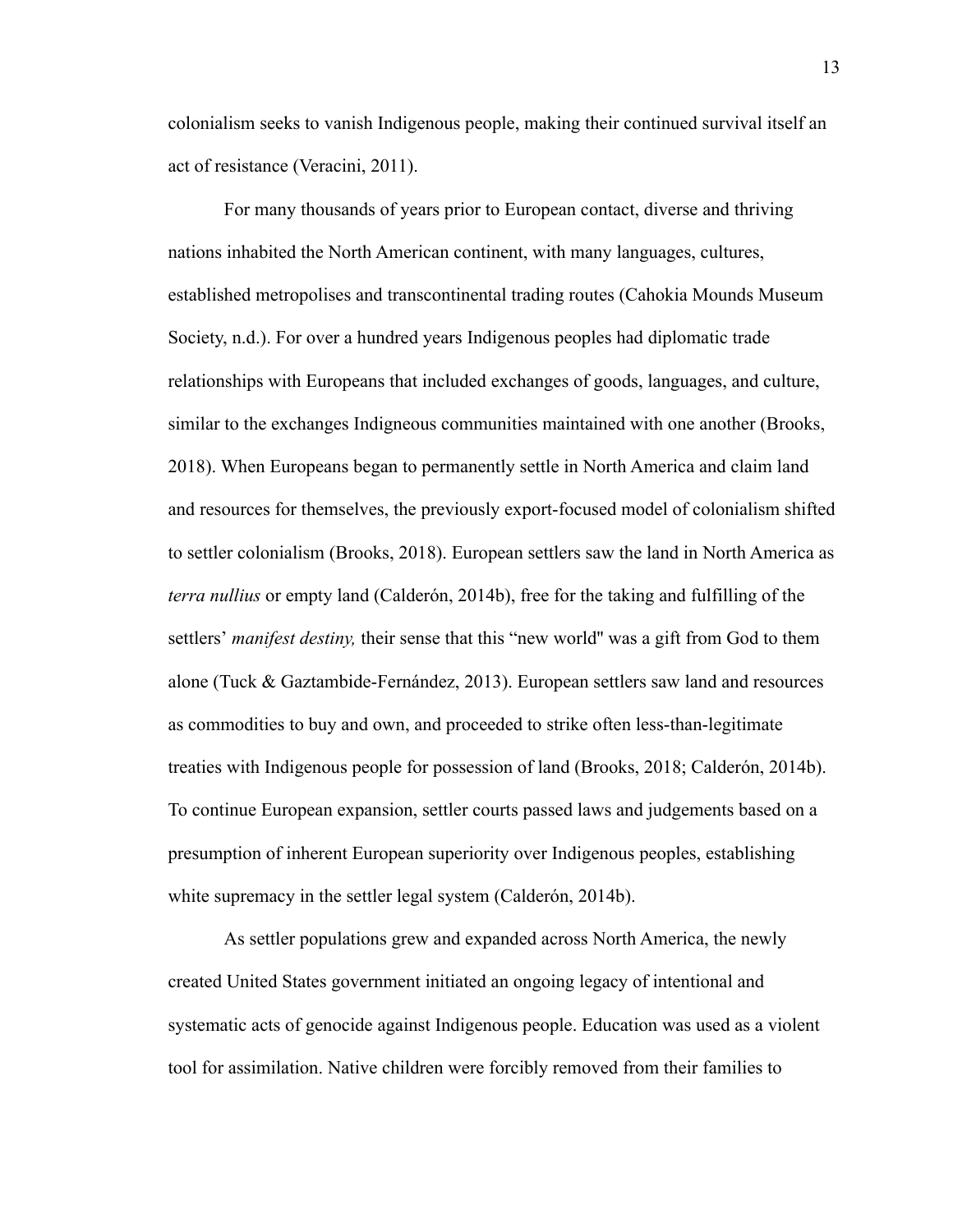residential schools, sometimes never to return. These residential schools sought to "kill the Indian, save the man" (R. H. Pratt as cited in Tuck & Gaztambide-Fernández, 2013, p. 76). Indigenous children were abused, starved, and forbidden from using their own languages or practicing their own culture in an effort to assimilate them completely into white American society (Mikdashi, 2013). This process of ethnic cleansing and internment of Indigenous people was the first of its kind and served as a prototype for German Nazi genocide (Mamdani, 2015; Tuck & Gaztambide-Fernández, 2013).

Education has also ensured the erasure of Indigenous people within settler culture. As Mamdani (2015) writes, the American identity is that of the settler. The Native does not exist and is not considered. Calderón (2014b) argues that the education system in the United States is saturated with settler colonial narratives. She points to the pervasive ideologies of the United States as a "new society" (p. 318), a nation of immigrants, all the while centering white experiences and ways of knowing. Tuck and Gaztambide-Fernández (2013) point out that the normalization and superiority of white narratives make it so that whiteness and settler perspectives are invisible unless threatened. This secures non-white perspectives as other and inferior. They maintain that education in the United States and Canada has been a white supremacist project from the start, with a primary aim to preserve ideologies that justify the settler colonial appropriation of Indigenous land. They note that curriculum acts as an extension of the ultimate goal of settler colonialism: to extinguish Indigenous peoples in all sense and replace them as the rightful occupants of the land. In order to soothe settler anxieties and sense of belonging, the present relationship between Native communities and settler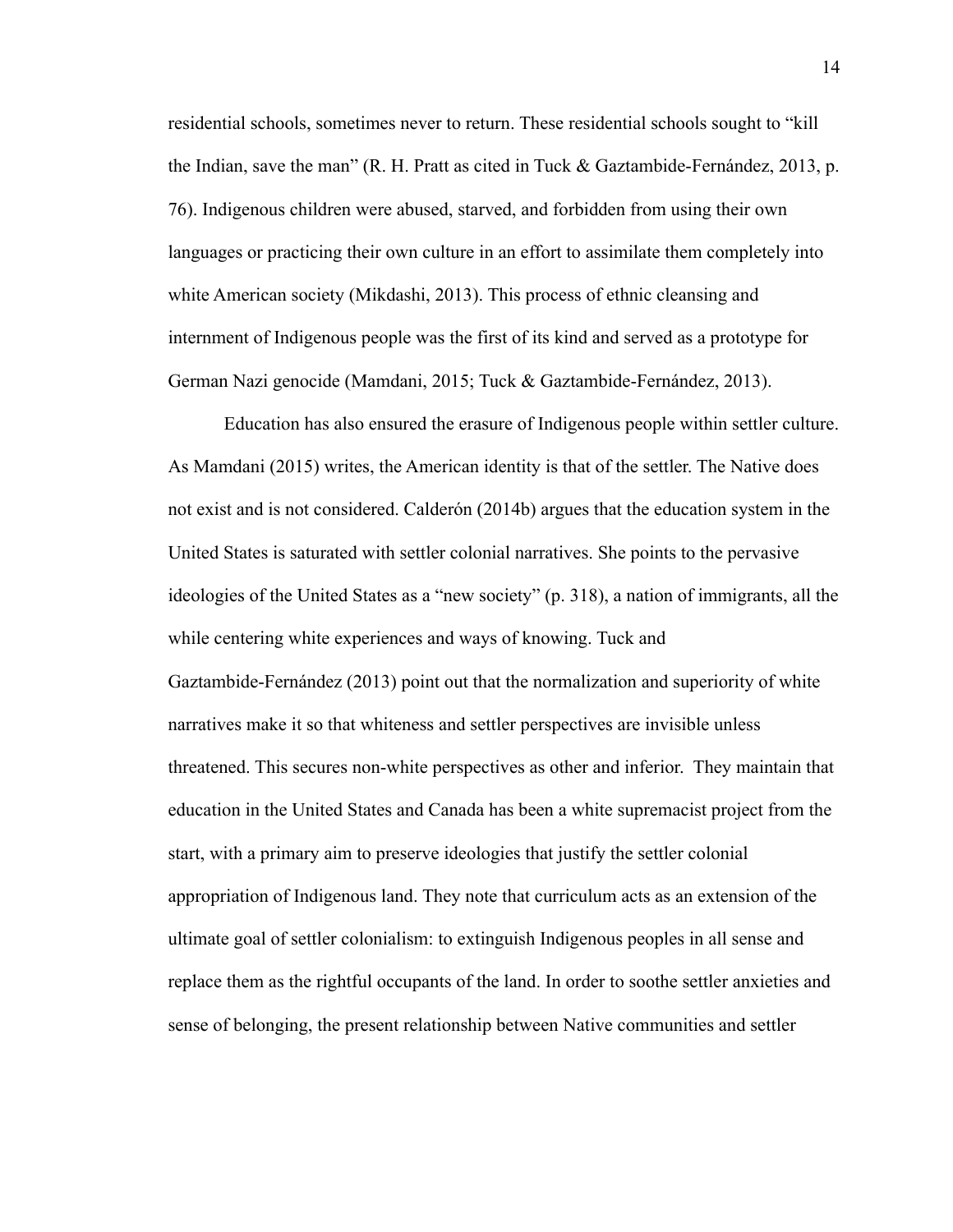colonists is taught through a lens of the past, without acknowledgement of current conditions (Tuck & Gaztambide-Fernández, 2013).

Modern statistics of suicide, poverty, addiction, domestic violence, and disease within Indigenous communities is directly tied to the conditions of settler colonialism. Indigenous people in the United States did not gain citizenship until 1924, civil rights until 1968 (Mamdani, 2015), and are still subject to intentional laws and policies that dispossess them of land over generations (Mikdashi, 2013). Data from the 2019 U.S. Census shows a poverty rate of 25.4% for Native Americans, which is higher than any other racial group in the U.S. While median incomes of American Indian and Alaska Native households are significantly lower than white ones, income on reservations in particular were 68% lower than the national average in 2015 (Asante-Muhammad et al., 2022). Reservation land is often rural with few natural resources, offering limited jobs and access to healthcare, and federal policy prohibits reservation land from being bought or sold, which keeps people living on reservations from being able to own their own land (Riley, 2016).

With restricted federal loan assistance programs, inequitable access to quality housing, and limited ability to build financial equity, high rates of poverty continue through generations, as do other disparities that come with people struggling to survive like higher rates of crime, alcohol use, and suicide (Asante-Muhammad et al., 2022). As modern textbooks continue to teach frontier narratives (Calderón, 2014b), as Native people fight to preserve their language and culture, contend with appropriation found in Halloween costumes, sports mascots, and cartoons (Mikdashi, 2013), and combat

15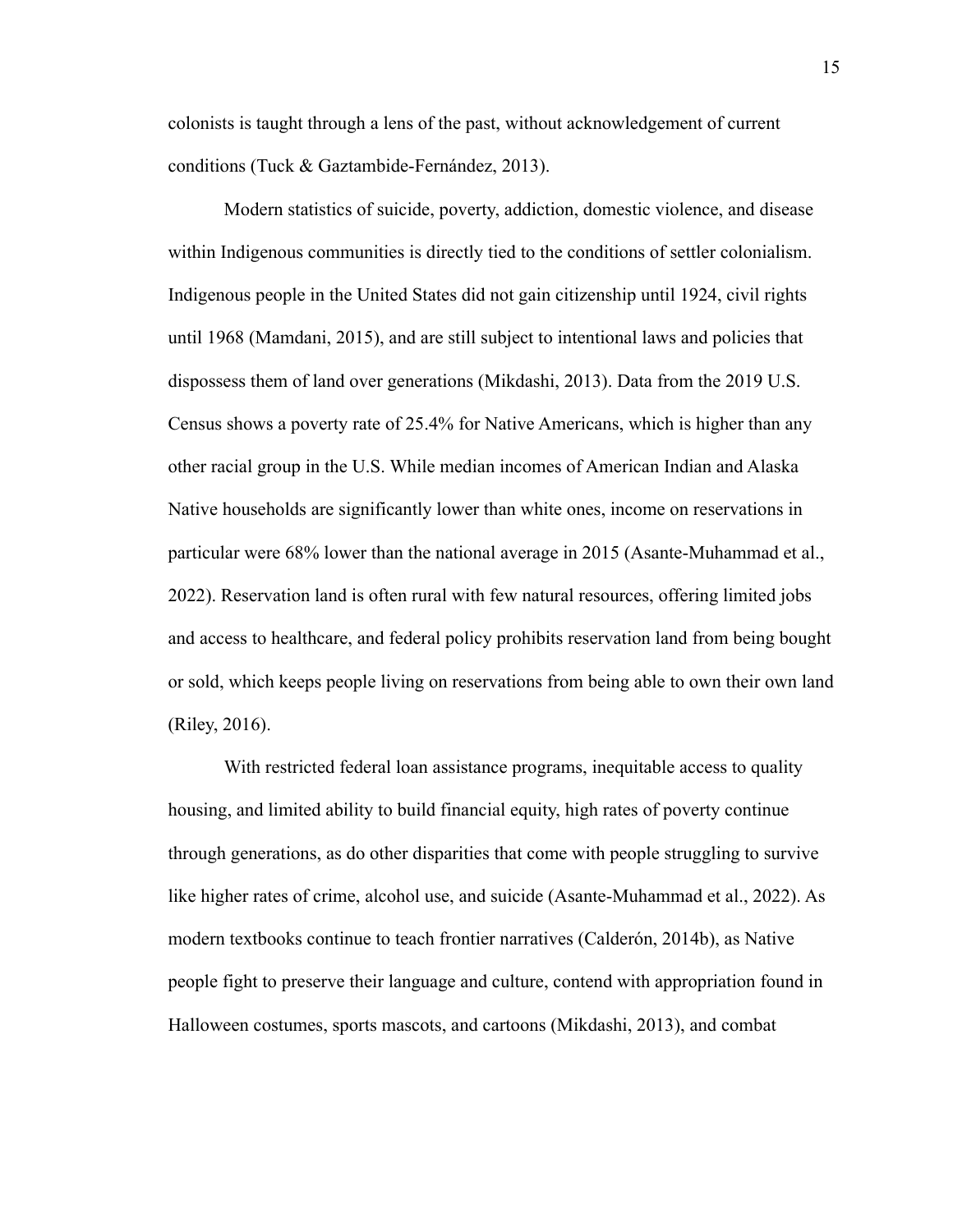ongoing corporate and government destruction of Native land, it is clear that settler colonialism is an ongoing process (Wolfe, 2006).

#### *Decolonization*

Decolonization is a term used to describe the dismantling of settler colonial structures in order to center Indigenous ways of life. The concept of decolonization is one fraught with differences of understanding and perspective. Veracini (2011) proposes that either the colonizers need to leave the colonized place, or the power relationship between colonized and colonizers needs to be one of complete equality in order for a previously colonial society to be considered decolonial or postcolonial. He extends this line of thought to settler colonialism to say that if successful settler colonialism requires the extermination of Indigenous peoples, then the continued existence of Indigenous people and a continuous relationship between settler and Indigenous people signal resistance to settler colonialism. Tuck and Gaztambide-Fernández (2013) point out that their concept of Indigenous futures does not necessitate settler colonial versions of justice like revenge or removal of all settlers. Waziyatawin (2008) also acknowledges that it is not realistic to advocate for a removal of all settlers, as Indigenous contemporary ways of life are too tied to settler society. Mamdani (2015) considers decolonization in comparison to the process of reconciliation in post-Nazi Germany, suggesting a focus on the systemic, institutional, and ideological forces that led to and enabled genocide. Meanwhile, Mikdashi (2013) suggests that settler colonialism is too deeply ingrained in American life and culture to have any simple answers.

Looking specifically to decolonization in education, Calderón (2014b) posits that decolonization in curriculum is a process through which western knowledge and

16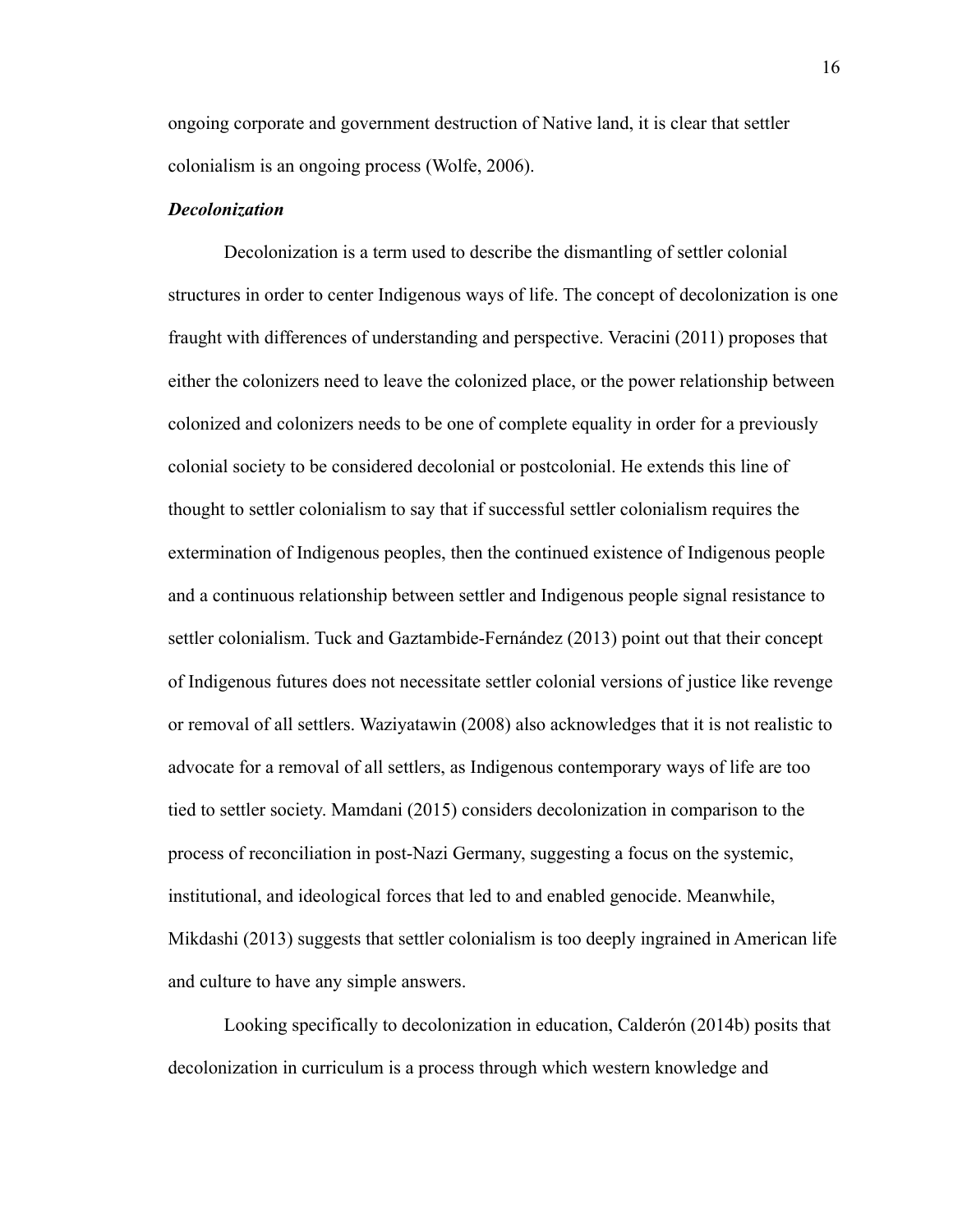institutions and the ways that they perpetuate ongoing oppression of Indigenous peoples are critically examined and challenged. Brooks (2018) also views decolonization as an ongoing process, however Veracini (2011) makes the distinction that in order to move against the settler colonial goal of finality, any form of reconciliation must be an open-ended practice. While some scholars like Beckford et al. (2010) and Nesterova (2020) propose integrating Indigenous perspectives into mainstream curriculum, Tuck and Gaztambide-Fernández (2013) assert a process of rematriation to ensure that Indigenous peoples maintain authority over the knowledge and narratives shared with the intention that they may choose not to share knowledge with colonial institutions deemed undeserving.

Snelgrove et al. (2014) stress the importance of centering Indigenous perspectives and voices in any approach to decolonization due to the tendency of white scholars to overshadow Indigenous scholars, despite having good intentions to critique settler colonialism. Tuck & Gaztambide-Fernández (2013) also comment on that tendency, noticing how the process of settler colonial replacement shows up in academic settings when white scholars use the knowledge they have gained from Indigenous peoples to displace Indigenous scholars as experts. Corntassel (Snelgrove et al., 2014) suggests a relationship-building approach based on a Cherokee Elder's guidance:

You are to come in the calmest, gentlest state of your being. This exemplifies to'hi dyanisti, or a call to peaceful or healthy relationships. You only approach another Indigenous nation after you have thought it through, over and over again, and if there is willingness on the part of the host nation(s) to include or accept strangers (Cherokee Elder Benny Smith as cited in Snelgrove et al., 2014).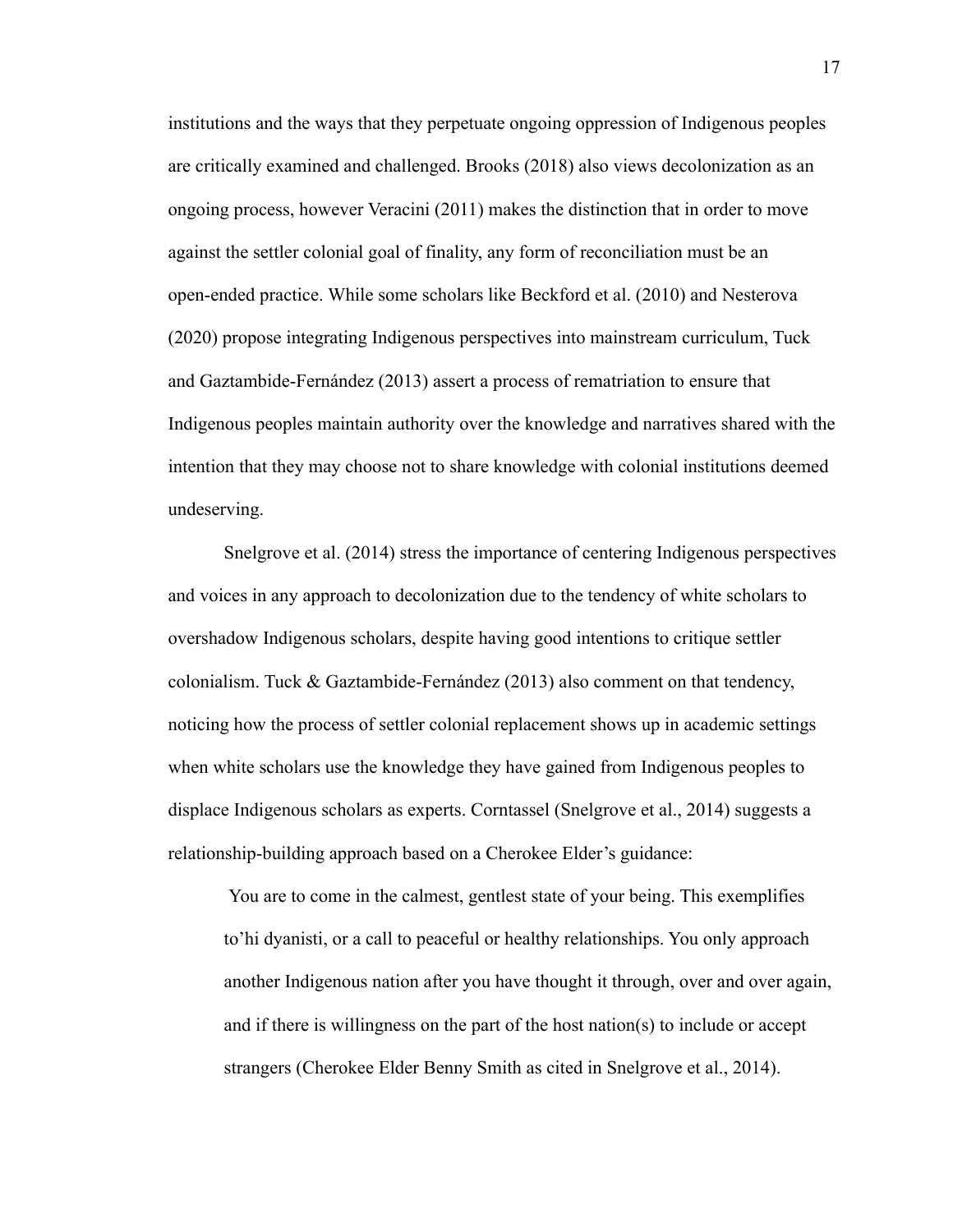Both Snelgrove et al. (2014) and Waziyatawin (2008) also emphasize the critical need for real transformational action and transitions of power within institutions in addition to holding critical discussions and building settler-Indigenous relationships focused on Indigenous liberation and sovereignty.

#### **Indigenous Ways of Knowing**

Indigenous ways of knowing consist of teachings, practices, beliefs, and values of Indigenous communities that have been passed down through generations. It is important to note that Indigenous peoples and knowledge are not a monolith, and communities throughout the world hold their own diverse culturally-specific and land-specific traditions. Indigneous knowledge and culture are strongly tied to the traditional land of Indigenous communities. Indigenous culture and traditions are as diverse as the landscapes and ecosystems they are born from (Cajete, 2000). There are currently 574 federally recognized sovereign tribal nations in the United States (National Congress of American Indians, 2020) and 150 Indigenous languages still spoken in North America (Campbell & Bright, 2016). At times this section of the paper may address settler colonial education (also called Euro-centric, Western, or mainstream education) and Indigenous education with broad strokes or generalizations. When this is done, the intent is to point to overarching educational ideologies and methods that present opportunities of departure from settler colonial education, not to wash over the valuable diversity of traditions and teachings in Indigenous cultures. Some common themes that transcend multiple Indigenous communities have emerged, which include deep-rooted connections with place and land, respectful relationships with natural resources, a sense of spirituality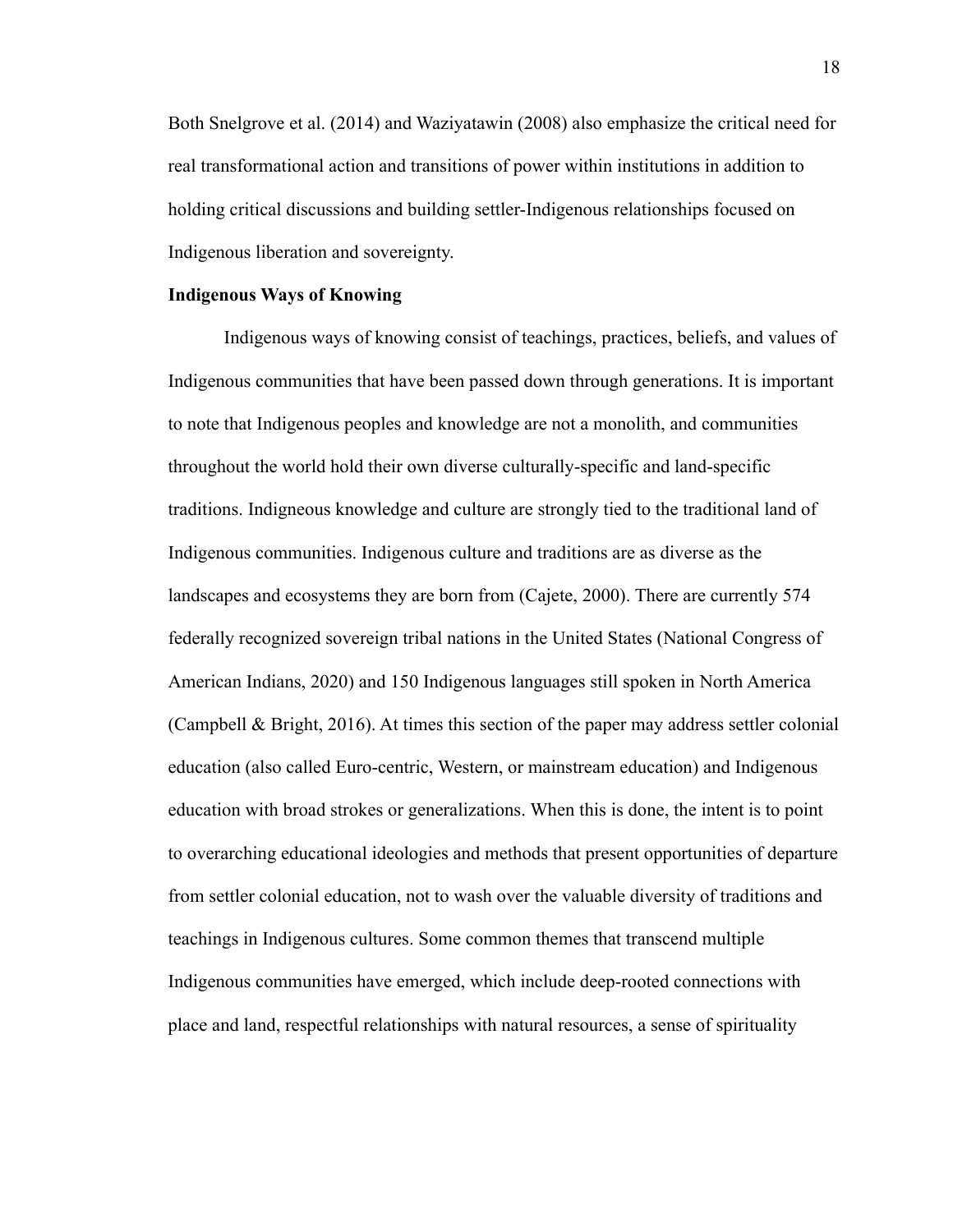innate in all things, responsibility and sustainable stewardship of land for future generations, and knowledge of interconnected living systems in the natural world.

Beckford et al. (2010) acknowledge that within the United States educational system, Indigenous perspectives and knowledge have been discounted and dismissed in intentional and systematic ways through history and in ongoing contemporary academic prejudice towards Western Euro-centric ways of knowing. They note that this bias extends to the field of environmental education, resulting in Western scientific methods being seen as objective, rational, and intelligent, and Indigenous knowledge seen as limited and unintellectual. As some scholars begin to recognize the value of incorporating Indigenous knowledge into curriculum, there are questions about how to appropriately present Indigenous perspectives to avoid romanticizing or appropriating Indigenous culture. A critical piece is to build relationships with Indigenous scholars and communities so that they continue to have ownership and autonomy over the narratives and knowledge shared (Snelgrove et al., 2014).

In approaching Indigenous ways of knowing, we must be willing to set aside a presumed superiority of Western knowledge and accept that Western ways of knowing may not be complete or all-encompassing. Indigenous knowledge can be seen as equally complex and nuanced, containing practical, spiritual, relational, and holistic approaches to understanding the universe and our place, as humans, within it. In comparing Indigenous and settler knowledge and systems, Chief Oren Lyons (as cited in Ausubel, 2016a) suggests that American ideals of democracy were actually founded on Indigenous leadership and decision making as settlers saw it modeled in early colonial interactions with northeastern tribes. In fact, Benjamin Franklin's initial plan for the United States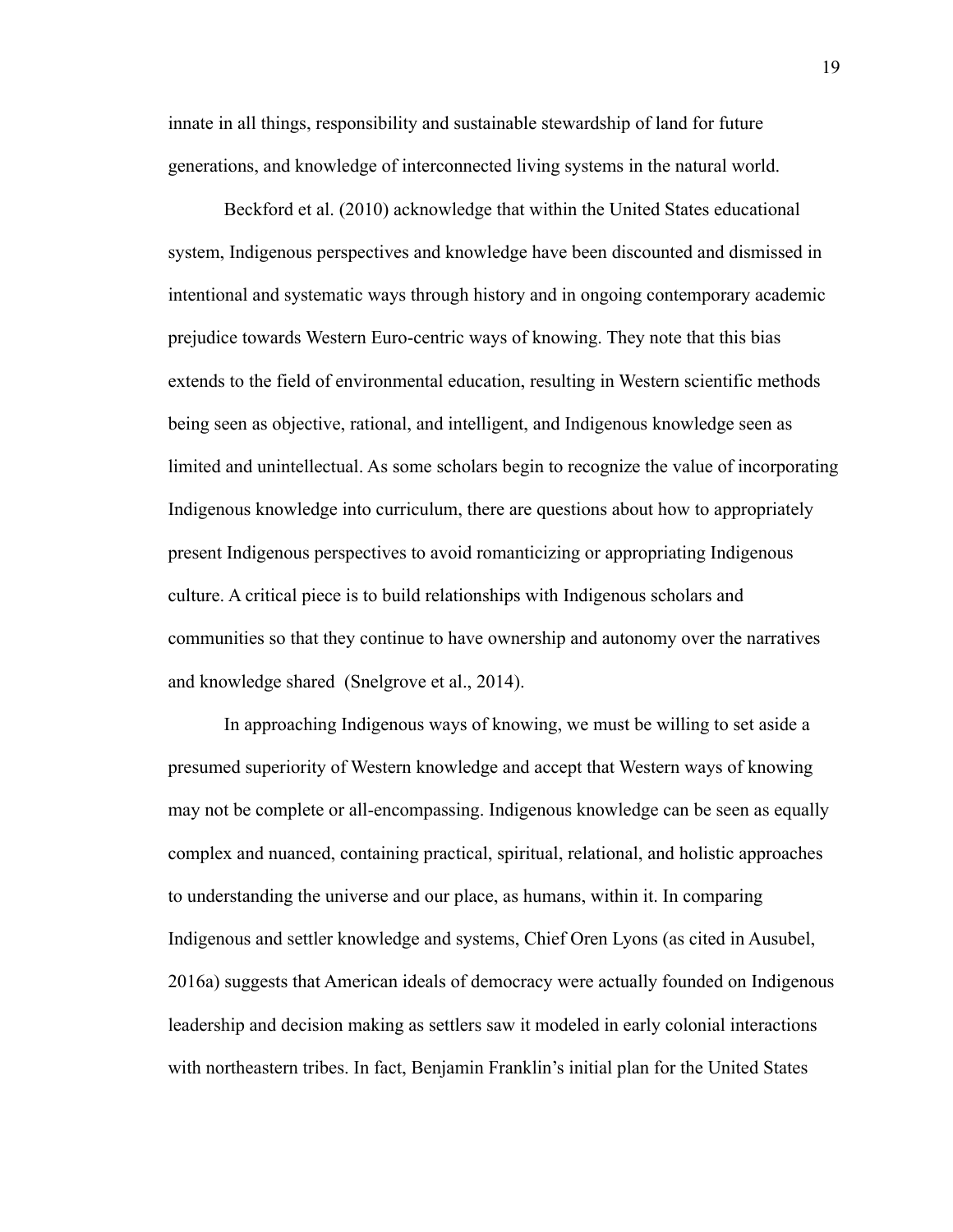was modeled after the Iroquois League of Five Nations' constitution, called the "Great Law of Peace" by suggestion from the Iroquois Confederacy (National Congress of American Indians, 2020).

Barnhardt and Kawagley (2005) also argue the validity of Indigenous knowledge, pointing to the depth of knowledge gained from generations of people who have learned to survive and adapt in specific landscapes and changing social environments, all the while sustaining their unique philosophies. Tuck et al. (2014) point to settler colonialism as the systemic root cause of environmental degradation. Cajete (2000) also views the environmental destruction of the modern era as directly related to settler colonial values of individualism, commodification, power, and control in society, leading to destructive relationships with the natural world. He proposes that Indigenous philosophies present an opportunity to reconsider how we live and relate to the living universe and move towards more holistic, sustainable, and reciprocal ways.

Indigenous knowledge is strongly rooted in connection to place and environment (Barnhardt & Kawagley, 2005; Cajete, 2000; Martusewicz et al., 2021; Whyte et al., 2019). Knowledge of natural processes, astronomy, plant domestication and plant medicine, hunting, fishing, geology, (Barnhardt & Kawagley, 2005; Cajete, 2003) forest, water, and land cultivation and management practices, and systems of transportation and trade (Whyte et al., 2019) have ensured the survival of Indigenous people for thousands of years. The understanding that humans depend on and are a part of natural systems is integral to the identity of many Indigenous peoples (Beckford et al., 2010). There is no separation between humans and nature.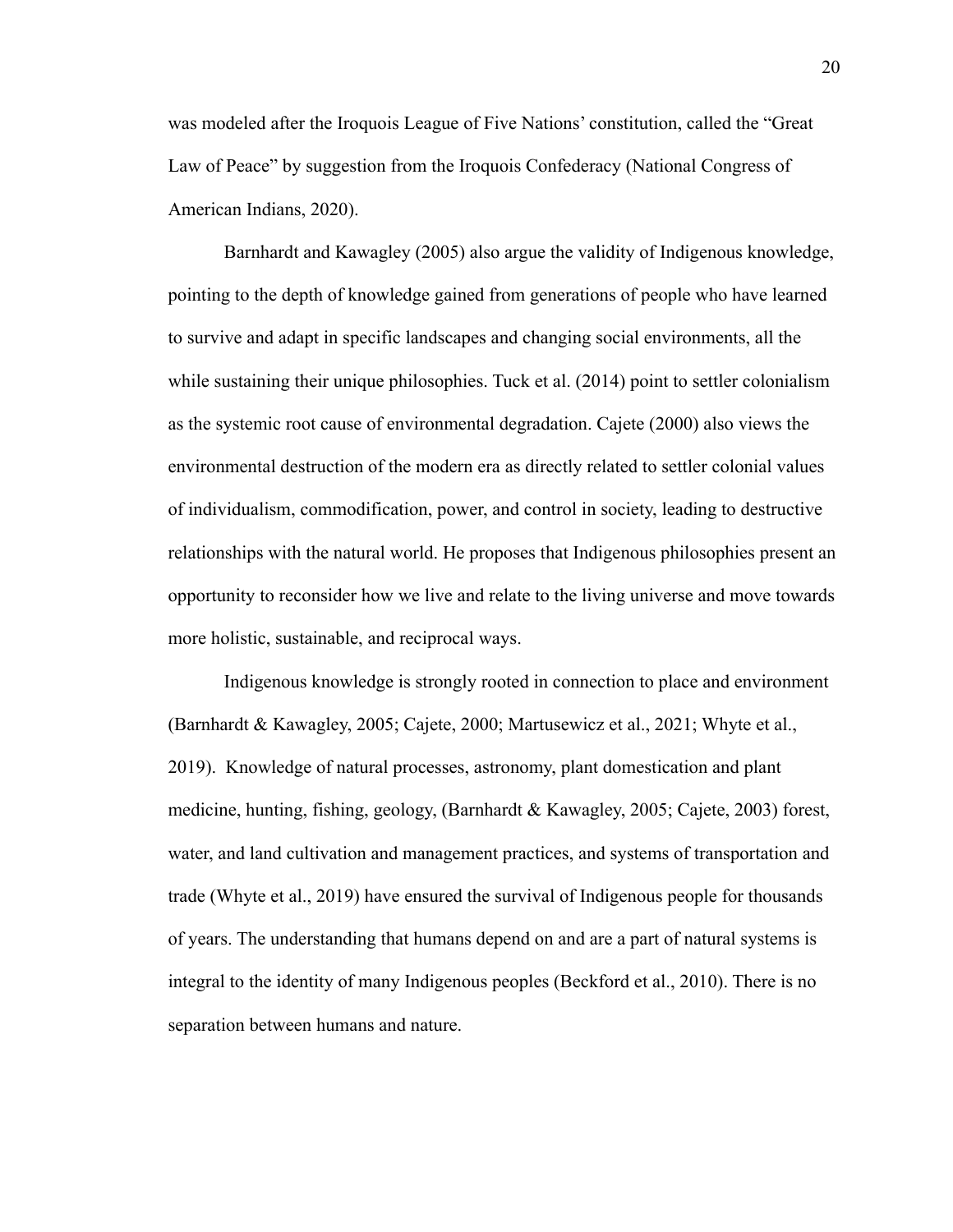Cajete (2000) expresses the highly contextual nature of Indigenous knowledge, where learning is gained through direct experience and application, as well as through play and creative expression. From his perspective as a Tewa author and educator, Cajete (2000) provides a guide for the philosophical basis and models of Native education, which include an emphasis on relationship, spirituality, practical experience, and integration of knowledge. The process of "coming to know" (Cajete, 2000, p. 80) differs from Western ideas of learning in that it involves observation, hands-on practice, as well as periods of deep reflection. Scientific and practical knowledge are inseparable from spiritual and creative senses, all coming together to form greater meaning, which is reflected in Indigenous languages (Cajete, 2000; Kimmerer, 2013; Whyte et al., 2019). Barnhardt and Kawagley (2005) also point out how Indigenous education prioritizes understanding of relationships and patterns in the natural world, suggesting that the compartmentalization of academic subjects in Western education limits understanding of how subjects relate to each other and the greater universe.

Whyte et al. (2019) connect the continuous ability of Indigneous people and culture to adapt under the pressures of environmental change and social upheaval to the understanding of change as a constant within Indigenous philosophies. They give examples of Anishinaabe stories of migration, seasonal movement in relation to the environment, and the 13 moon system where each moon correlates with specific use and relationship to different plants and animals. They tie this understanding to the survival and future of Indigenous people, and to the nature of the living world. Barnhardt and Kawagley (2005) suggest that this capability towards change, along with the sense of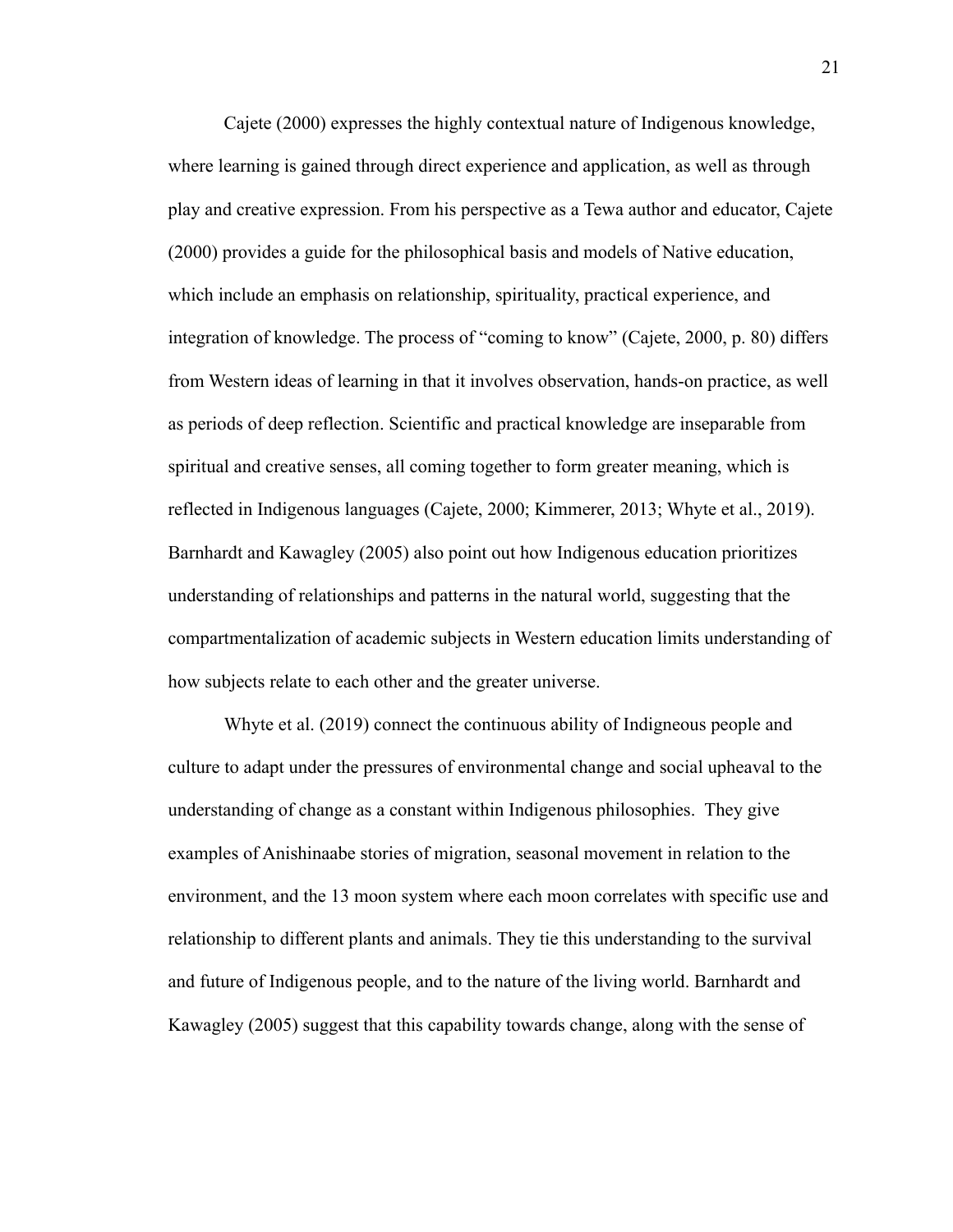environmental connection and responsibility, could serve as a model for mainstream society to adapt to current and future environmental and educational challenges.

Kimmerer (2013) provides examples of the gift economy present in multiple Indigenous societies, where resources are viewed as gifts from the land, plants, and animals themselves. She describes the Potawatomi guiding knowledge she was taught that prescribes that one only takes what is freely given, first asking permission from the living thing, never wasting any part, and never harvesting the first of its kind found, ensuring that there is always some left. Respect and reciprocity is required for any gift received, whether that is words or prayers of thanks, or action to ensure that the plants or animals that have provided the gift thrive and prosper. Kimmerer (as cited in Ausubel, 2016b) proposes that current conditions of environmental degradation, species extinction, and resource scarcity and commodification might not be so dire today if Indigenous principles of the gift economy were prevalent in settler society. Waziyatawin (2008) similarly ponders whether modern environmental crises would exist today if settler colonialism never reached North America and Indigenous cultures had been allowed to progress and develop unhindered, hypothesizing that the guiding cultural principles of the Dakota people could have kept Indigenous people from creating such unsustainable systems as the United States now perpetuate and depend upon.

#### *Incorporating Indigenous Teachings into Mainstream Education*

Barnhardt and Kawagley (2005), Beckford et al. (2010), and Martusewicz et al. (2021) all consider what it would mean to incorporate Indigenous teachings into mainstream education. Beckford et al. (2010) suggest using Indigenous accounts of environmental injustice and climate related challenges to illustrate the connections

22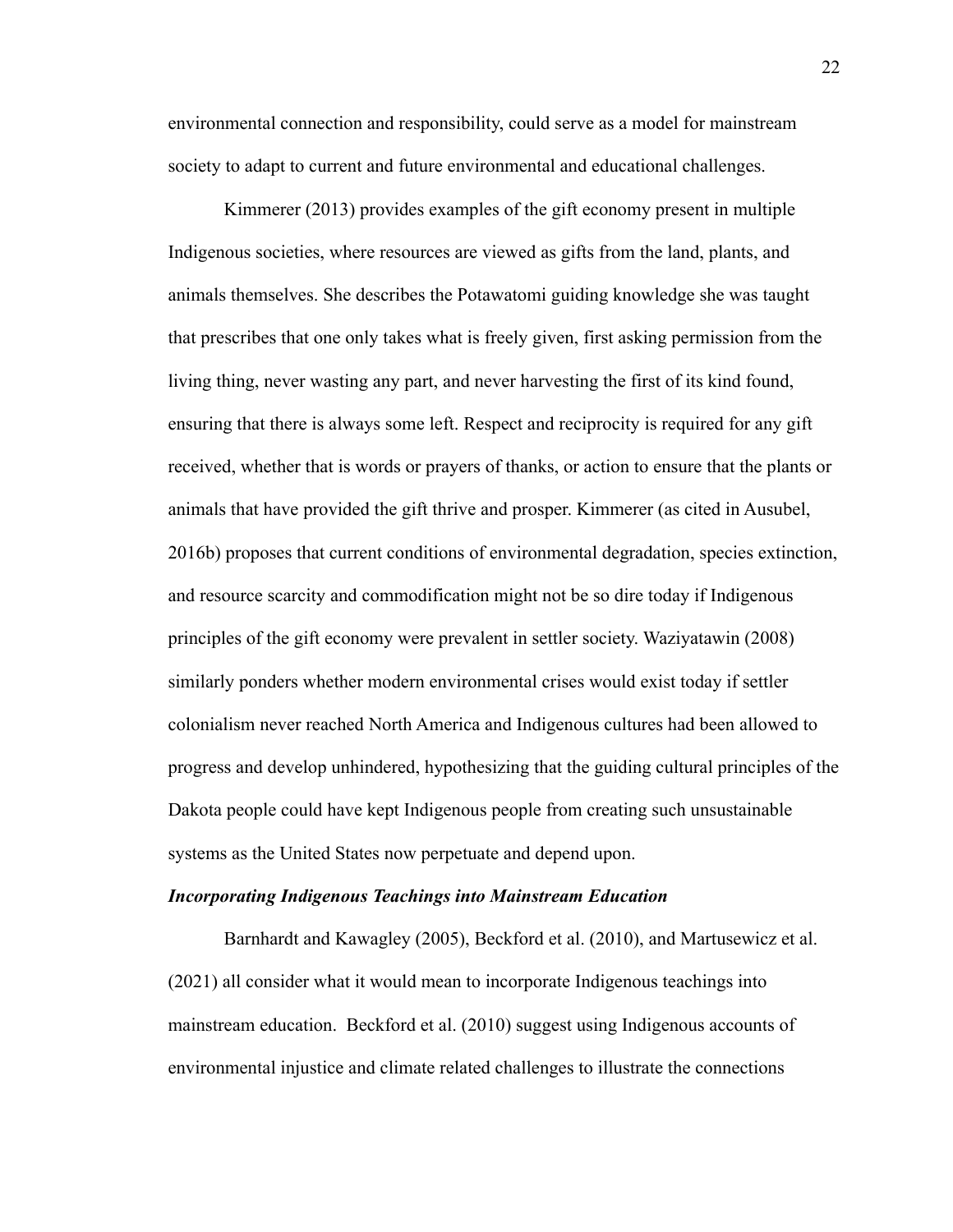between humans and natural systems, and presenting Indigenous perspectives as part of the curriculum. They note that Indigenous knowledge should not be treated as alternative or extra in comparison to Western perspectives, but integrated as one of many perspectives provided. Barnhardt and Kawagley (2005) suggest combining Indigenous and Western science approaches to create a new holistic method that represents both perspectives. They also emphasize the importance of Indigenous self-determination within collaborative educational research and development, recognizing that Indigenous knowledge should first benefit Indigenous communities, while also acknowledging the important benefits Indigenous education offers non-Native learners. Lowan-Trudeau (2019) proposes "two eyed seeing" or "multi-eyed seeing" (p. 351) similar to Kimmerer's (2013) concept of *walking in two worlds*, where one foot, or eye, is Indigenous, and one is Western. Similar to how most Indigenous people in the United States have had to experience and learn through Western mainstream education as well as their own cultural traditions, so too should non-Indigenous learners be immersed in both Western and Indigenous knowledge equally in order to seek best practices and solutions.

Tuck et al. (2014), however, assert that any form of education or justice that does not actively disrupt settler colonialism and instead incorporates Indigenous knowledge into settler colonial systems is "invested in settler futurity" (p. 16). Numerous Indigenous scholars (Lowan, 2009; Tuck et al., 2014) strongly critique the tendency of non-Indigenous institutions to adopt reductive versions of Indigenous knowledge without dismantling or even critically assessing internal systems of settler colonialism. In order to support the revitalization of Indigenous traditions, philosophies and practices need to be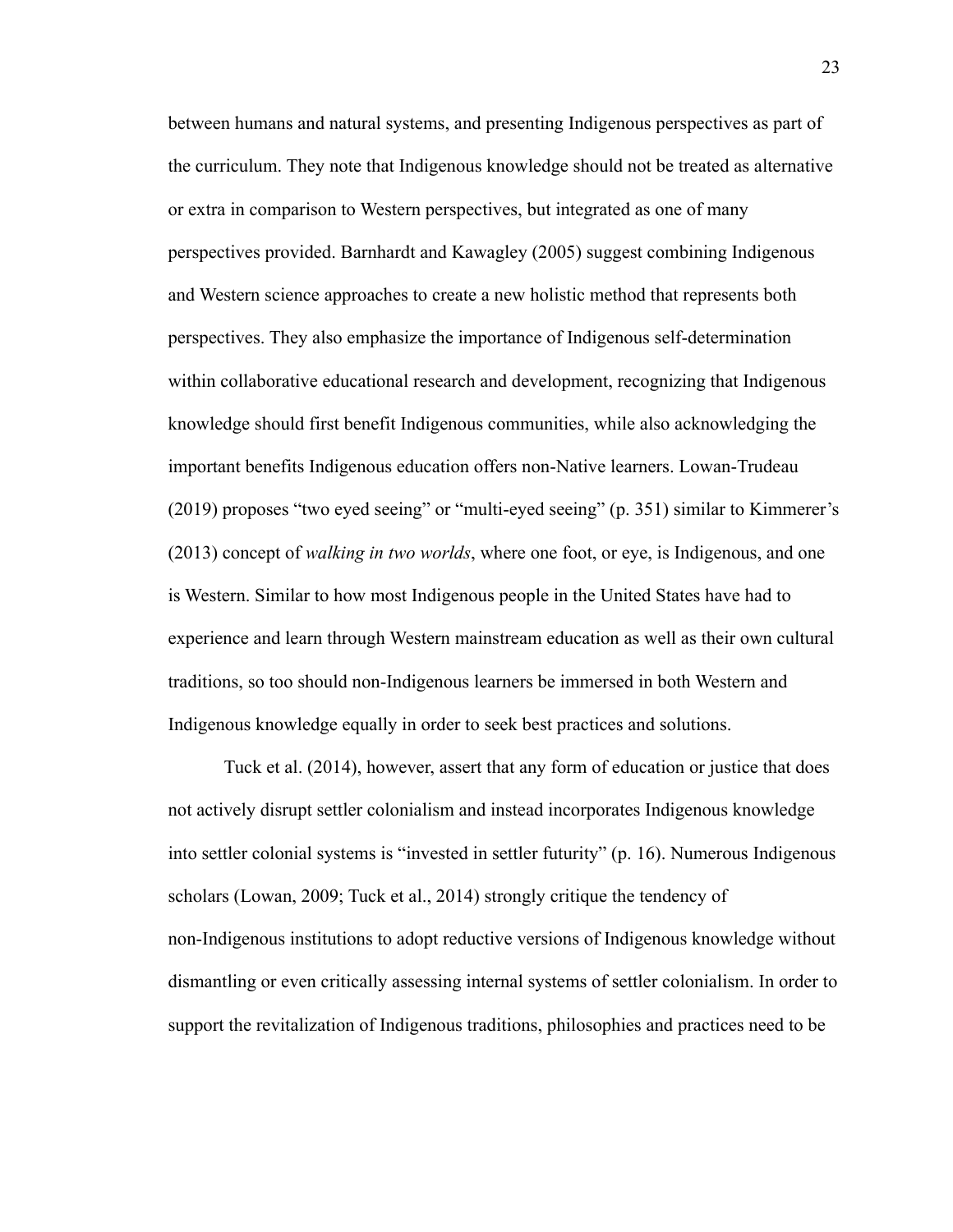centered and taught by Indigenous people with the goal of securing Indigenous futurity (Tuck et al., 2014).

#### **Environmental Education**

Environmental education is a field invested in teaching about natural systems and examining environmental issues. With a goal of increasing pro-environmental attitudes and behaviors and developing critical problem solving skills in order to help learners make informed decisions and take responsible action, a variety of topics and approaches are used by environmental educators in various settings. These settings include science curriculum in schools, after school programming, environmental education centers, nature-based schools, parks and recreation programming, and informal education settings like summer camps, zoos, and museums. While environmental education is historically rooted in Western science and academic traditions, methods and attitudes about learning can be more unconventional, and often include experiential, multisensory, and cross-curricular learning. Environmental education is flexible in that it is a relatively new field, gaining traction and prominence in the United States in the 1970s (Potter, 2009) and again in the 1990s (Palmer & Neal, 1994) with the National Environmental Education Act (NEEA) (1990). More recent climate news, studies, and events have increased public awareness of current environmental issues, making forward-thinking environmental education a necessity in today's society.

Though the concept of environmental education has been established in the United States for over 50 years, Potter (2009) points out that the NEEA expired in 1996 and has never been officially reauthorized or updated, though some NEEA programs and mandates within the EPA do continue to receive funding through Congress. Potter cites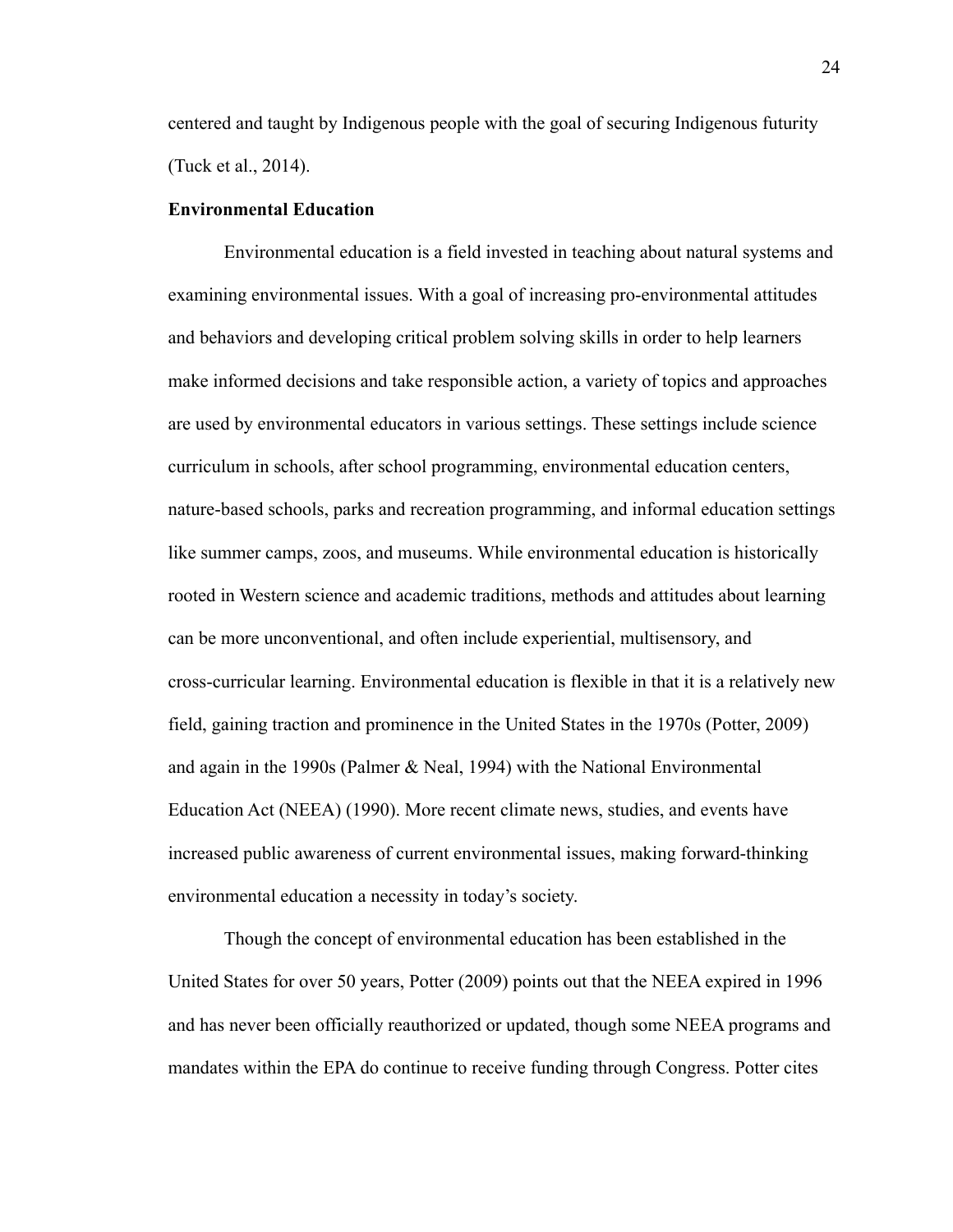recommendations for improving environmental education programs that include informal educational settings, interdisciplinary learning, and the need to reach wider audiences including historically marginalized populations, though she also questions whether the field of environmental education may be stretched too thin between disparate directions to be effectively reaching the main goals of facilitating an environmentally literate society. Payne (2006) also notes challenges within environmental education curricula, noting that curricula have not kept up with growing trends in environmental education philosophy. Overlapping theories strive to develop environmental education that is relevant to and critical of social and political contexts; however, they have little effect on mainstream understanding and teaching of environmental education.

Cronon (1996) identifies the roots of environmentalism in the United States as directly descended from ideologies of romanticism and the myth of the American frontier. According to Cronon, a sense of nostalgia for an imagined history where uninhabited wilderness inspired rugged self-sufficiency in white settlers informs the very concept of nature as it is taught, notably excluding any presence of Indigenous peoples. Cronon points out that the American frontier myth is specifically masculinist and individualistic, and reflects attitudes of wealthy industrial capitalists that view nature as separate from human life. Lowan (2009) also notes the distinctly Western concept of nature separate from humans in contrast to Indigenous beliefs. Tuck et al. (2014) point out how environmental education tends to claim political and cultural neutrality despite being steeped in Euro-centric and settler colonial ideologies. They note that this claim to innocence or ignorance regarding settler identity and the lack of recognition of Indigenous peoples and lands within environmental education is an aspect of the ongoing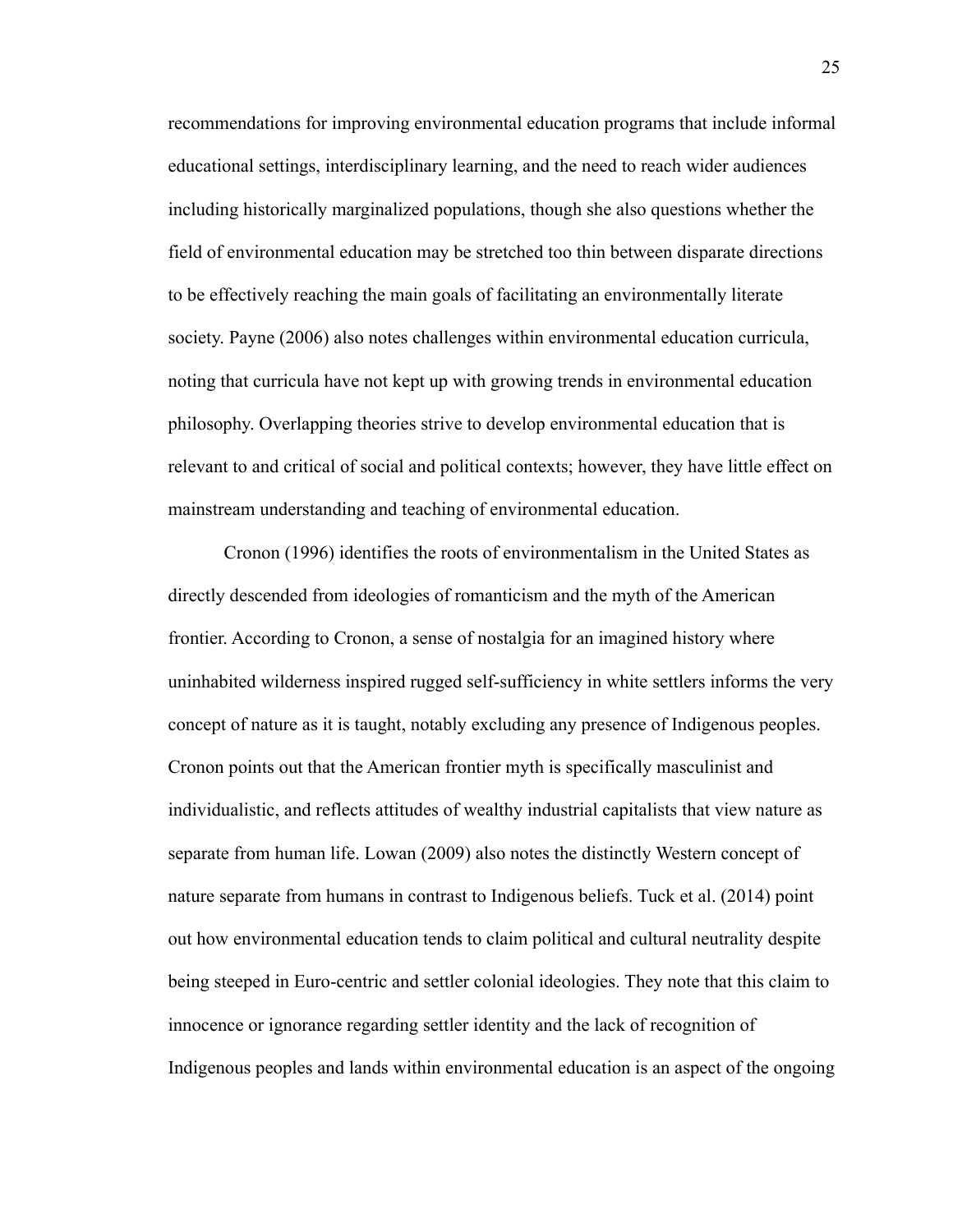violences of settler colonialism.

Multiple approaches have emerged to develop more effective methods of environmental education, and to try to address social, cultural, and political intersections with environmental issues. The following sections briefly discuss the theories of critical place-based education, Land-based education, eco-justice education, and decolonization within environmental education.

#### *Place-based Education*

Place-based education is closely aligned with other types of experiential and outdoor education theories in that the main focus is learning through explorations of a specific place, which in place-based education includes natural and human communities (Martusewicz et al., 2021). Gruenewald (2003) states that place-based education is useful in that it provides context for learning that directly relates to the well-being of the communities and places where people live. He also points out that place-based education is not necessarily grounded in any particular pedagogical theory, and is more of a methodology that can be complementary with various theoretical traditions. Tuck et al. (2014) identify place-based education as focused on the natural environment and non-human aspects of place that are not related to social or cultural influences.

Gruenewald (2003) suggests blending critical pedagogies with place-based education in order to challenge dominant cultural and social systems, defining critical pedagogies as social justice-oriented approaches to education that identify and critique systems of oppression within education and society. He suggests that since place-based education tends to focus on rural and ecological contexts, and critical pedagogy tends to focus on urban social contexts, the two would be well balanced, calling it "a critical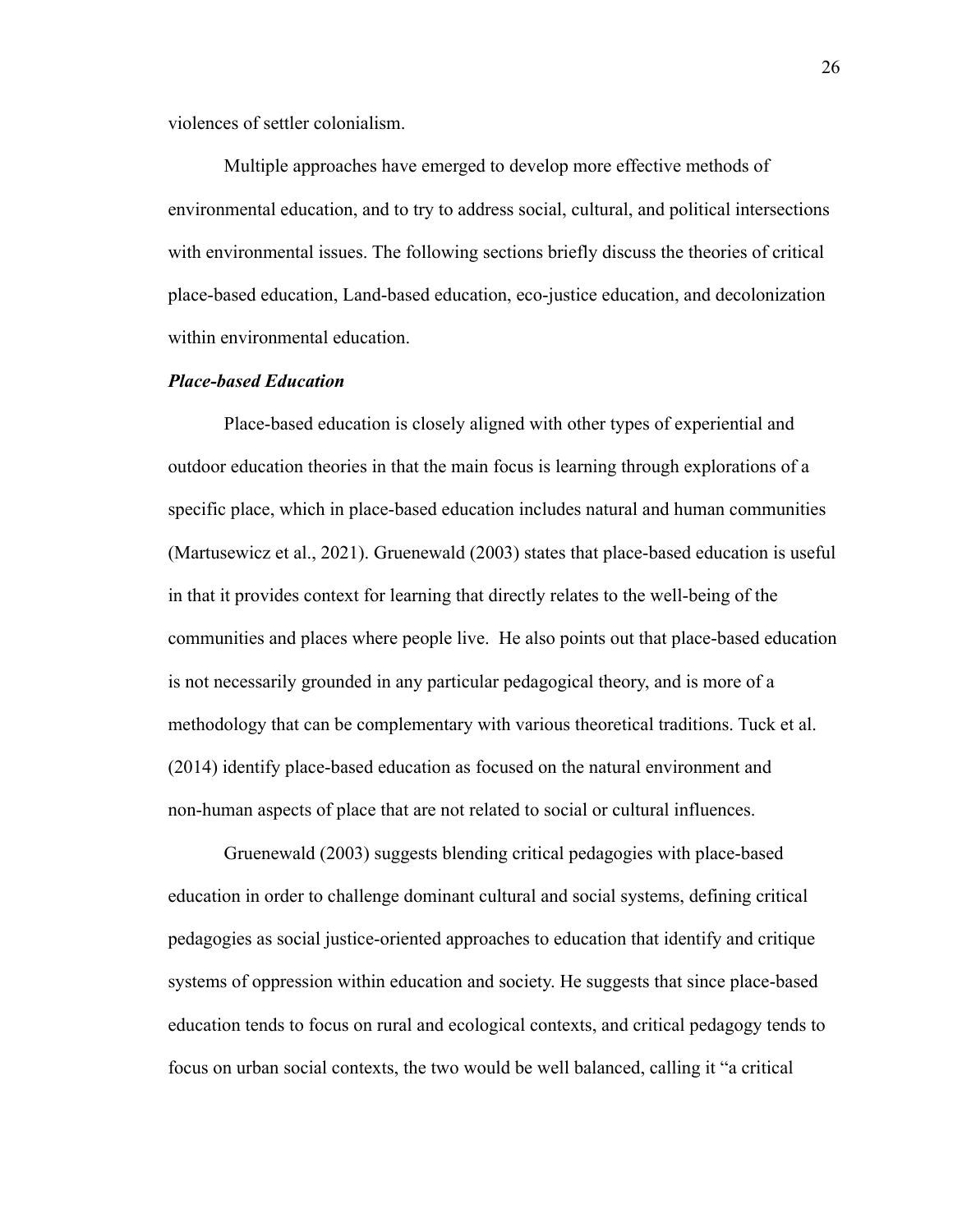pedagogy of place" (p. 3). Gruenewald proposes that a critical pedagogy of place recognizes experiences of human connections with others and with nature, and facilitates a responsibility for future generations and the natural world.

Tuck and McKenzie (2015) follow similar lines of logic to conceive of "critical place inquiry" (p. 18), which is applied as a research theory and method. Critical place inquiry is research that is concerned with the connections between the social context and physical environment of a place, and oriented towards action to address issues like settler colonialism and environmental degradation. Tuck and McKenzie extend this theory to inform Indigenous critical place inquiry, attempting to identify Indigenous methods of research and social science, noting the essential relationships to land that Indigenous communities hold. By identifying Indigenous methods of research, the authors aim to decenter settler colonialism within academic research.

Streelasky (2020) presents a study based in critical pedagogy of place in which she collaborates with a local Indigenous educator and community to provide place-based learning integrated with traditional teachings of local Coast Salish Indigenous knowledge for kindergarten and first grade students. Through a variety of experiential outdoor learning approaches, students developed whole-hearted relationships with their local environment. Streelasky concludes that students received a deeper and more comprehensive learning experience with Indigenous perspectives and ways of knowing represented, and were able to participate in early learning conversations about the Canadian project of reconciliation.

#### *Land Education*

The theory of Land-based education or Land education cultivates Indigenous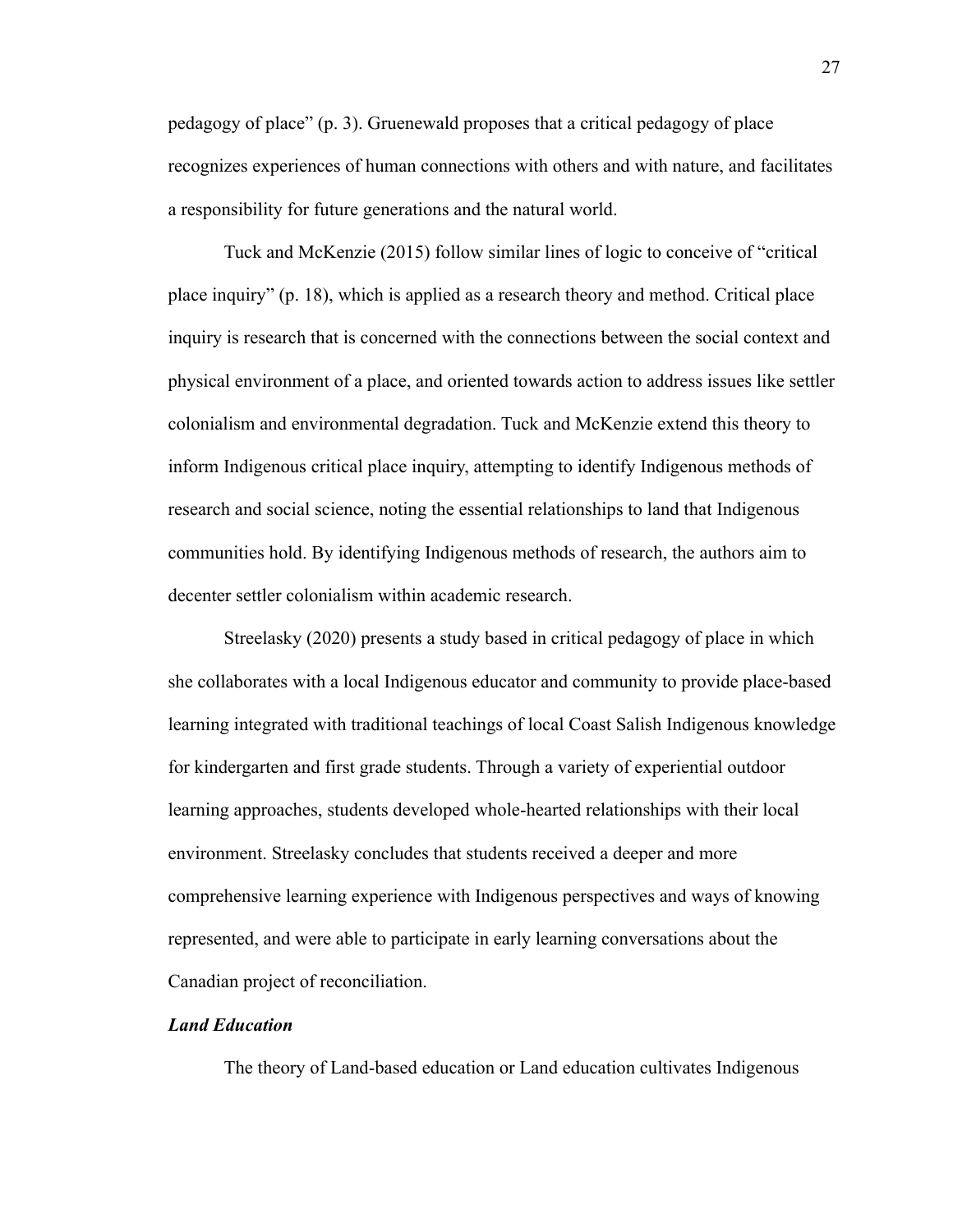relationships to land and critiques theories and education that justify settler occupation of Indigenous lands (Tuck et al., 2014). Calderón (2014a) relates Land education to place-based education in the focus on meaningful whole-hearted relationships to place, framing Land education as an extension of place-based education that specifically centers Indigenous knowledge and relationships, and challenges settler colonialism in education. She points out the importance of making settler colonialism in curriculum visible and explicit in education in order to appropriately reckon with it. Wildcat et al. (2014) regard Land-based education as a direct challenge to settler colonial attempts at Indigenous erasure. They frame Indigenous education as directly related to and intertwined with Land in methodology and philosophy, and call for the continued revitalization of Indigenous teachings and ways of life, rejecting any interest in reconciliation with settler institutions.

Tuck et al. (2014) indicate that the capitalization of *Land* in Land education implies the spiritual significance and interdependent relationships with the natural world in Indigenous philosophies that go beyond a material understanding of physical space implied with the lowercase *land*. They note that Land education centers Indigenous knowledge and methods of learning, including Indigenous languages and nuanced Indigenous identities, teaching skills and ways of knowing that are invested in ensuring the futures of Indigenous people and culture. Calderón (2014a) compares Land education with place-based education, noting shared hands-on approaches and community-based engagement, but critiquing the need for place-based education to embrace decolonizing goals and historical context. She states that mainstream environmental and place-based educational goals of sustainability cannot be achieved unless the people Indigenous to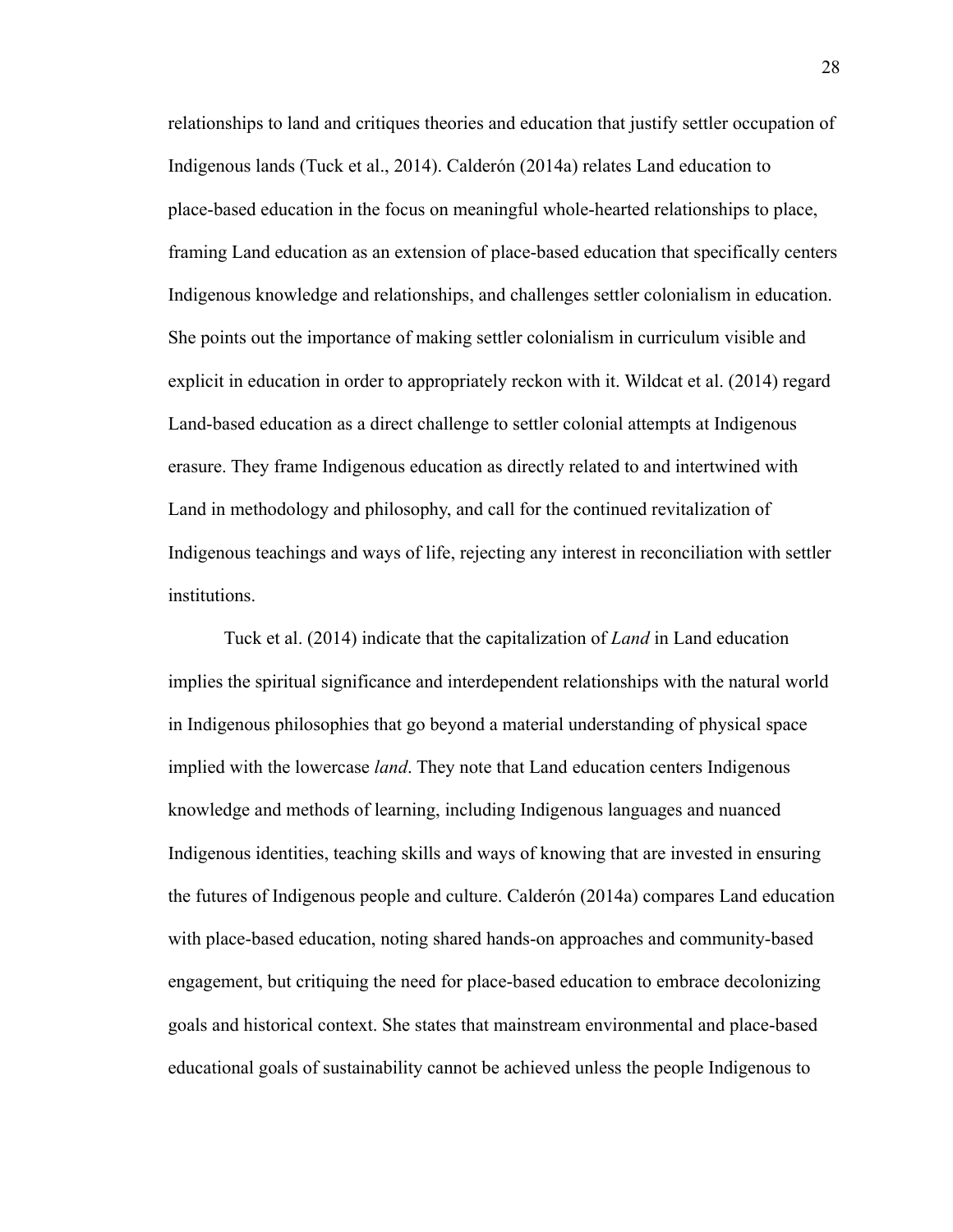place are centered in those conversations, as Indigenous knowledge is often the most relevant and viable knowledge of place-based sustainability.

Tuck et al. (2014) discuss the merits of Land education in terms of holistic and deep learning for both Indigenous and non-Indigenous learners; however they warn against skipping past accurate and contextualized histories of settler colonialism and the process of decolonization, lest educators fall into the settler habit of trying to replace Indigenous people by attempting to "become Native" at the expense of Indigenous people and land. Wildcat et al. (2014) also warn against relying on tropes or stereotyped ideas of traditional knowledge to inform Land education, as Indigenous knowledge continues to change and adapt and may include modern technologies as a part of sustaining healing relationships with nature.

#### *Eco-justice Education*

Eco-justice education offers another critical framework for educational theory and practice that includes human cultural and ecological relationships, systems of power and oppression, environmental justice, historically marginalized communities, and methods of sustainability in order to educate and motivate learners towards effecting change (Gruenewald, 2003). Both Gruenewald and Martusewicz et al. (2021) argue that the mainstream approach to environmental issues does not adequately recognize the root causes of environmental degradation, which can be traced back to social inequities and imbalances of power. According to Martusewicz et al., eco-justice education points to cultural patterns of thought that place people of color, women and gender non-conforming people, poor people, disabled people, and the natural world as less worthy or inferior as driving forces behind the unsustainable systems that the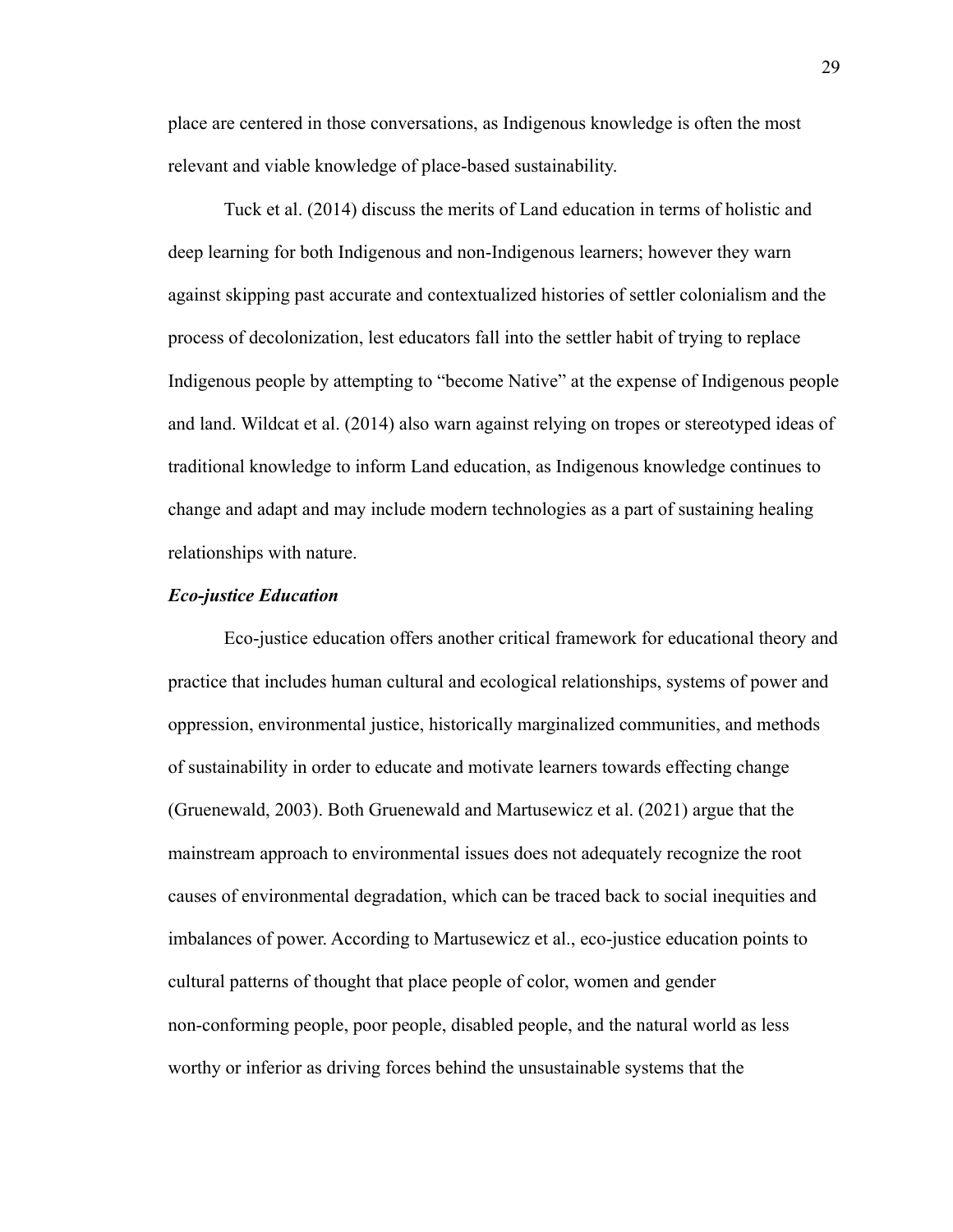industrialized world depends on. The authors recognize hyper-consumption, commodification, individualism, and systems of hierarchy and oppression as fundamentally destructive for humans and the environment.

"The Principles of Environmental Justice" (People of Color Environmental Leadership Summit, 1991) recognize the conjunction and interdependence of social justice and environmental issues, calling for action to protect the rights and sovereignty of oppressed people and protection from pollutants and ecological devastation. They make a particular point regarding the rights and sovereignty of Native Peoples within the United States. Eco-justice education also recognizes the influence of Indigenous education as a model with common values regarding the interconnectedness of social, cultural, and ecological systems and an interest in challenging mainstream education and assumptions (Martusewicz et al., 2021).

#### *Decolonization in Environmental Education*

Decolonization is a broad term that applies to efforts to center and benefit Indigenous knowledge and communities as well as disrupt settler colonial systems (Irlbacher-Fox, 2014; Madden, 2019; Tuck & Yang, 2012). Madden (2019) breaks decolonization down into two goals: deconstruction of settler colonial systems that perpetuate inequities, and reconstruction, which honors and supports Indigenous forms of resistance to colonialism, as well as Indigenous systems of knowledge and ways of life. Irlbacher-Fox (2014) posits that the act of making space for Indigenous knowledge is in itself a challenge to the status quo, though she also notes that cases of incorporation of Indigenous knowledge into mainstream settler institutions have been largely ineffective, with inadequate tools and implementation, especially when non-Indigenous educators are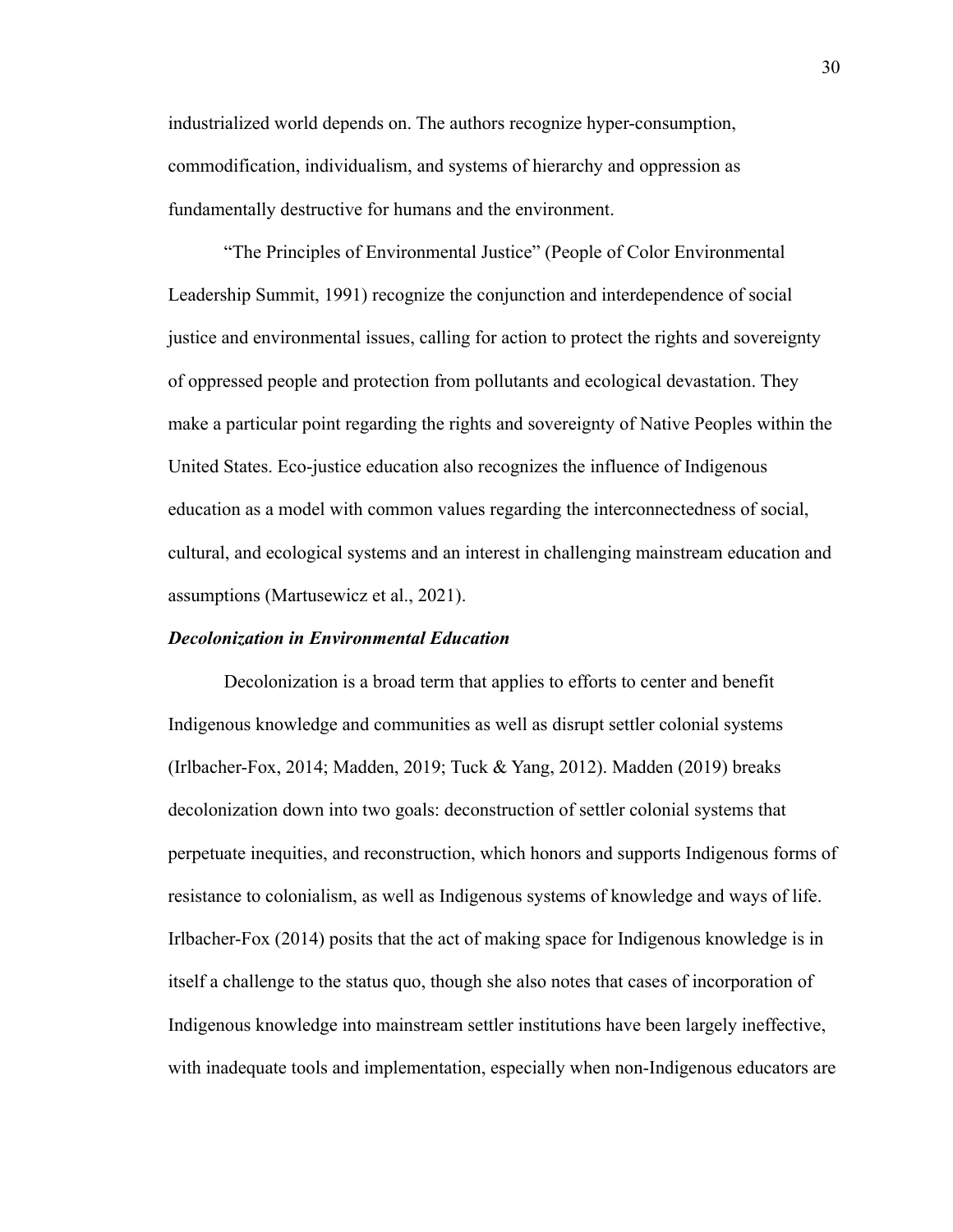tasked with teaching about Indigenous culture.

Tuck and Yang (2012) critique the rise of the concept of decolonization in education as it has come to represent an ambiguous metaphor for challenging settler perspectives. While other types of social justice and critical racial educational methods are important and valid, Tuck and Yang maintain that they do not equate to decolonization. They acknowledge the basis of the American "settler-native-slave" social structure as intimately connected and based in settler colonialism, with the intersecting identities and goals of different groups of oppressed peoples at times working against one another's goals of liberation. There are certainly merits and highly compelling conversations regarding the history, cultural knowledge, and sustainability practices of Black American communities, as well as other communities of color and immigrant communities in the United States. Though many groups seek to unsettle settler colonial systems, Tuck and Yang maintain that the term *decolonization* only accurately applies to Indigenous frameworks and struggles for sovereignty.

In recognizing the difficult and complex nature of decolonization within education, Madden (2019) proposes the use of the term *de/colonization*, noting that decolonization may not always be able to act in direct opposition to colonialism. Instead, she calls for consistent examination of setter structures within education, acknowledging that a binary understanding of colonialism and decolonization may not always fit a realistic model. While Wildcat et al. (2014) deny interest in reconciliation or inclusion, and instead focus on decolonization as a means of Indigenous resurgence and settler reckoning, other scholars like Madden (2019) consider reformed relationships between settlers and Indigenous people and land as significant and realistic progress towards goals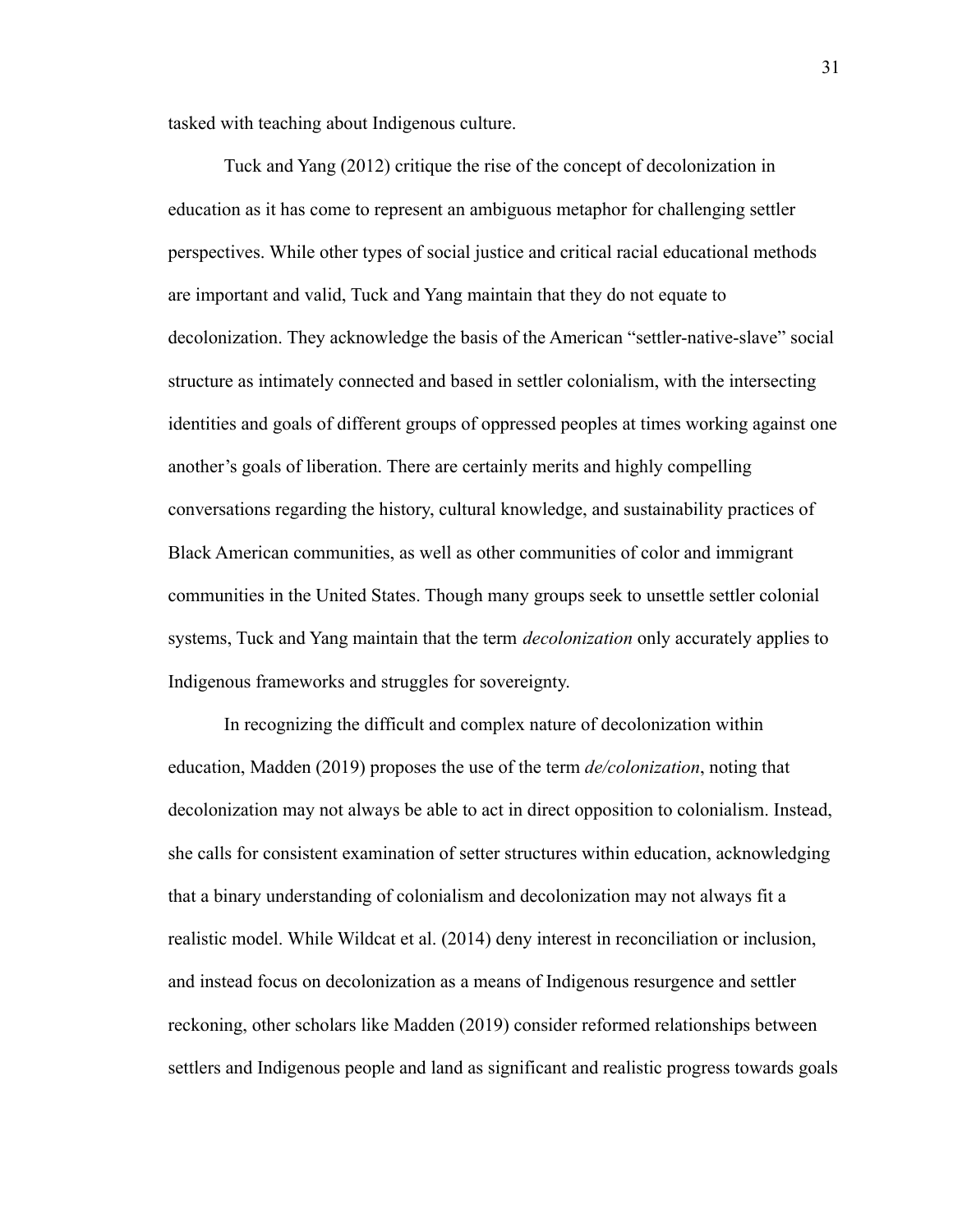of decolonization. Snelgrove et al. (2014) make the point that any form of education or solidarity risks perpetuating settler colonialism unless there is an intentional focus on contextual settler colonial systems with Indigenous perspectives fully centered. Wildcat et al. (2014) suggest that non-Indigenous educators and institutions need to engage in a self-reckoning process to address internalized privilege and invest in forms of co-resistance against settler colonialism in order to achieve respectful and equitable relationships of settler and Indigenous co-existence.

Within environmental education specifically, many methodologies meant to connect learners with nature in effect sustain settler claims of ownership and erasure of Indigenous peoples (Kulago et al., 2021). Beckford et al. (2010) argue that Indigenous models of sustainable and reciprocal relationships with the natural world offer important lessons for non-Indigenous learners. Martusewicz et al. (2021) recognize how much Indigenous education and philosophies influence their concepts of environmental education and eco-justice education, viewing Indigenous environmental perspectives as the oldest ongoing traditions of environmental education. Smith and Sharp (2012) point to Indigenous knowledges informing and complimenting Western understandings of climate change. Beckford et al. (2010) suggest that Indigenous models incorporated into mainstream environmental education could help to address the damages settler education has committed towards Indigenous communities, and Barnhardt and Kawagley (2005) support centering Indigenous knowledge in order to shift society towards behaviors and attitudes that would secure a more sustainable future for the planet.

While Palmer and Neal (1994) declare the intention of environmental education to sustain the planet and natural systems for future generations of all people, critiques of

32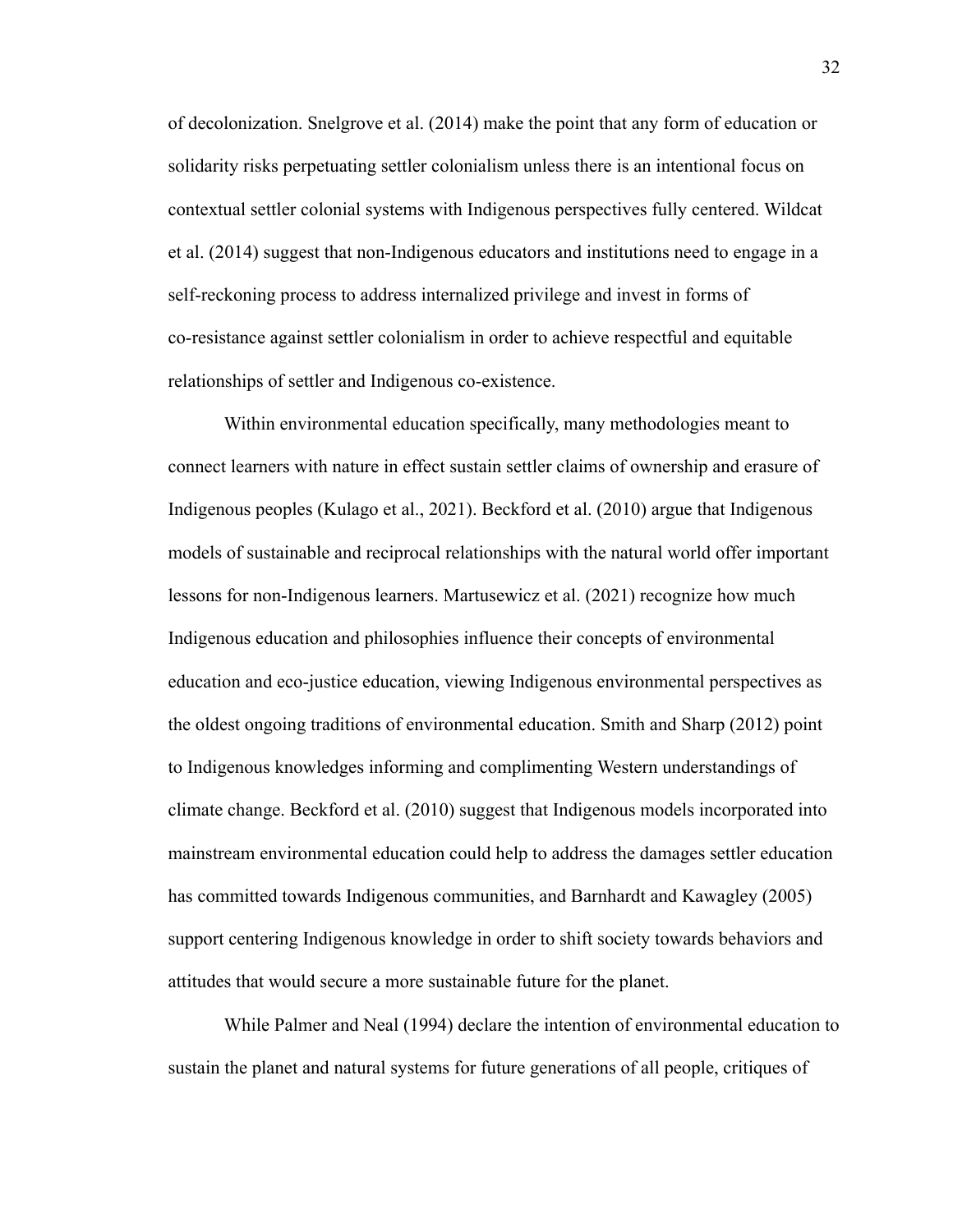Western mainstream education as perpetuating environmentally and socially destructive settler colonial philosophies cannot be ignored. Calls for decolonization of environmental education curriculum vary in methodology, from incorporation of Indigenous knowledge into mainstream education (Beckford et al., 2010), to centering Indigenous teachings and communities (Barnhardt & Kawagley, 2005), to dismantling settler systems and institutions (Wildcat et al., 2014). Snelgrove et al. (2014) and Tuck and Yang (2012) make the critical point that any move towards decolonization needs to be fulfilled with meaningful action. It is not enough to theorize inclusion and pedagogical change; the physical structures of educational institutions and relationships with land need to be critically assessed and substantially revised in order to dismantle settler colonialism.

#### **Social Justice Education**

While the topic of social justice education does not specifically focus on Indigenous issues, it does offer an important orientation towards inspiring action for social change in educators and learners. Hackman (2005) identifies social justice as both a process and a goal, supporting students and teachers in developing active, empowered, and critical learning environments. She highlights that social justice education pays particular attention to systems of power within historical contexts, and "encourages students to critically examine oppression on institutional, cultural, and individual levels in search of opportunities for social action in the service of social change" (p. 104). Louie (2020) notes how often students and teachers are left with feelings of powerlessness and overwhelm when learning about issues of injustice. He adds that guilt, fear, and lack of solutions can keep learners paralyzed and unsure of how to initiate action towards social change. Social justice education provides a framework to help learners move through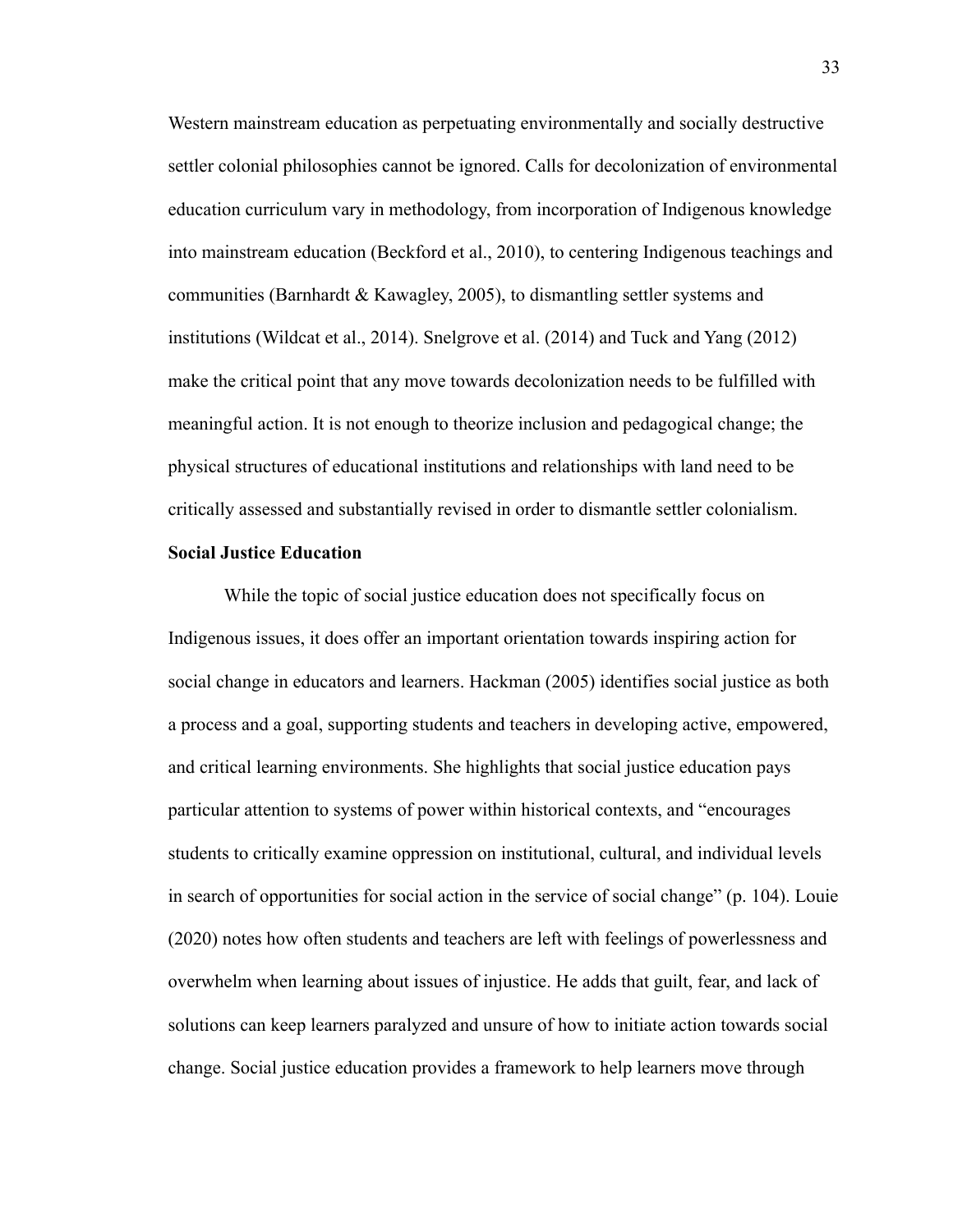those inhibiting feelings towards positive solutions and action.

When considering restorative justice, Zellerer and Cunneen (2001) speak to the need for new relationships between settler and Indigenous communities that recognize Indigenous sovereignty and self-determination. They point to the fundamental basis of restorative justice, in which there is a reconciliation between an offender and the affected community. This requires particular action on the part of settler societies and individuals to be able to recognize the harm that is being done, and to take action to rectify injustices and restore healthy relationships. Social justice education is a framework that prepares learners to participate in deep learning and take action to address injustices.

Hackman (2005) breaks down effective social justice education into five critical components: content mastery, tools for critical analysis, tools for social change, tools for personal reflection, and an awareness of multicultural group dynamics. Moving from factual historical context through critical analysis of systems of oppression to actionable tools for change and personal self-reflection, Hackman offers practical steps for implementing transformative pedagogies in educational settings. Louie (2020) applies this theory towards teaching Indigenous perspectives, noting that many teachers need to be able to recognize their own internalized unconscious barriers before they can teach critical theory or approach Indigenous teachings. Louie contends that teachers should learn to self-reflectively and critically examine their own biases in order to be able to effectively value and incorporate historically marginalized cultures and perspectives in their teaching, noting that teaching through a lens of pity or saviorism sustains oppressive systems and deprives learners of the complex knowledge contained within non-Western cultures and perspectives. This particularly seems to apply to white and non-Indigenous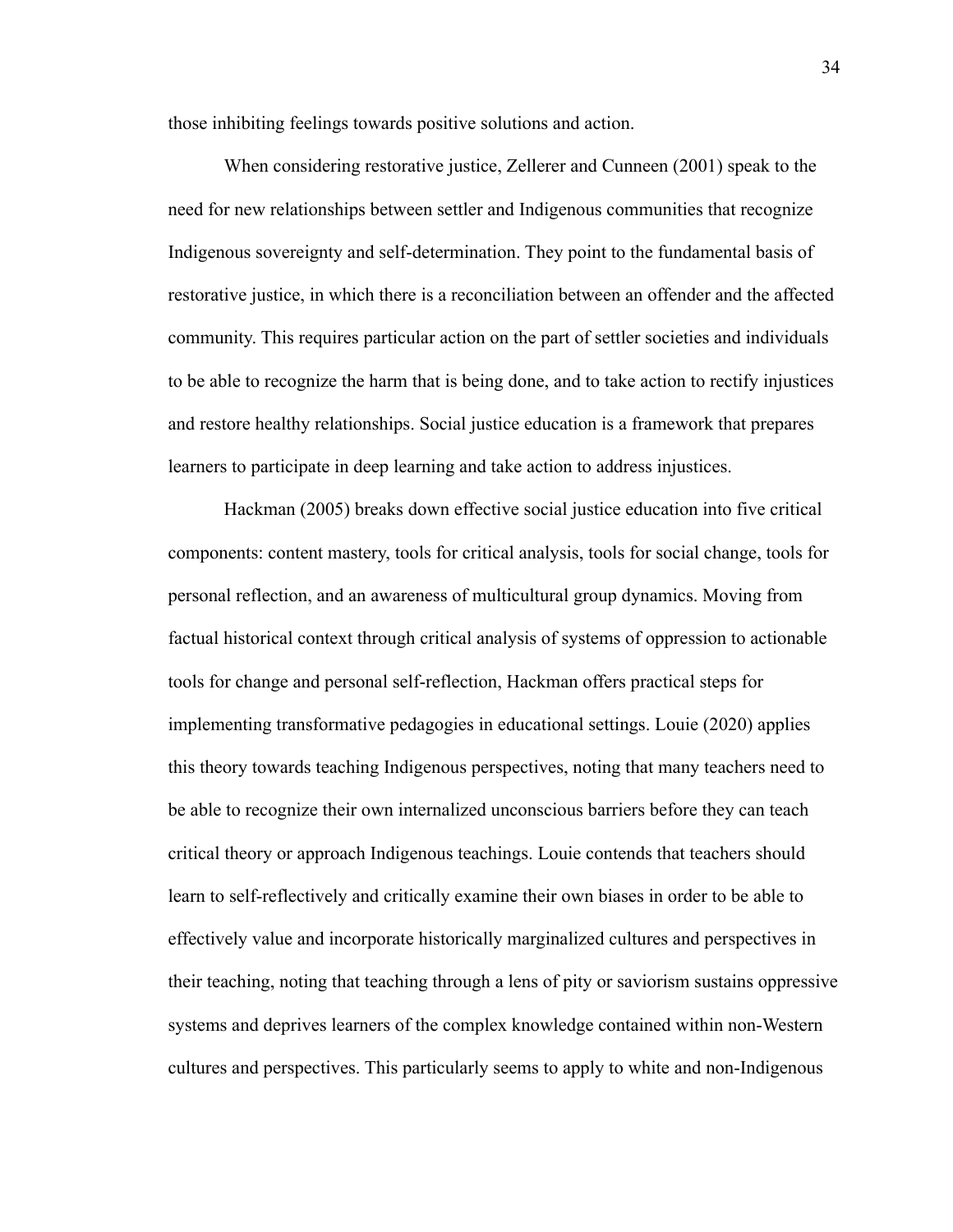educators, or educators established within mainstream colonial education systems. Social justice education challenges teachers and learners within mainstream curriculum to critically assess which voices are being represented and affirmed, and which voices remain marginalized, as well as the social and historical context which has led to those paradigms.

#### **Conclusion**

In reviewing the literature regarding settler colonialism in education, Indigenous knowledge and education, and models of critical and transformative pedagogies, it is clear that there are major omissions in mainstream environmental education. The ongoing systems of settler colonialism in the United States require explicit examination and meaningful action in order to move towards restorative justice. There are multiple proposed solutions aimed at healing and reconstructing what and how we teach in order to ensure the futurity of Indigenous peoples and a sustainable world. Models of environmental education like critical place-based education, Land education, and eco-justice education offer opportunities to critically examine sociopolitical contexts in addition to providing meaningful experiential learning. Social justice education empowers learners to take purposeful action to address injustices. When applied effectively, contextually grounded social justice learning in an environmental education setting can provide learners a more complex, nuanced, and deeper understanding of place and land. Centering Indigenous knowledge and educators ensures that environmental learning is holistic, culturally relevant, and invested in sustaining Indigenous communities, movements, and ways of life. It does, however, require considerable effort and a willingness to reconsider assumptions that many educators hold regarding the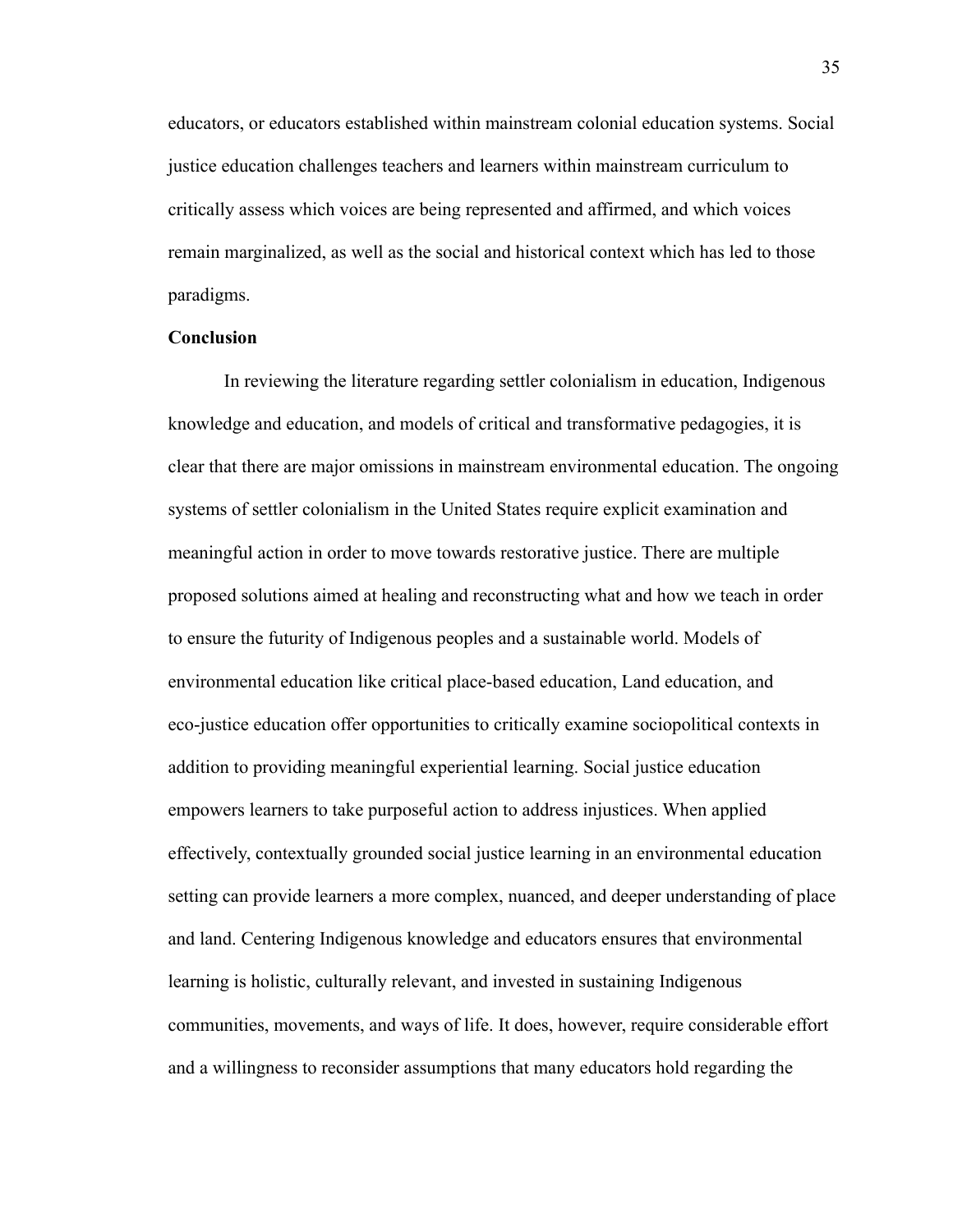validity and superiority of established systems of settler colonialism.

In the next chapter, a resource guide project to support professional development towards transformative social justice education and revitalization of Indigenous epistemologies is outlined and explored.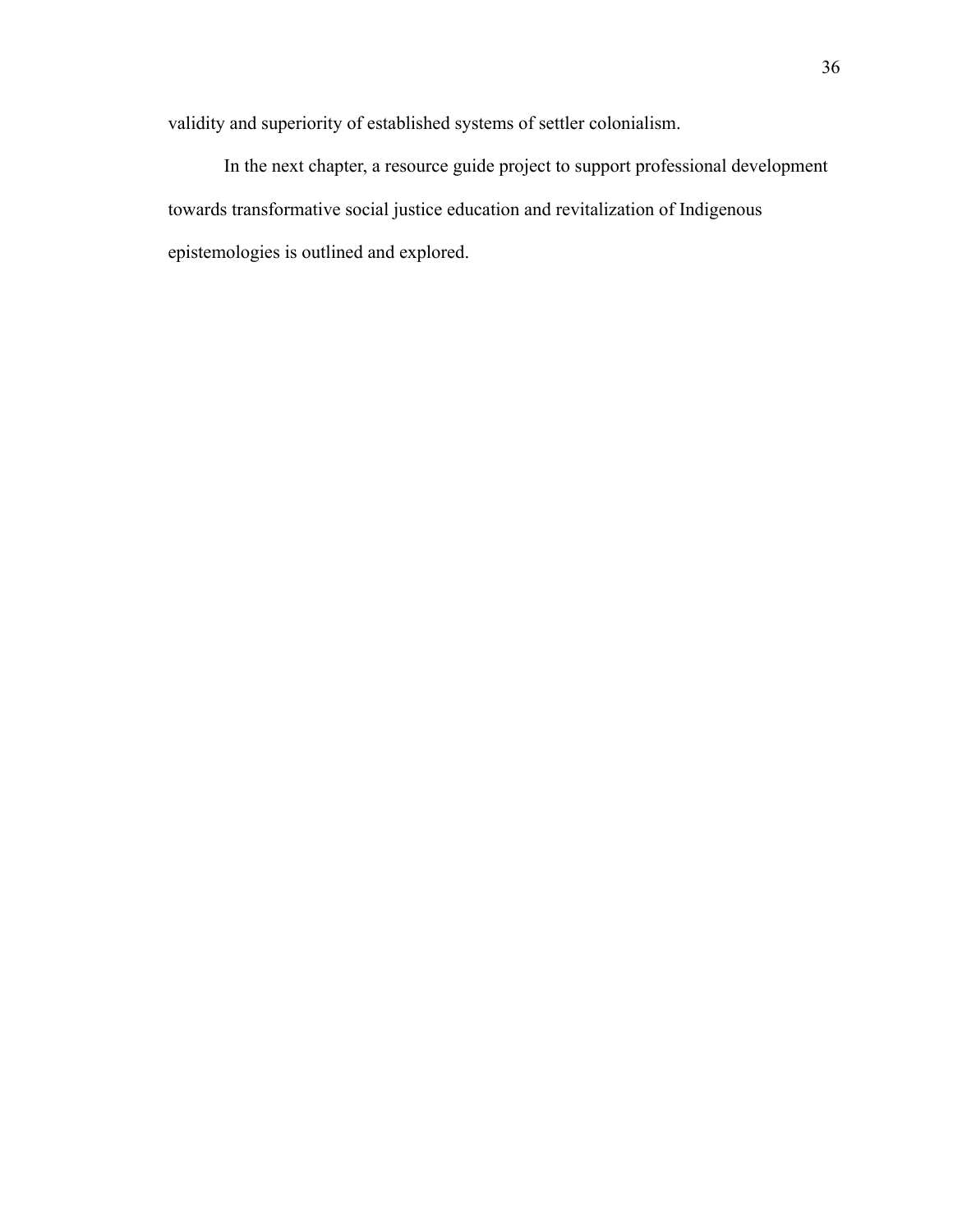#### **CHAPTER THREE**

#### **Project Description**

#### **Introduction**

This chapter describes the project intended to help environmental educators increase their awareness of and connections with Indigenous communities, scholars, and resources so that they can ethically integrate Indigenous voices and perspectives into contextualized teaching. The first chapter introduced my own background and positionality as a white educator and the personal deficits experienced from a strictly Euro-centric settler colonial education. The second chapter explored the literature related to the research question: *How can environmental educators integrate and center Indigenous knowledge in curriculum as a primary source and model for sustainability, understanding natural systems, and developing whole-hearted relationships with nature in order to deepen student learning, create inclusive and contextual learning environments, and to work towards restorative justice?*

The project is designed as a resource guide in the form of a website intended for use by non-Indigenous environmental educators interested in Indigenous knowledge and progressive teaching for social justice. By formatting the resource guide as a publicly accessible website it is intended to be accessible for teachers in a wide range of educational settings to be able to reflect on their own understanding and move towards a philosophy and practice of teaching that supports Indigenous resurgence and transformative learning. The project reflects a synthesis of the perspectives and learning I have received from Indigenous teachers and scholars through workshops, resources, and literature review. While the project is presented through the lens of myself, a white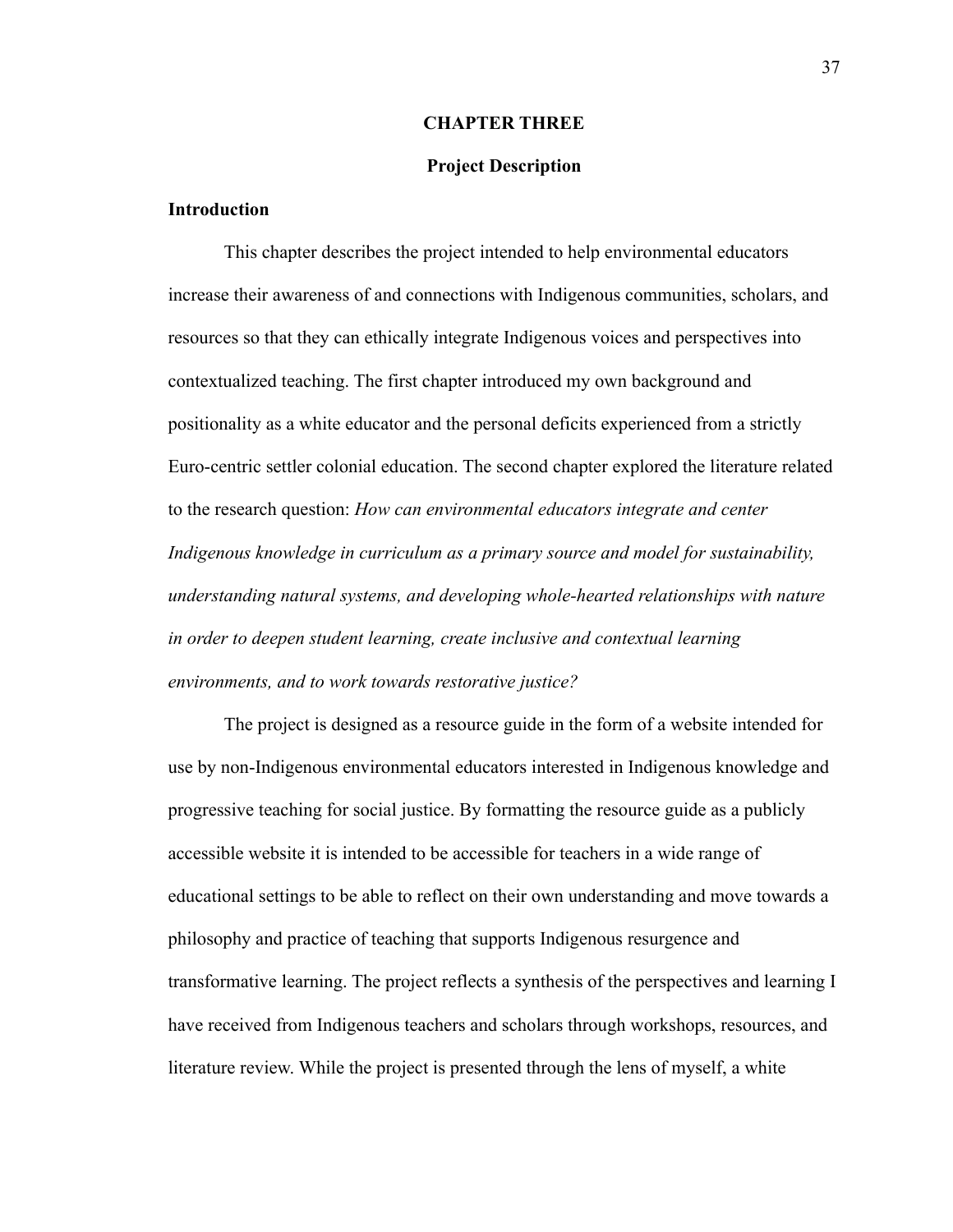educator, for the utilization of other non-Indigenous educators, all of the resources within the project are primarily authored and facilitated by Indigenous educators and scholars.

The complex and nuanced nature of developing appropriate, respectful, non-exploitative relationships between settler and Indigenous communities does not lead to any definitive answers or solutions within this project. As Cannon (2012) notes, there is no one correct approach to anti-oppressive education. Within different contexts, some approaches may be oppressive and anti-oppressive, or simultaneously both (Cannon, 2012). There is a vast spectrum of opinions and perspectives within the many Indigenous nations and communities of North America, and non-Indigenous educators will need to connect with local Indigenous peoples to determine the best ways to support those communities and the land, and to develop educational relationships.

The project heavily features Dakota and Anishinaabe resources and is primarily intended for use by Minnesota educators due to the locality of the project author on land now called Minnesota, in the Great Lakes region of North America. The resource guide is by no means exhaustive, as there are countless resources related to specific Indigneous nations and cultural traditions, and Indigenous scholarship continues to grow and adapt in relation to the changing world. Rather, this resource guide is intended to help non-Indigenous environmental educators find a starting point for critical self-reflection and grounded approaches to culturally and historically contextualized environmental teaching and learning.

#### **Project Overview**

The project is a resource guide website for non-Indigenous environmental educators that includes guiding philosophies for decolonizing curriculum and centering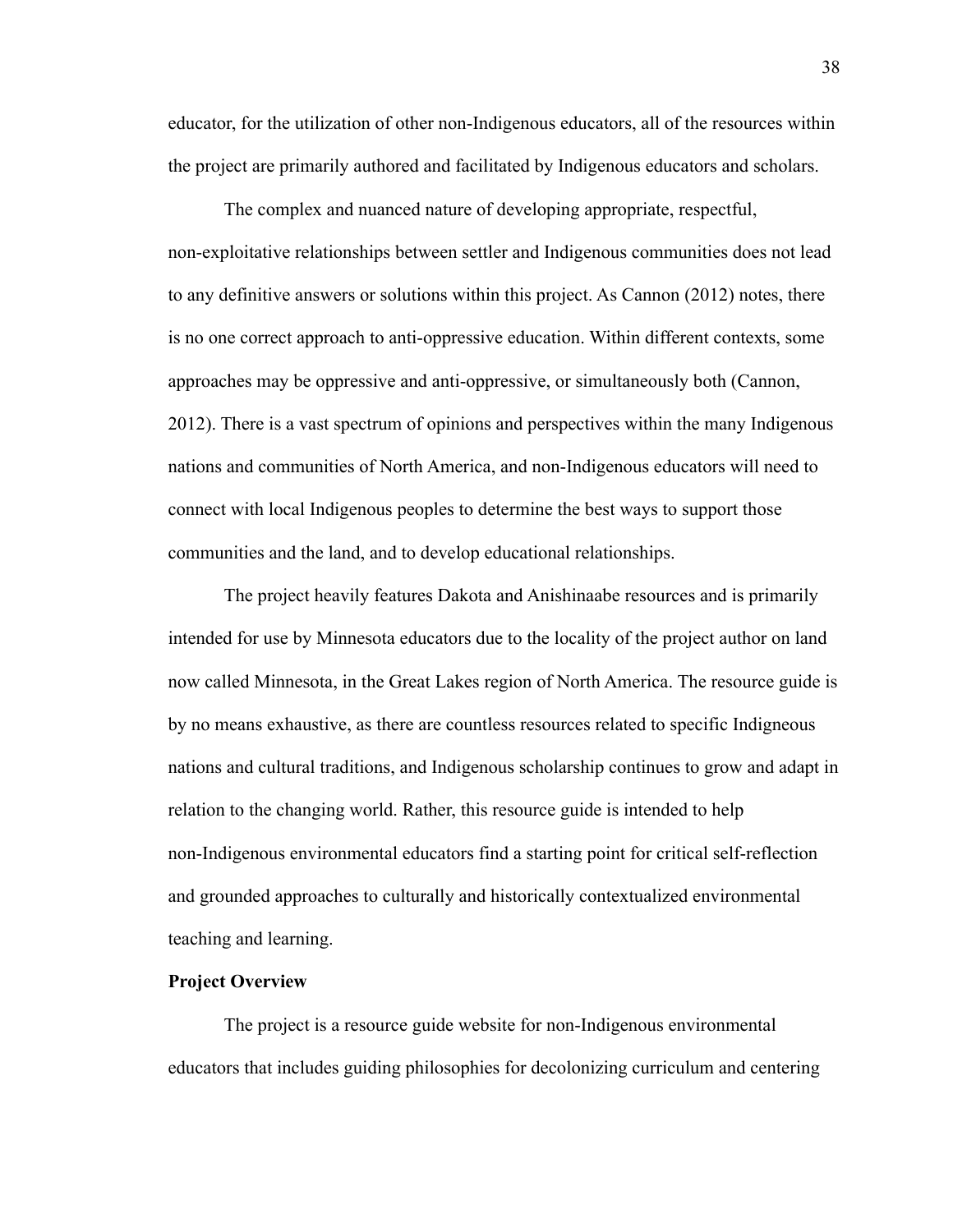Indigenous perspectives. Many Indigenous scholars cite the need for Indigenous voices and perspectives to be centered in education in order to move towards a process of decolonization, reconciliation, and Indigenous resurgence (Irlbacher-Fox, 2014; Korteweg & Fiddler, 2018); however Indigenous sovereignty over the narratives and teachings shared needs to be maintained and prioritized (Tuck & Gaztambide-Fernández, 2013). In order for non-Indigenous educators to be able to guide students towards critical understanding of the history and context of land in environmental education, they must first investigate their own identity and assumptions within settler colonial society and education (Cannon, 2012; Irlbacher-Fox, 2014). Cannon (2012) asserts that non-Indigenous allyship in education requires an understanding of colonialism as an issue of concern and responsibility for all members of society. He suggests a process of self-interrogation and collaborative approaches between diverse communities in addition to incorporating Indigenous voices into teacher training and curricula. Irlbacher-Fox (2014) builds on this idea, noting that a process of self-decolonization and refusal of settler privileges is required to work in solidarity with Indigenous peoples.

The resource guide utilizes Hackman's "Five Essential Components for Social Justice Education" (2005) as a framework, which consist of: content mastery, tools for critical analysis, tools for social change, tools for personal reflection, and an awareness of multicultural group dynamics. Sections move through tools for educator self-reflection and critical analysis to resources for factual, contextualized content created exclusively by Indigenous authors.

The landing page of the website introduces the topic and the rationale for educators to engage with the ideas of centering Indigenous perspectives and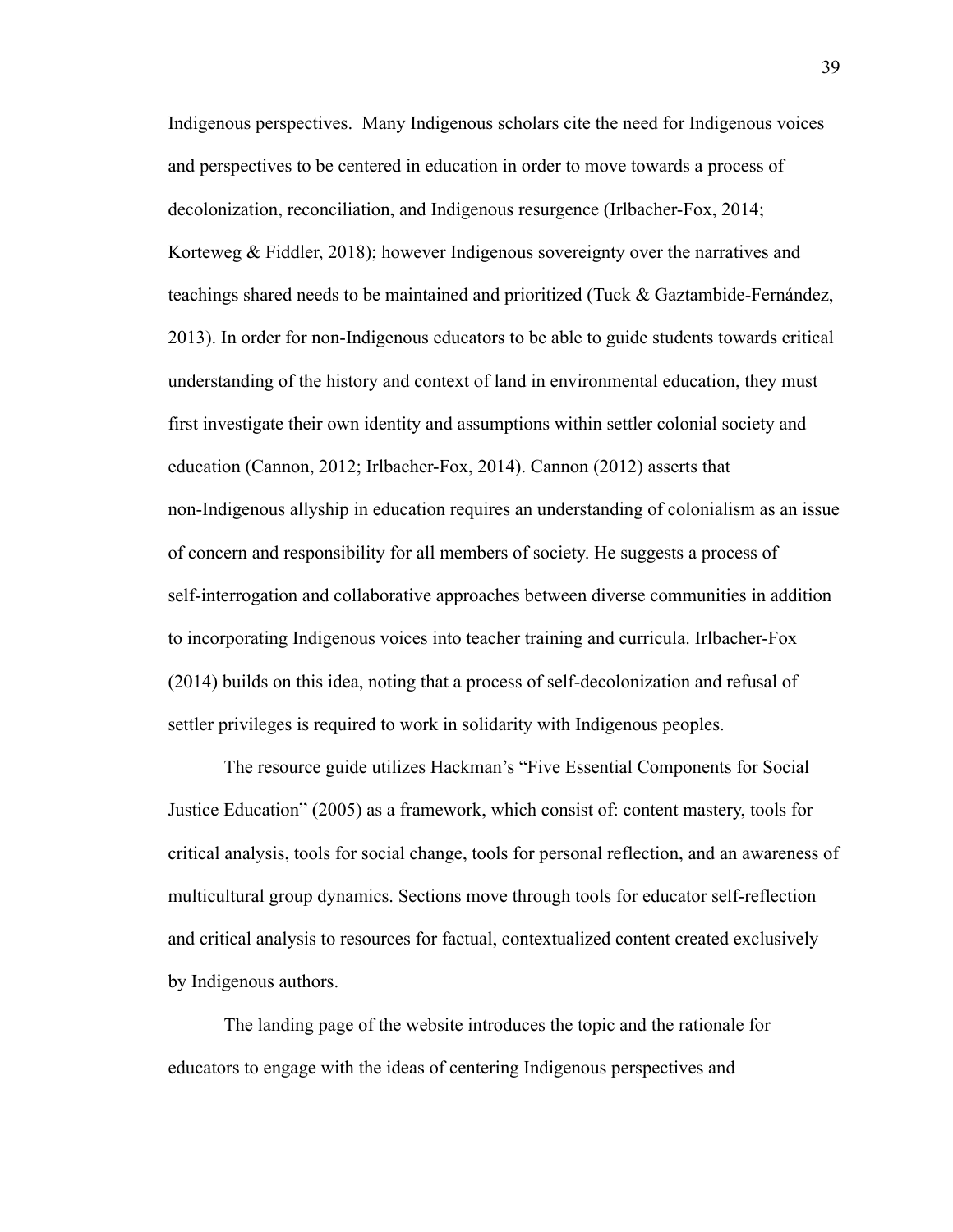decolonization in environmental education. It outlines the intended use for the resource guide, and suggests ways in which educators can utilize the website.

The professional development page of the website offers exercises for critical self-reflection and understanding how racist, settler colonialist ideologies persist within mainstream environmental education institutions and models of teaching. Annotated resources allow readers to choose the most appropriate tools to further investigate internal biases and develop a personal path towards self-decolonization in order to facilitate similar critical and transformative learning experiences for students. The professional development page also offers resources for educators regarding place-specific Indigenous knowledge, philosophies, and practices, as well as guidance on developing healthy and reciprocal settler-Indigenous relationships and appropriately presenting Indigenous perspectives with students. Factual information from specified Indigenous sources can help to counter dominant stereotypical ideas about Indigenous cultures and help teachers feel more confident including Indigenous content in their curriculum, rather than skipping it entirely out of fear of misrepresentation. Louie (2020) points out the purpose of social justice education in helping teachers and students to work through initial overwhelm and resist inaction, and the importance of providing practical application for teachers.

The remaining pages of the website offer practical classroom and curriculum resources organized by student age and grade level. These pages are labeled for teachers of Pre-K through 2nd Grade, 3rd through 5th Grade, 6th through 8th Grade, and 9th through 12th Grade. The resources listed on each page are appropriate for use with the respective grade levels. Resources intended for classroom or field use with students are exclusively authored by Indigenous scholars and educators. These resources include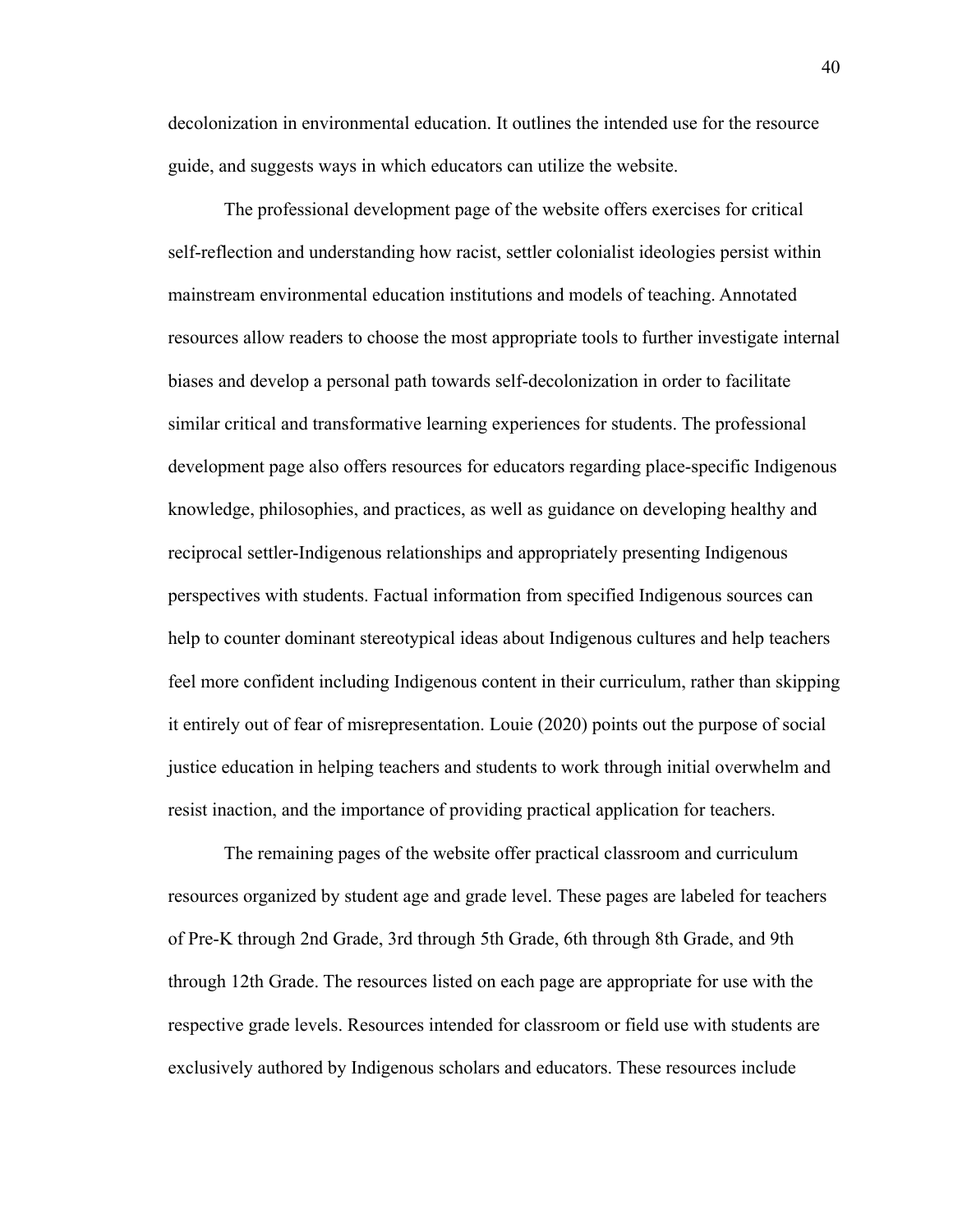books that could be read aloud to classes or assigned as readings to be discussed in class. They also include potential field trip experiences and Indigenous organizations that offer educational programming or curriculum plans. Annotations for each resource include suggestions for use in the field or classroom.

The goal of this project is to assist in moving mainstream environmental education programs towards regularly including and centering Indigenous voices and perspectives by reaching individual educators. Many educators and organizations have already begun to consider assessing and making appropriate changes to their curriculum, though the change is often incrementally slow and sometimes misguided in the way it is applied, with common misrepresentations of Indigenous cultures, and non-Indigneous authors and sources taking priority over local Indigenous ones. As a working educator in the field of environmental education in Minnesota, I hope to see a stronger understanding and intentional teaching regarding Indigenous ways of knowing from fellow educators and prominent organizations.

#### **Assessment**

While the goal of shifting the field of environmental education towards models that center Indigneous ways of knowing is difficult one to numerically assess without undertaking a large scale research analysis, it is something that I will be anecdotally taking note of, and will continue personally working towards in my own career path and teaching. On a smaller scale, the feedback from educators who access the resource guide is an important way to assess the effectiveness of the website on the attitudes, knowledge, and plans to utilize the resources of individual educators. If the website is effective in encouraging and preparing educators to center Indigenous perspectives in their teaching, I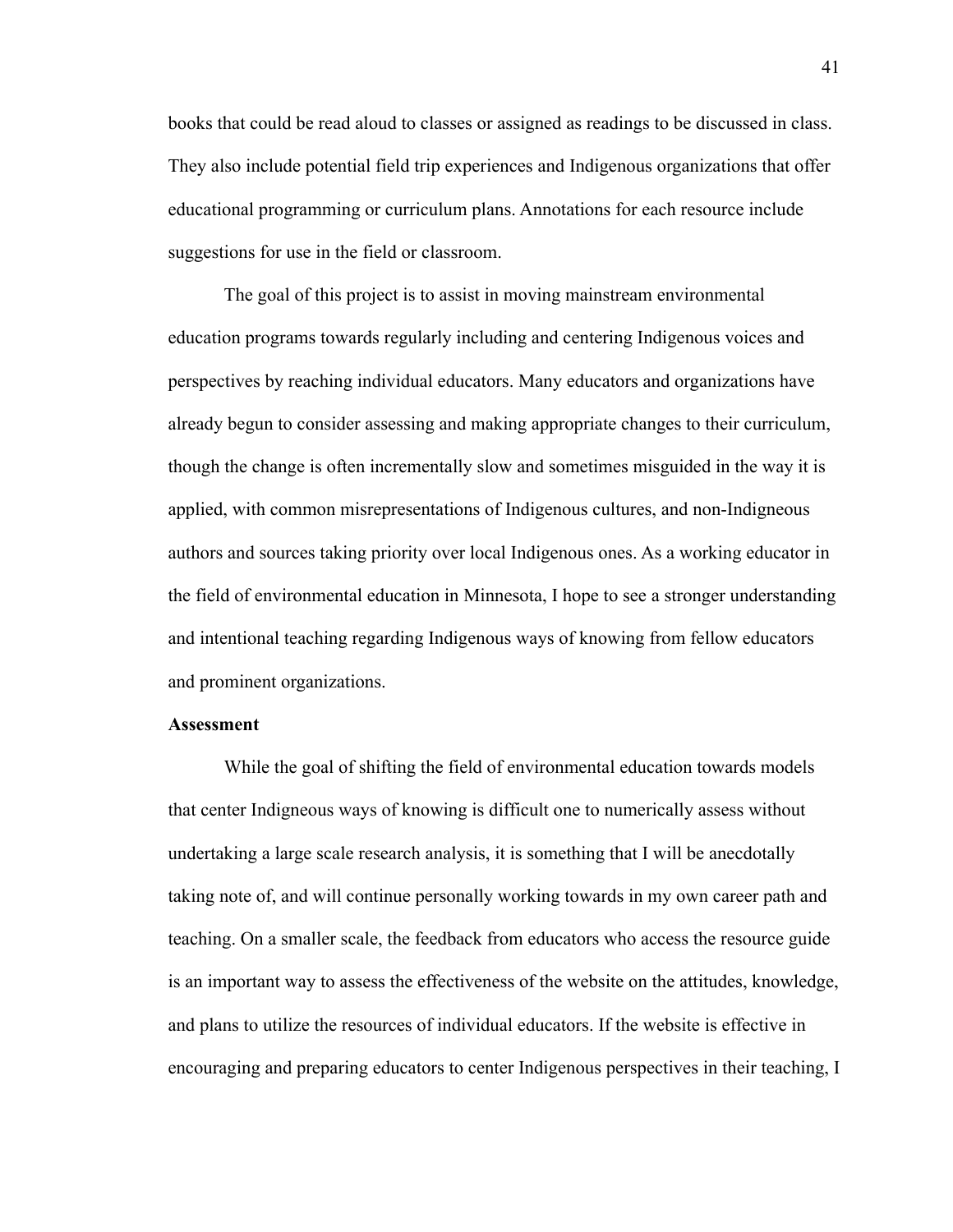believe that we will begin to see an overall tangible shift over time towards more contextualized and equitable programs and teaching.

An online survey is included on the feedback page on the website in order to assess readers' use and engagement with the resources listed. The survey asks readers for their locality, the type of educational setting they teach in, and the age of their students. It asks which resources on the website they accessed and asks readers to rate how likely they are to use them in their teaching, as well as the level of new knowledge gained through their use of the resource guide on a provided scale. These questions will help to assess the level of relevance and applicability of the sources available on the website. Readers also have the opportunity to provide ongoing feedback for improvement or updates to the resource guide in the survey.

#### **Setting**

In an effort to make this work as accessible and wide-reaching as possible, the website is intended to be used by individual educators in both formal and informal contexts as a reference and starting point for anti-oppressive and decolonial teaching. While professional development is often designed to be experiential and institution led, challenges of political pressures, as well as time and funding constraints, make it difficult and unlikely for Indigenous-centered professional development to be prioritized within mainstream schools or nature learning facilities. The target audience is non-Indigenous educators who have an interest in Indigenous environmental education, but may be unsure about how to approach or implement it. While it could be shared within an organization or group, the resource guide is designed to be accessible to anyone interested.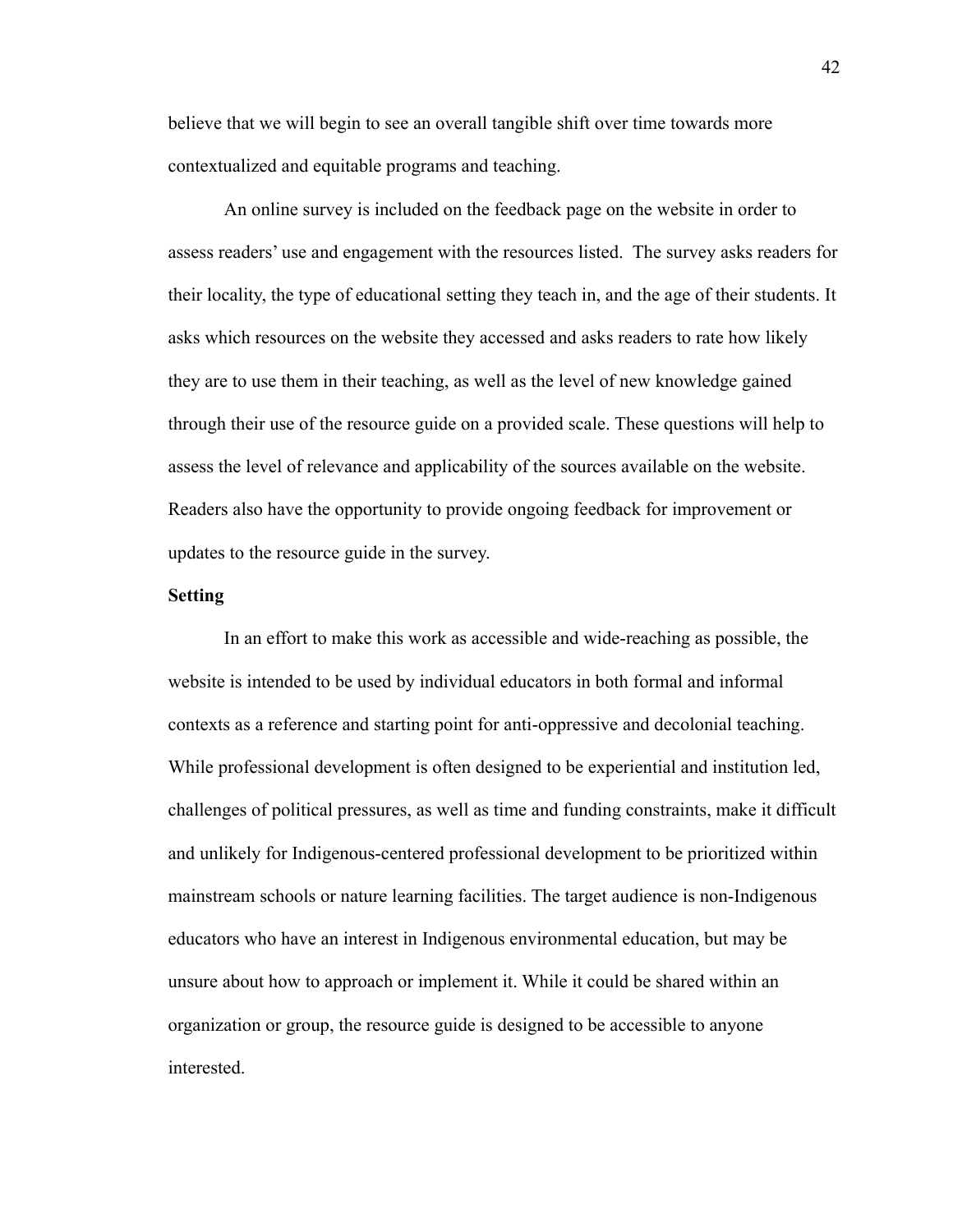Cranton and King (2003) suggest that professional development is an opportunity for educators to practice self-reflections and develop new perspectives and practices through transformative learning. Knowing how much time and responsibility is demanded of educators in their daily work, the resource guide is designed to support transformative learning on an individual timeline. It is not necessary to be read chronologically; readers can skip to sections as needed and use referenced resources as appropriate to their own learning and teaching.

#### **Timeline**

The final resource guide website was completed in April 2022. Resource collection, organization, and annotation began in January 2022. The first month was spent selecting a hosting site to design the website and compiling appropriate resources for classroom or field teaching. The second and third month consisted of a process of annotating all resources for practical use, as well as creating a written guide for ethics, use, and choice of resources, including critical analysis and self-reflection tools for educators. The final month was spent editing and formatting the resource guide document and troubleshooting technical issues. The resource guide will remain accessible to the public for as long as it is relevant and useful for educators. As an online document, it may be edited or altered in the future pending new information, resources, or feedback.

#### **Conclusion**

The project is designed as a resource guide for non-Indigenous environmental educators seeking to critically examine their own role in settler colonial systems and engage in co-resistance and Indigenous resurgence by centering Indigenous voices in their teaching. Using transformative learning and social justice education frameworks,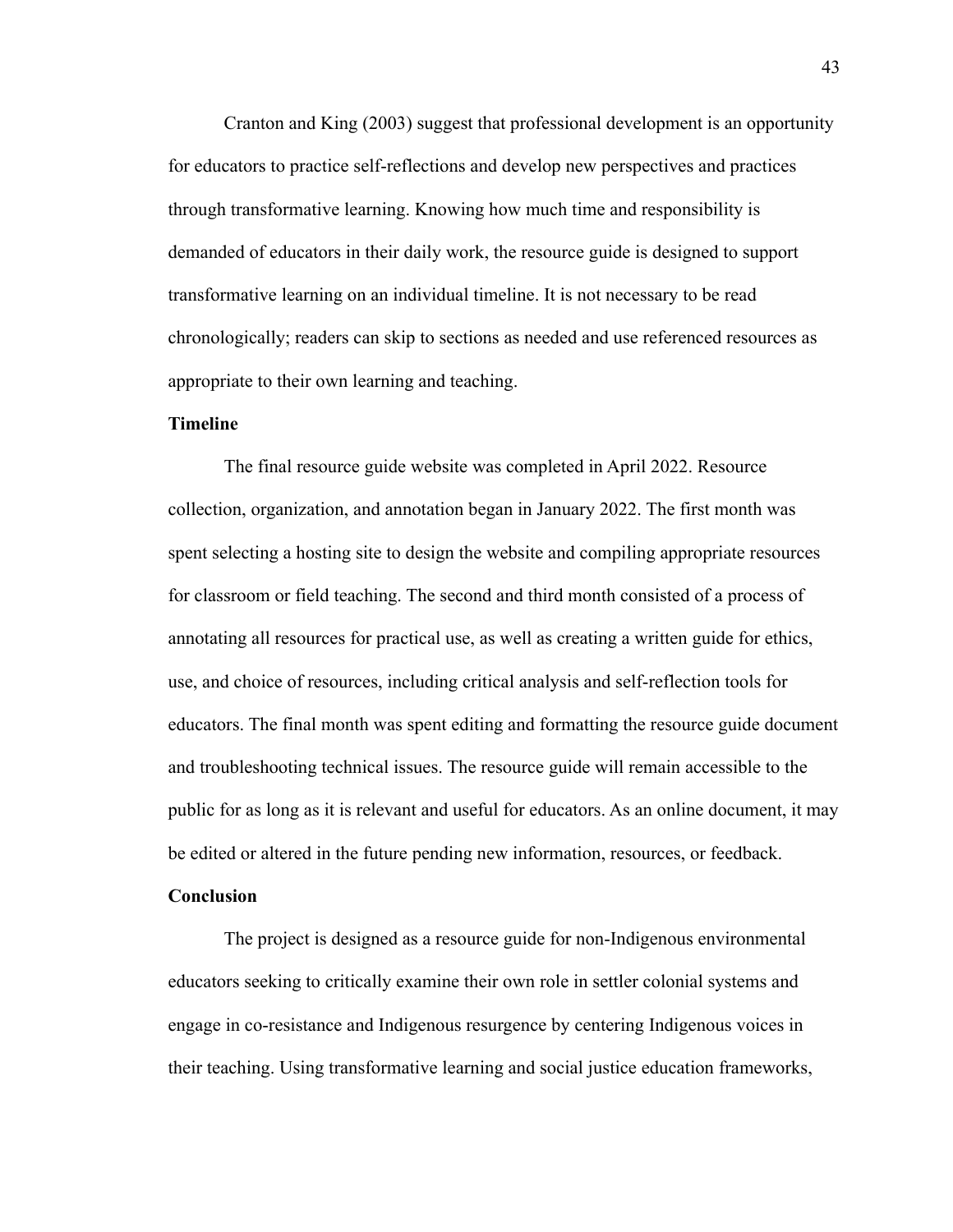this resource guide offers self-reflective practices and resources for critical analysis and Indigenous perspectives. While the resource guide offers starting points for non-Indigenous educators to move towards concepts of decolonization, there are no conclusive solutions provided. Readers are encouraged to grapple with sometimes conflicting viewpoints and perspectives in order to challenge colonial narratives and assumptions, and to invest in the resurgence of Indigenous cultures and communities.

The following chapter provides a reflection on the creation of this project, including challenges and new learning found in the process. Chapter Four also assesses potential limitations and implications of the project within a larger audience.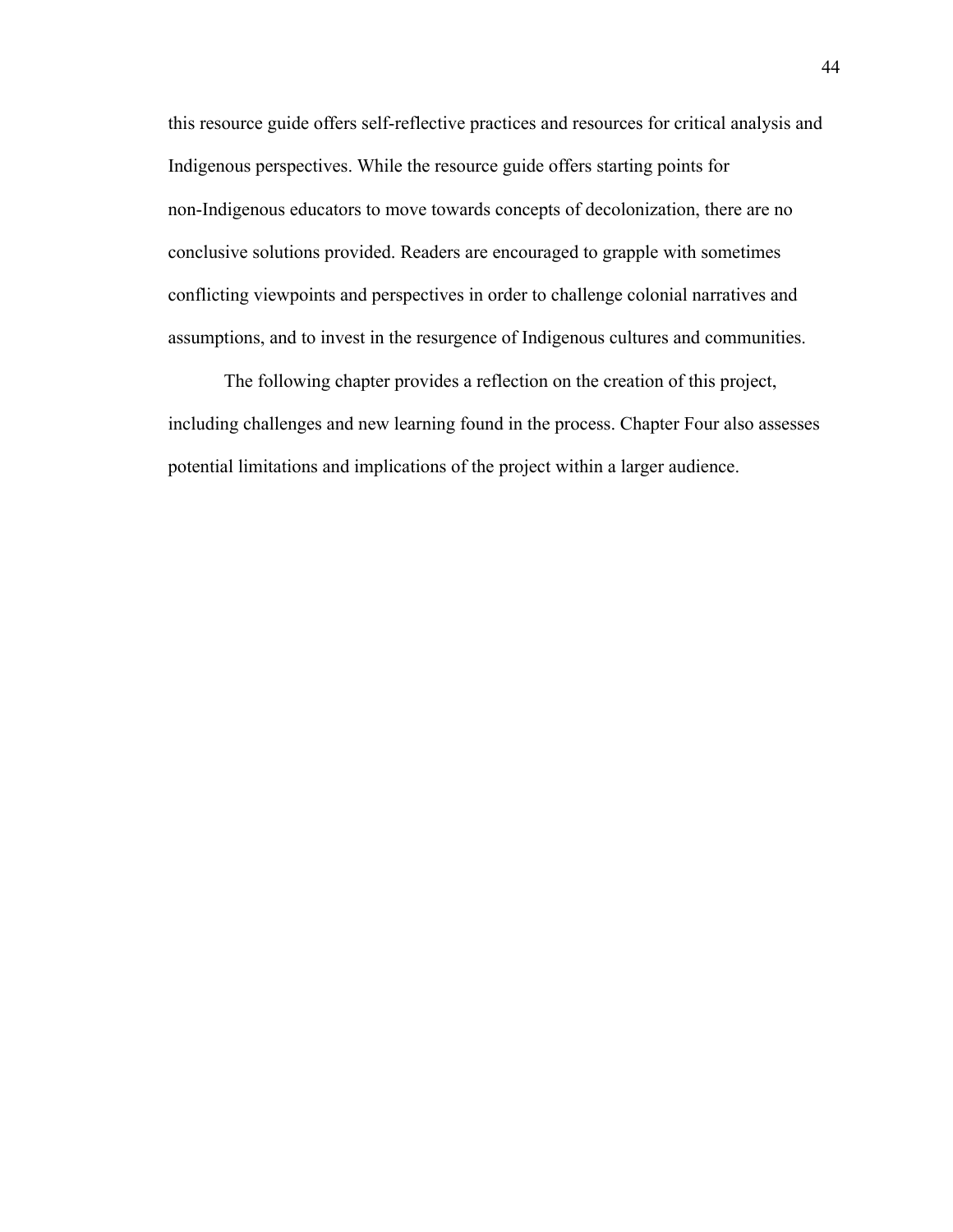#### **CHAPTER FOUR**

#### **Conclusion**

#### **Introduction**

This chapter is a reflection on the creation process of this capstone paper and the resource guide project that was described in the previous chapter. I will reflect on new learning drawn from sources discussed in the literature review, as well as insight gained through the process of organizing and curating resources for the website. I will also explore potential implications of the project, including hopes and suggestions for future actions that other researchers or organizations could take to further the impact of this work. Along with that, I will include perceived limitations of the project I completed in the effort to answer the research question: *How can environmental educators integrate and center Indigenous knowledge in curriculum as a primary source and model for sustainability, understanding natural systems, and developing whole-hearted relationships with nature in order to deepen student learning, create inclusive and contextual learning environments, and to work towards restorative justice?* Finally, I will consider how the project contributes to the field of environmental education by empowering educators to center Indigenous perspectives and address systems of settler colonialism in their teaching practices and learning environments.

#### **Major Learnings**

As I initially approached the literature concerning the topics of decolonization in education and Indigenous environmental education, I perhaps somewhat naively hoped to find easily applicable research with repeatable steps, and clean, concise solutions and conclusions. Instead, in the volume of literature I worked my way through, I feel as if I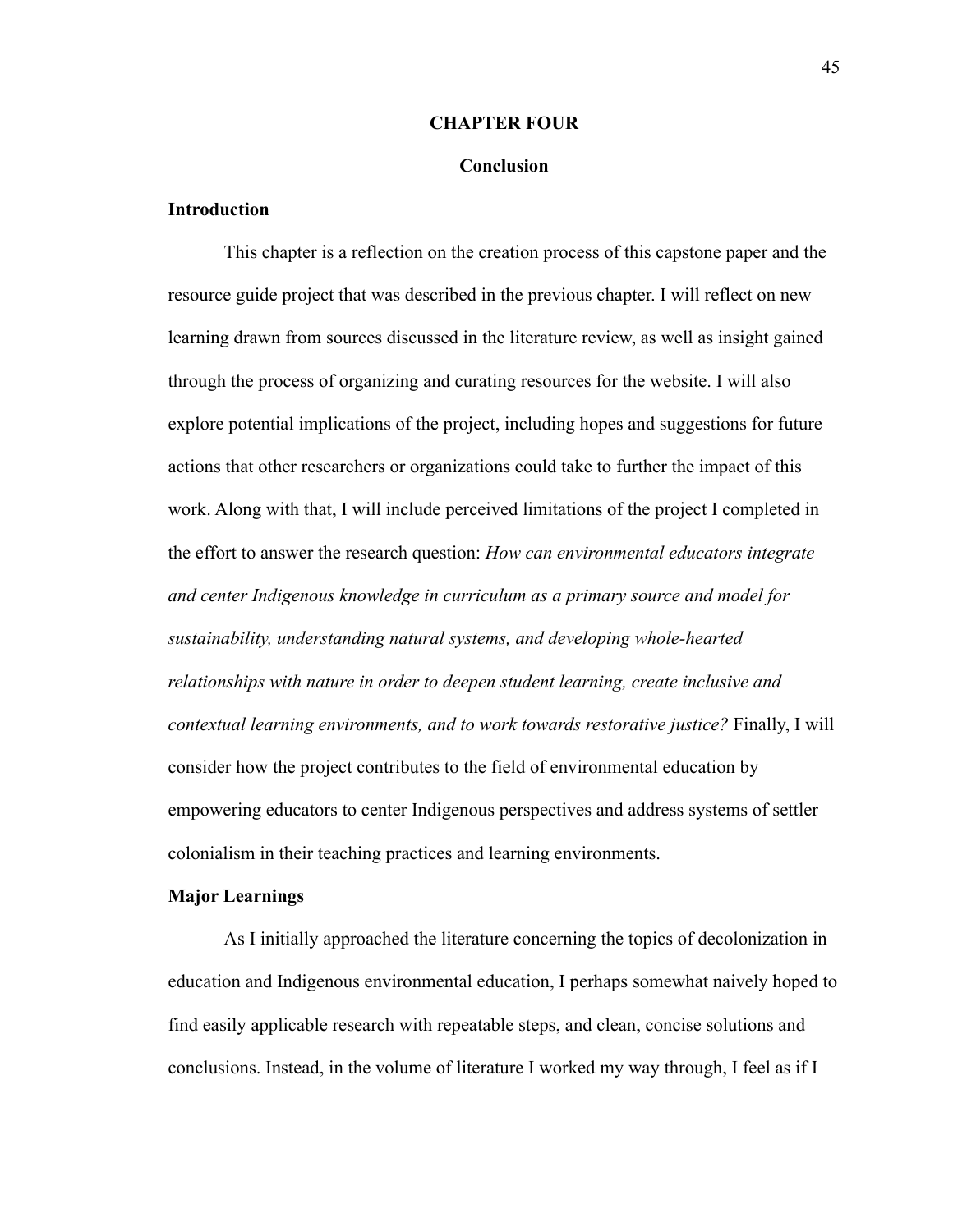barely dipped my toes into the depths of the complexity, nuance, and hotly debated terms and ideas that accompany ongoing movements of decolonization and Indigenous resurgence. What I ultimately found is that there are no simple answers, and attempts to construct one feel inappropriate and contrived, especially from the perspective of white settlers. There are so many ways that settler colonialism has shaped education, and it is so deeply embedded into mainstream cultural expectations, that no one solution could ever adequately address it.

I did find a few research articles describing varying degrees of successful integration of Indigenous ways of knowing into mainstream curriculum or programs, for instance Barnhardt and Kawagley (2005), Lowan (2009), and Nesterova (2020). However the harsh critiques of Calderón (2014b) and Tuck and Yang (2012) prompted me to question whether that approach was even an appropriate or effective solution. Tuck and Yang (2012) explicitly describe how many attempts to decenter settler colonialism with goals of social justice in effect ultimately cater more towards assuaging white settler guilt than creating substantive structural change.

With this understanding, creating a project to answer my research question *How can environmental educators integrate and center Indigenous knowledge in curriculum as a primary source and model for sustainability, understanding natural systems, and developing whole-hearted relationships with nature in order to deepen student learning, create inclusive and contextual learning environments, and to work towards restorative justice?* felt simultaneously futile and inadequate to address larger issues of decolonization and settler colonialism. I recognized in myself a desire to ease the discomfort I feel when recognizing how Indigenous people and narratives have been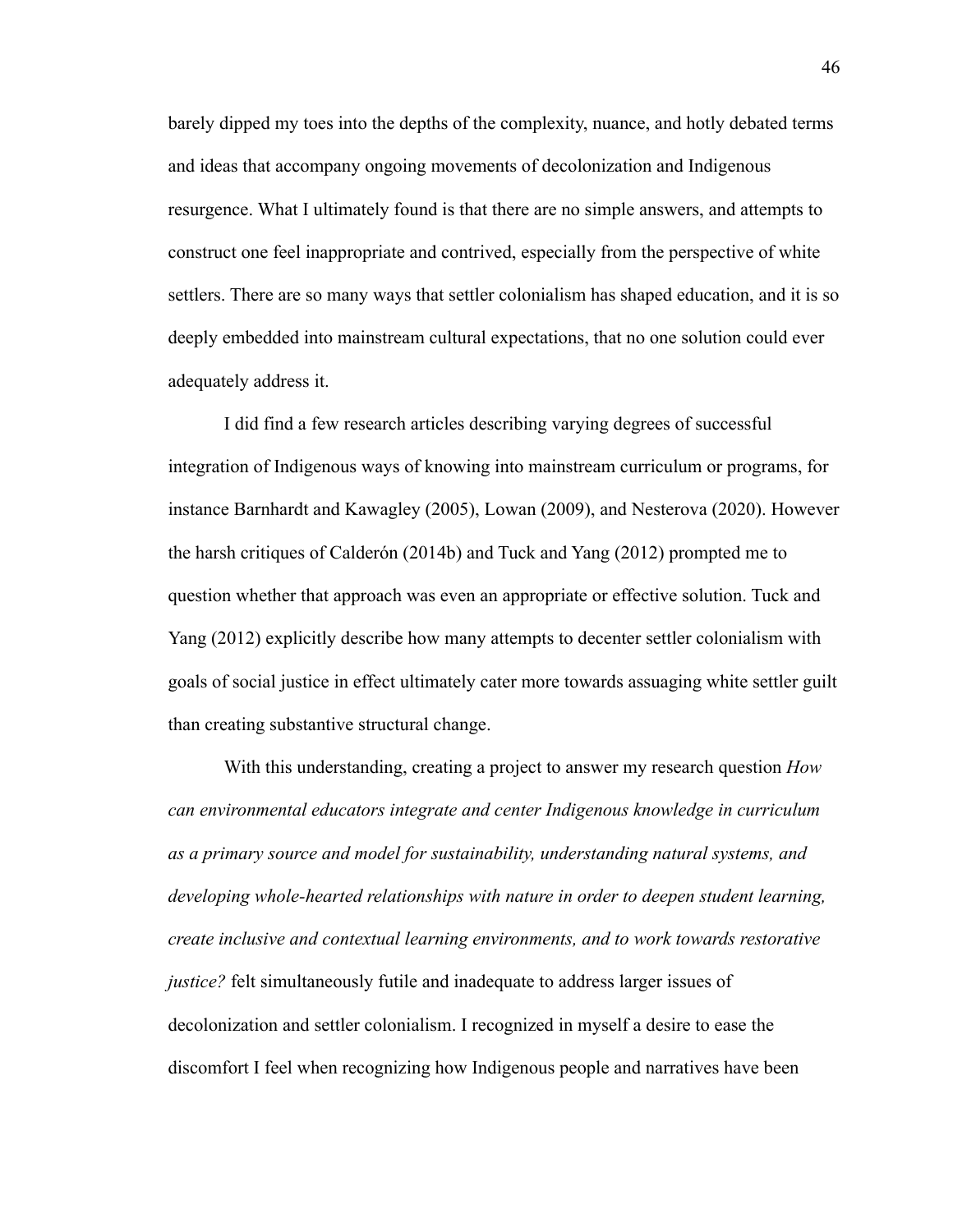erased, while seeking to use Indigenous ways of knowing to effectively sustain settler systems without the need for drastic change. While the personal/professional development aspect of the project may successfully challenge some individual ideas about settler innocence and appropriation, I am not sure that the teaching resources go far enough to unsettle the firm hold of settler colonialism in educational settings.

The radical structural changes that I now understand to be necessary are unfortunately not something that I realistically expect to see within mainstream educational institutions or programming. The reality is that educational institutions most often implement change incrementally and at a slow pace, sometimes even moving backwards or sideways before approaching anything that looks like progress to those outside of the decision making process. As an individual with little structural power, my hope is that reaching other individual educators and increasing internal pressure for appropriate representation and culturally competent and contextualized lessons and learning materials will in time lead to necessary long-term structural changes.

The project I created is only a limited response and a very small piece of what I have come to understand as the necessary process of decolonization. My personal understanding of the current of social change is that shifting pressure from all points of the spectrum is required to create movement. By that I mean that people on the radical end of the spectrum are needed to shape opinions and strategies, while people in the more moderate middle of the spectrum may be best able to influence those on the conservative end of the spectrum, who haven't yet considered the desired change. My project aims to reach those who may be open to reconsidering settler colonial narratives, but have not yet been called to take action or reckon with their own beliefs and biases. I do think this is an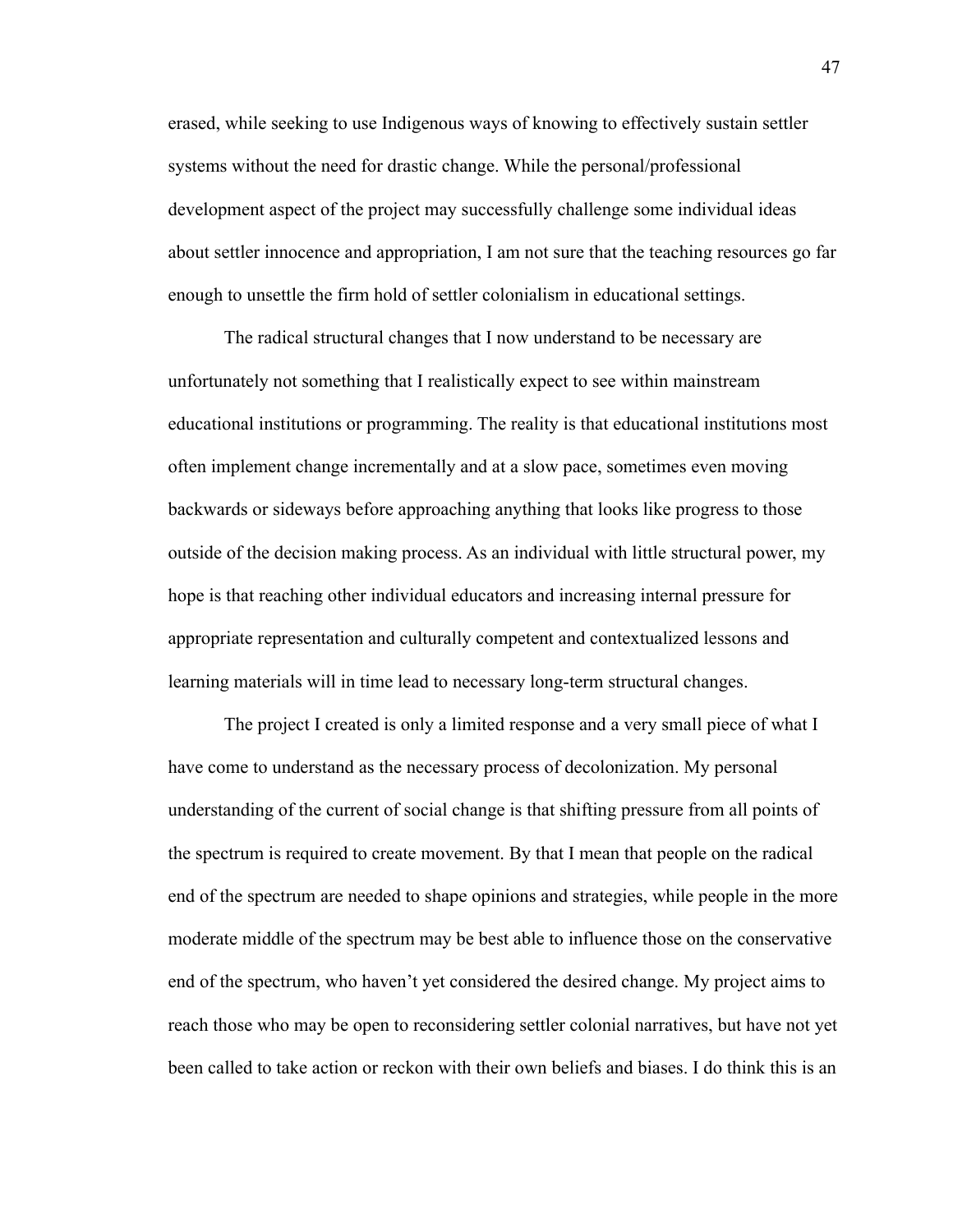integral part of shifting larger settler colonial systems and narratives; however, it is certainly not the whole picture.

The project reflects my own learning, and attempts to usher other educators along a process similar to my own of self-reflection and consideration of perspectives outside of a familiar comfort zone. Though authors like Tuck and Yang (2012) stress that decolonization is not for or about white people, a majority of educators in the United States are white (Schaeffer, 2021), and so it seems imperative to find a way to reach and influence white educators. Though the primary audience for the project are non-Indigenous educators, the intention is ultimately to make more space for Indigenous voices, perspectives, and narratives, and to prioritize Indigenous students and teachers, as well as other students and teachers of color. While approaching the project of centering Indigenous ways of knowing by targeting non-Indigenous educators seems counterintuitive, I believe that responsibility for the systematic lack of representation lies with the culture of settler colonialism and white supremacy, which, to put it bluntly, is a white people problem. Indigenous people are not responsible for the oppressions they face; it is essential that non-Indigenous people who hold positions of power and influence in our society are actively engaged in creating solutions to account for the history of systematic oppression that has led to cultural and environmental degradation.

#### **Implications and Limitations**

The state of Minnesota currently has K-12 academic standards that require learning about American Indian history and culture in the subject areas of social studies, language arts, science, and the arts. While Minnesota standards are progressive in comparison to many other states, there remains room for improvement in most

48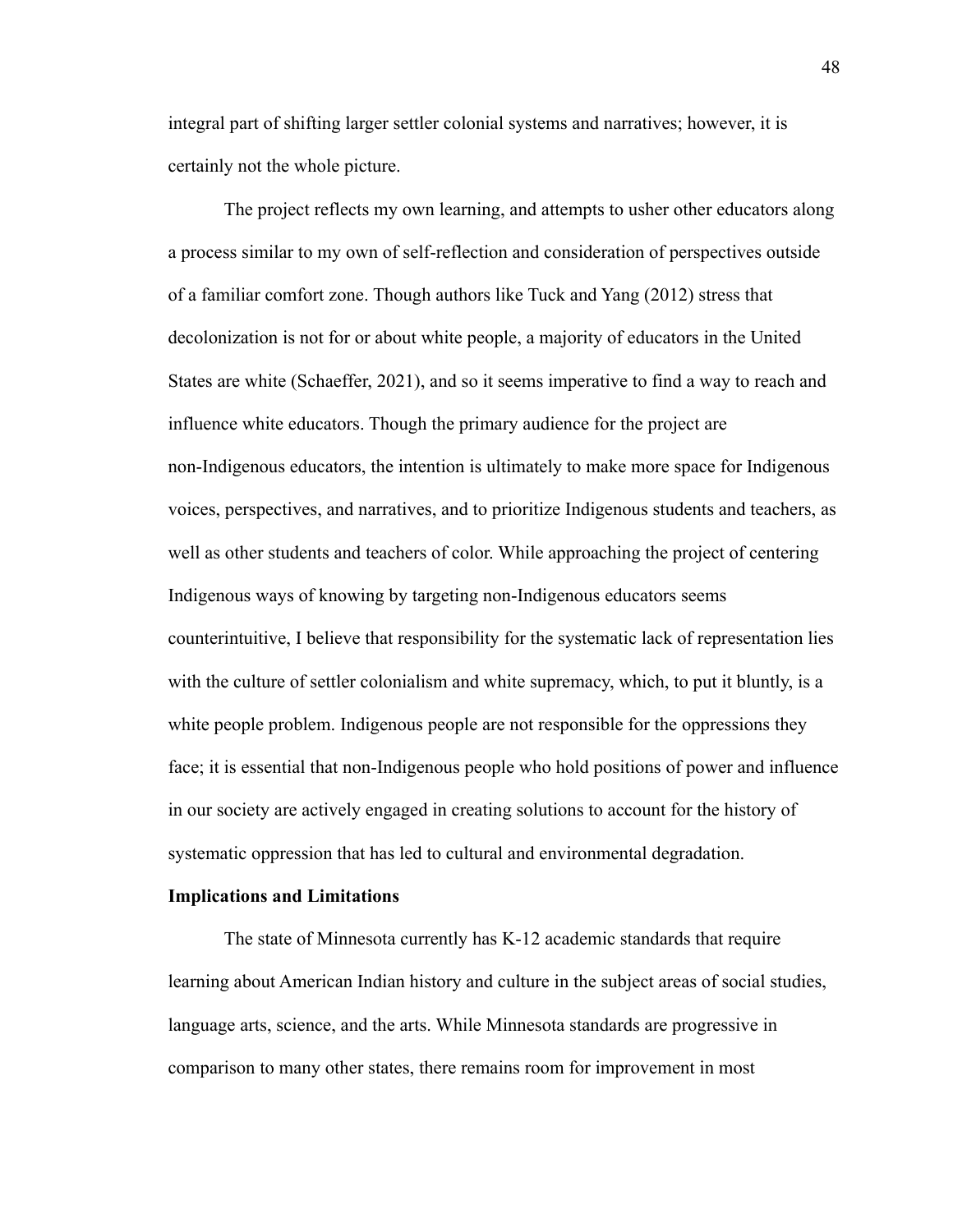classrooms and outdoor learning environments that I have experienced when it comes to offering learning that is grounded and contextualized in the Indigenous history and cultural significance of land and place. My hope is that in time, not only will Indigenous contributions to subject areas be readily acknowledged, but that educators will be prepared to have open and critical conversations about how historical and cultural context shapes land and place.

Informal environmental education programs are not necessarily bound to the same academic standards that formal classrooms are, and this is where I hope to see the most growth in the areas of cultural competency and restorative practices. Many informal environmental education programs and institutions teach about the environment through relationships with land and the outdoors. Though they may be limited by dependence on funding and donors with specific viewpoints, informal programs may also have the benefit of more flexible program development. Programs that feature outdoor place-based learning in particular would benefit from placing emphasis on Indigenous perspectives and culture by hiring Indigenous educators or consultants for program development, or partnering with local Indigenous organizations. I hope to see more informal programs and institutions commit to centering Indigenous perspectives and developing working relationships with local Indigenous communities and organizations.

Developing relationships and partnerships is one area in which my project is limited. While the resource guide offers many sources of Indigenous voices like books, videos, lesson plans, and websites, the critical piece that is missing is relationships with Indigenous people. This may in fact be the most important thing that educators and organizations can do; however, it is not something that I was able to create through the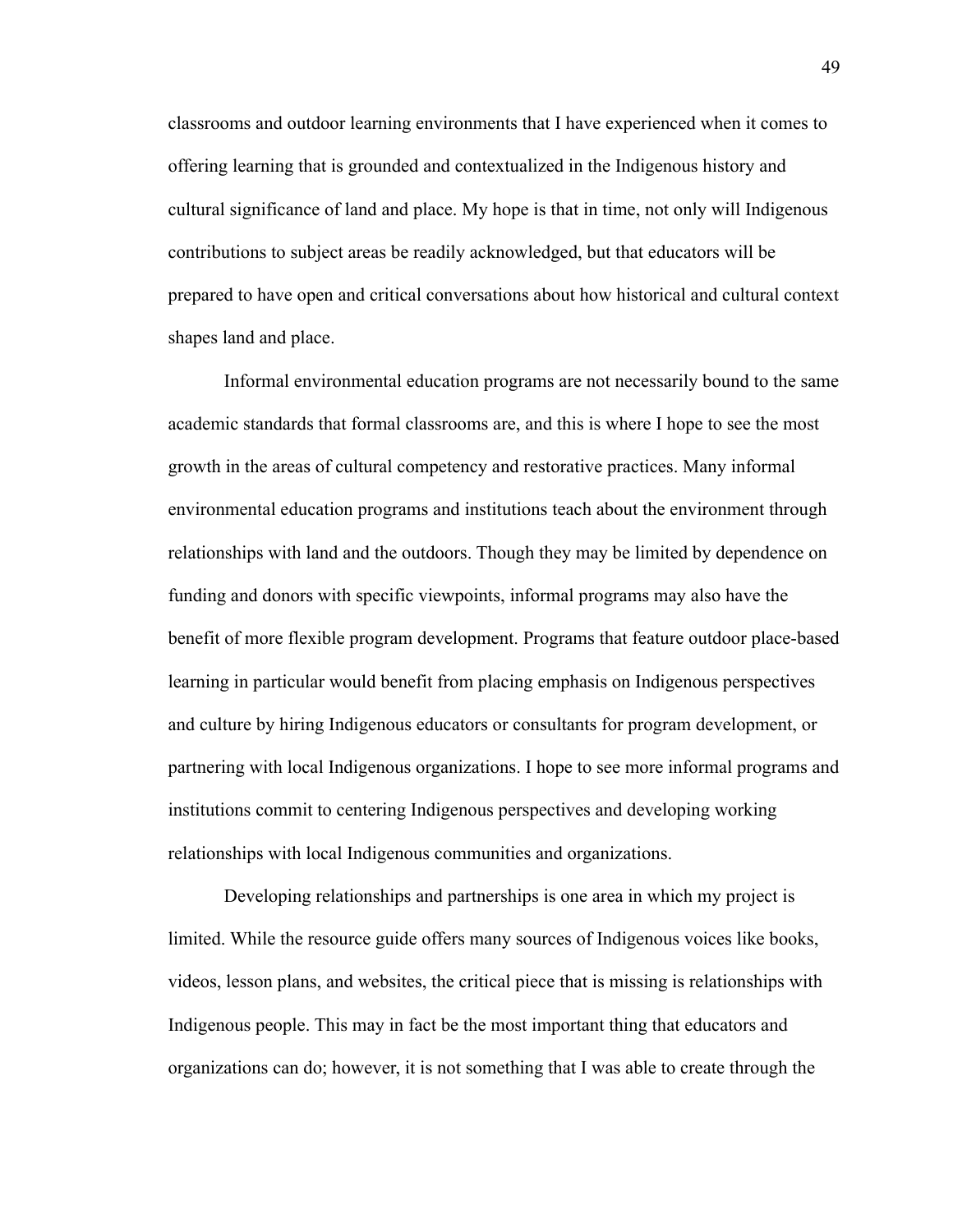chosen format of my project. As I previously acknowledged, my project as it stands alone is an incomplete guide for centering Indigenous voices in environmental educational settings. While it is suitable as a starting point for thoughtful assessment and development of curricula, educators and organizations will need to take it upon themselves to develop comprehensive changes in ways that both suit their students and their educational setting.

The other main limitation to my project is that it relies on self-motivation and accountability on an individual level. Beyond personal interest or beliefs, there is little incentive to convince readers to engage with the materials in the resource guide or to apply them in their educational setting. Though my hope is that reaching individuals will support long-term overall growth in the field of environmental education, it is difficult to determine if that will be effective at all.

In the future, a more effective project might be to assist in the development of a program in collaboration with an existing local Indigenous organization to offer Indigenous-centered environmental education in a specific and practical setting. Multiple Indigenous-led environmental organizations and programs currently operate in the Twin Cities, so perhaps assisting to expand established programs to other areas in the state where there is less availability could be beneficial. I would also like to see more future collaborations between established mainstream environmental education organizations and Indigenous communities and educators in order to develop their programs to better represent Indigenous perspectives.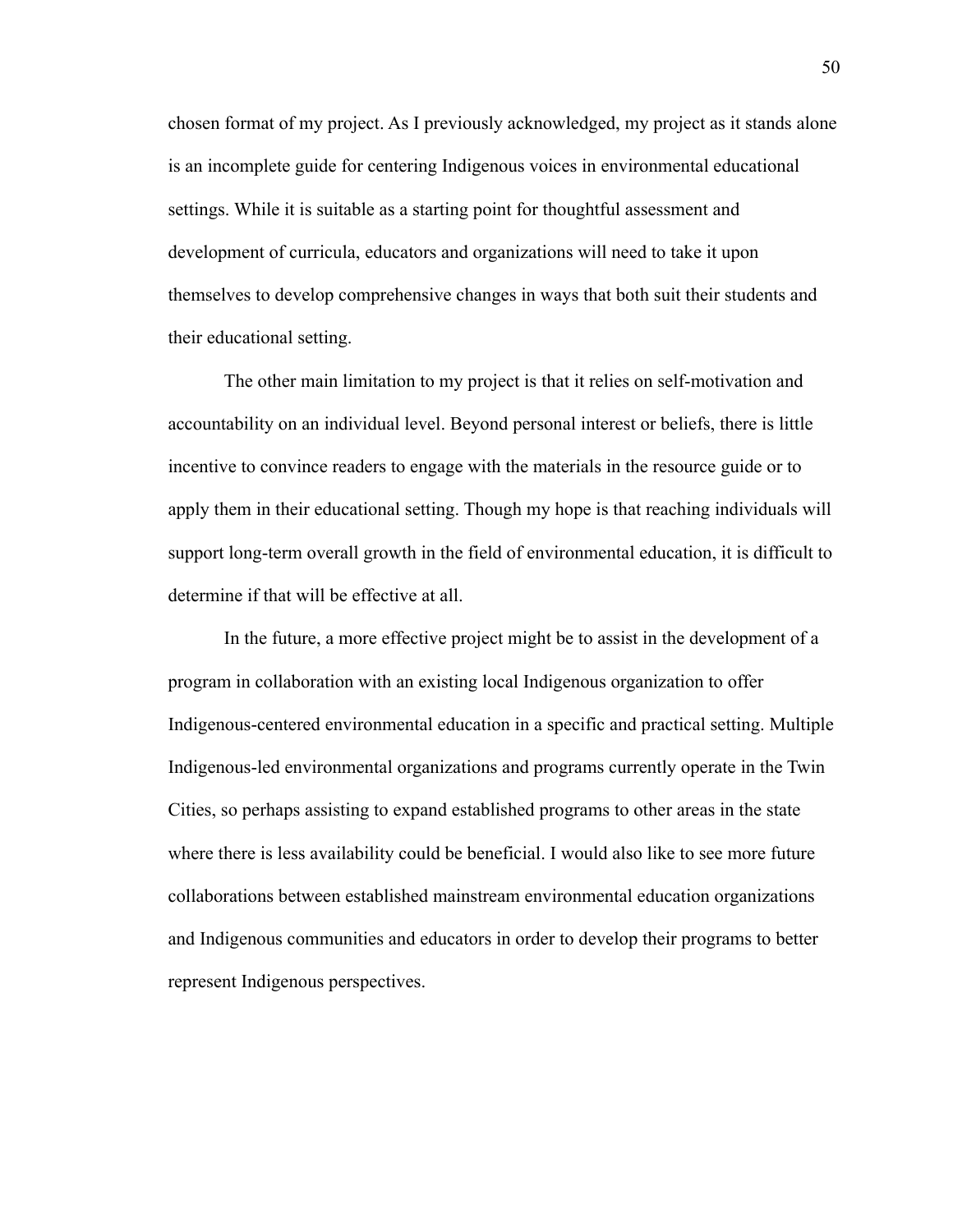#### **Summary**

The resource guide is presented as a finished product for the purpose of submitting a complete capstone; however, I do intend to continue updating the website in the future as I receive feedback and suggestions from readers. My hope is that my transparency as the author of the site will encourage open conversations and critique to allow me to continue to grow in my own learning on the subject, and I will in turn share that learning to the best of my ability.

The field of environmental education continues to grow in prominence and relevance in the United States due to greater social awareness of climate change, as well as awareness of the health and academic benefits of time spent outdoors. However, environmental education is not immune to the issues and disparities found in other fields of education and society at large. In order to best serve our students and communities, we need to be able to educate and facilitate relationships in ways that build our students' capacity to make whole-hearted sustainable choices. Successful environmental education needs to be more than students learning scientific facts; we need students who are able to connect with their own environment, and use critical processes and contextualized knowledge to build systems that are socially and ecologically equitable and sustainable.

By encouraging educators to engage in critical reflection and assessment of the ways in which settler colonialism informs their teaching, I hope to activate initial processes that may in time lead to better ways of learning and teaching about our environment. While my project instigates beginning steps only, it is part of a larger movement that the field of environmental education has the potential to make. If we, as educators, intend to make meaningful impacts in the way that our culture and society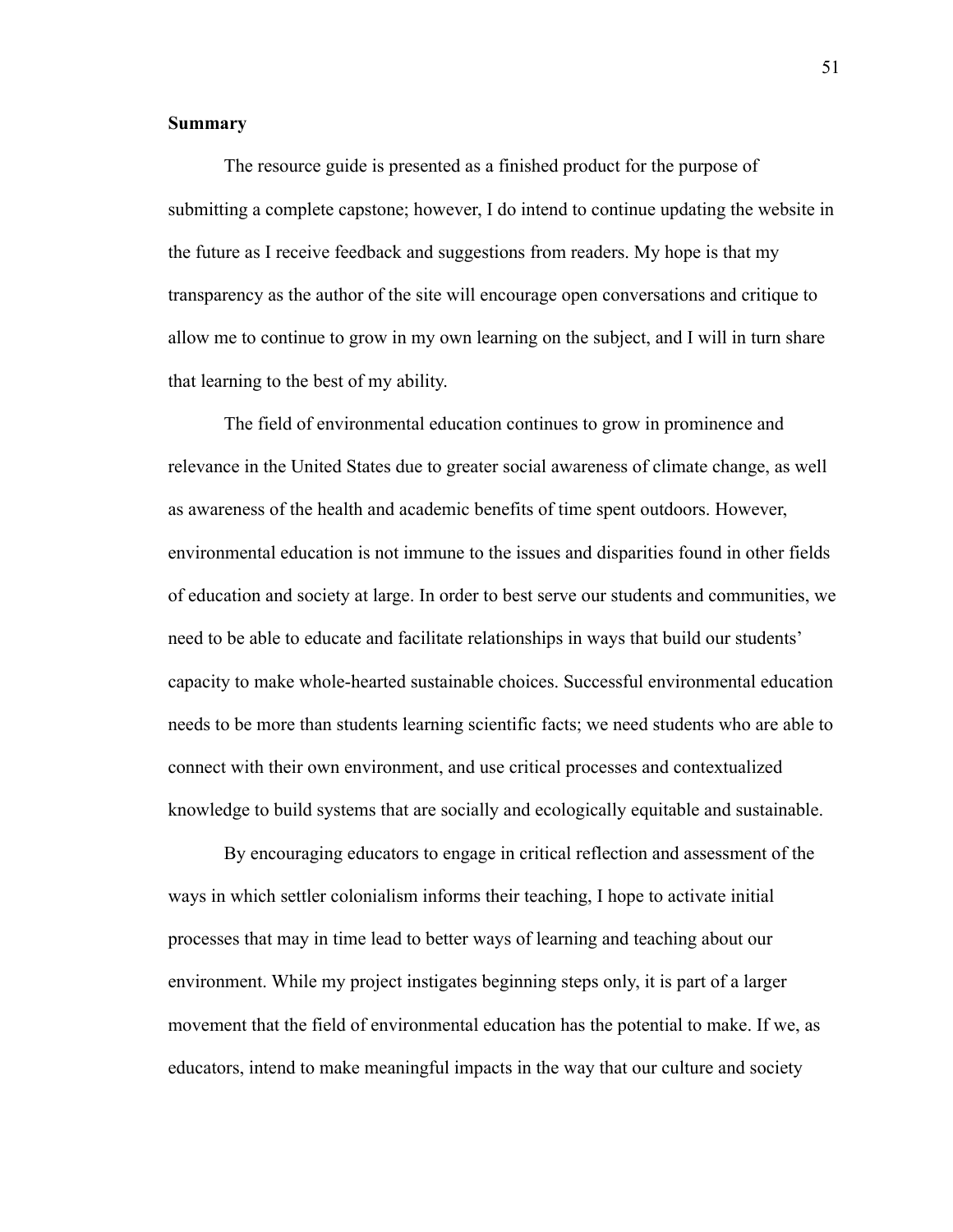interact with the natural world, we need to redefine how we are teaching our students to relate to the natural systems they are a part of. Land and place hold meaning and history beyond the Western scientific ways of knowing. Indigenous cultures have developed through centuries of living in sustainable relationship with the land and beings that make up our living systems. Disregarding this essential knowledge and the people that continue to hold and maintain it is a mistake that has cost our planet dearly. In order to honor our living planet, and the colonial actions that have brought about dire conditions in our ecosystems and social systems, we need to teach in a way that explicitly addresses the root of these issues and supports students in taking meaningful action to ignite change.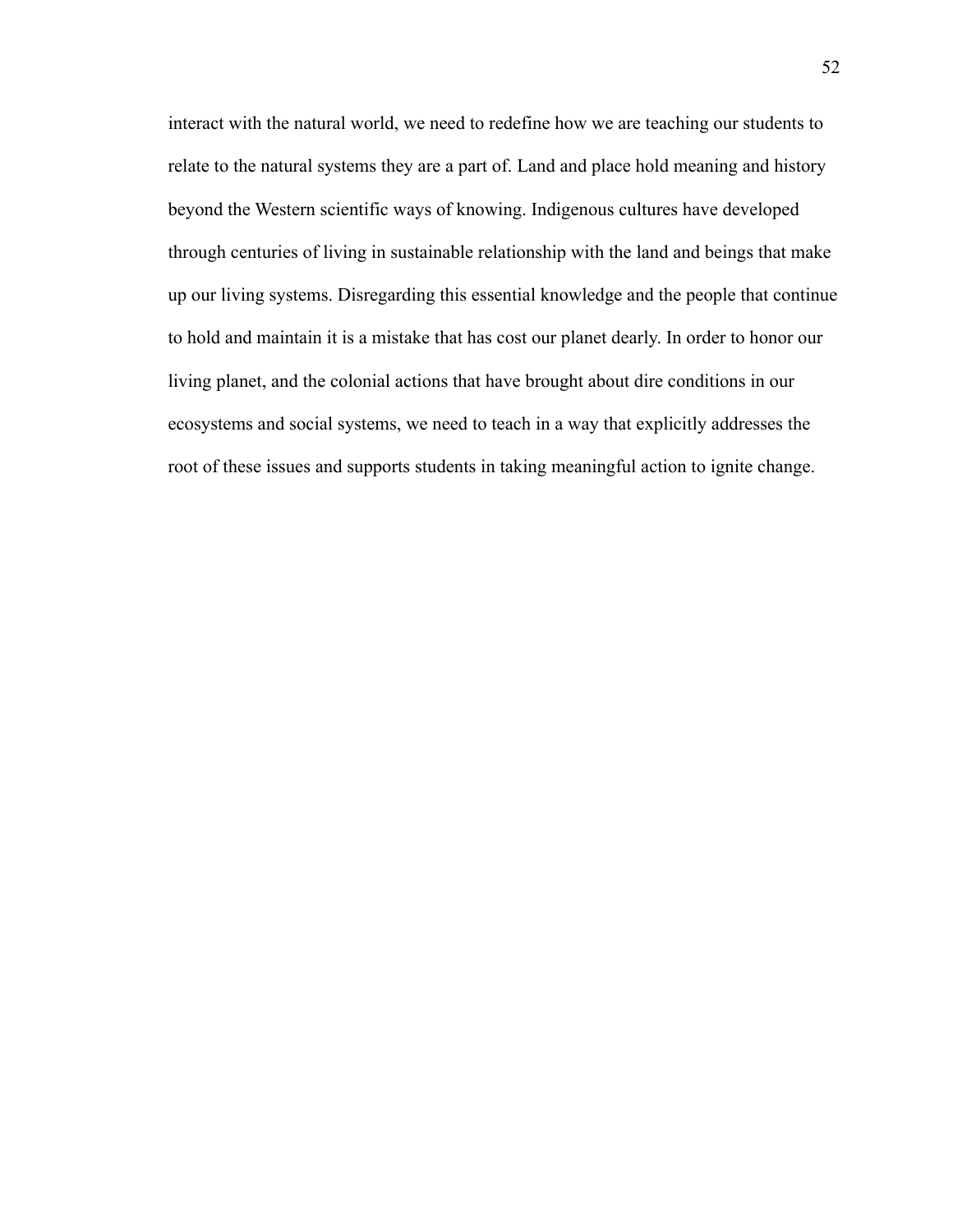#### REFERENCES

Asante-Muhammad, D., Kamra, E., Sanchez, C., Ramirez, K., & Tec, R. (2022, February

14). *Racial wealth snapshot: Native Americans.* National Community Reinvestment Coalition.

[https://ncrc.org/racial-wealth-snapshot-native-americans/#:~:text=Based%20on%](https://ncrc.org/racial-wealth-snapshot-native-americans/#:~:text=Based%20on%20the%20data%20from,national%20poverty%20rate%20was%2017.6%25) [20the%20data%20from,national%20poverty%20rate%20was%2017.6%25.](https://ncrc.org/racial-wealth-snapshot-native-americans/#:~:text=Based%20on%20the%20data%20from,national%20poverty%20rate%20was%2017.6%25)

- Ausubel, K. (2016a, March 16). The roots of American democracy / Chief Oren Lyons. (No. 1) [Audio Podcast Episode]. In *Bioneers: Indigenous knowledge*. Bioneers / Collective Heritage Institute.
- Ausubel, K. (2016b, May 1). Mishkos kenomagwen: The teachings of grass / Robin Kimmerer. (No. 12) [Audio Podcast Episode]. In *Bioneers: Indigenous knowledge.* Bioneers / Collective Heritage Institute.
- Barnhardt, R., & Kawagley, A. O. (2005). Indigenous knowledge systems and Alaska Native ways of knowing. *Anthropology and Education Quarterly, 36*(1), 8-23. <https://doi.org/10.1525/aeq.2005.36.1.008>
- Beckford, C. L., Jacobs, C., Williams, N., & Nahdee, R. (2010). Aboriginal environmental wisdom, stewardship, and sustainability: Lessons from the Walpole Island First Nations, Ontario, Canada. *Journal of Environmental Education, 41*(4), 239-248. <https://doi.org/10.1080/00958961003676314>
- Brooks, L. (2018). *Our beloved kin: A new history of King Philip's war.* Yale University Press.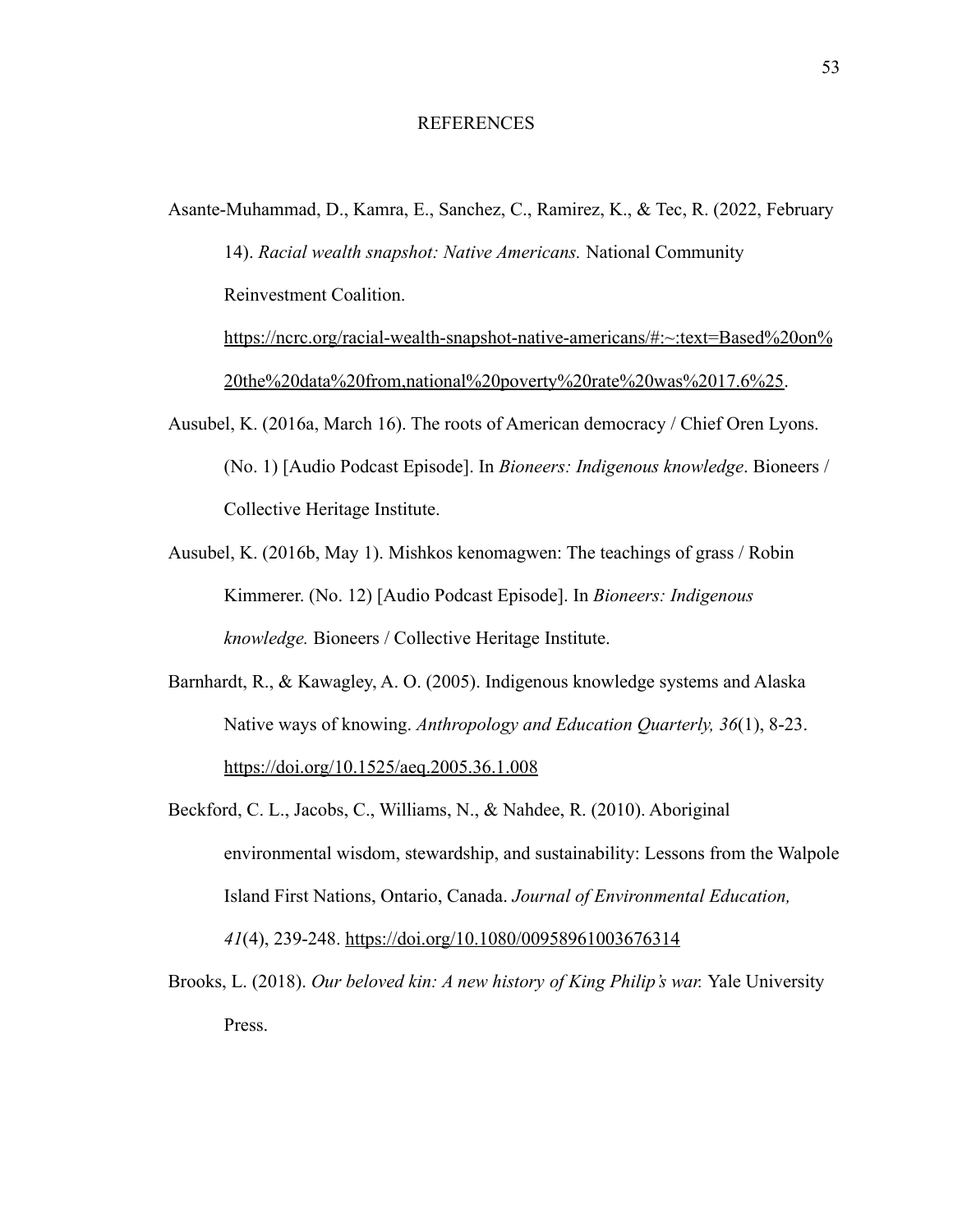- Cahokia Mounds Museum Society. (n.d.). *Explore Cahokia Mounds.* Cahokia Mounds State Historic Site. <https://cahokiamounds.org/explore/>
- Cajete, G. (2000). *Native science: Natural laws of interdependence.* Clear Light Publishers.
- Cajete, G. (2003). Philosophy of Native science. In Waters, A. (Ed.), *American Indian thought: Philosophical essays* (pp. 45-57, 1st ed.). Wiley-Blackwell.
- Calderón, D. (2014a). Speaking back to manifest destinies: a land education-based approach to critical curriculum inquiry. *Environmental Education Research, 20*(1), 24-36. <https://doi.org/10.1080/13504622.2013.865114>
- Calderón, D. (2014b). Uncovering settler grammars in curriculum. *Educational Studies, 50*(4), 313-338. <https://doi.org/10.1080/00131946.2014.926904>
- Campbell, L. & Bright, W. O. (2016). *North American Indian Languages.* Encyclopedia Britannica. <https://www.britannica.com/topic/North-American-Indian-languages>
- Cannon, M. J. (2013). Changing the subject in teacher education: Centering Indigenous, diasporic, and settler colonial relations. *Cultural and Pedagogical Inquiry, 4*(2), 21-37. <https://doi.org/10.18733/c3ks3d>
- Cranton, P. & King, K. P. (2003). Transformative learning as a professional development goal. *New Directions for Adult and Continuing Education, 98*, 31-37. <https://doi.org/10.1002/ace.97>
- Cronon, W. (1996). The trouble with wilderness: Or, getting back to the wrong nature. *Environmental History, 1*(1), 7-28.
- Gruenewald, D. A. (2003). The best of both worlds: A critical pedagogy of place. *Educational Researcher, 32*(4), 3-12.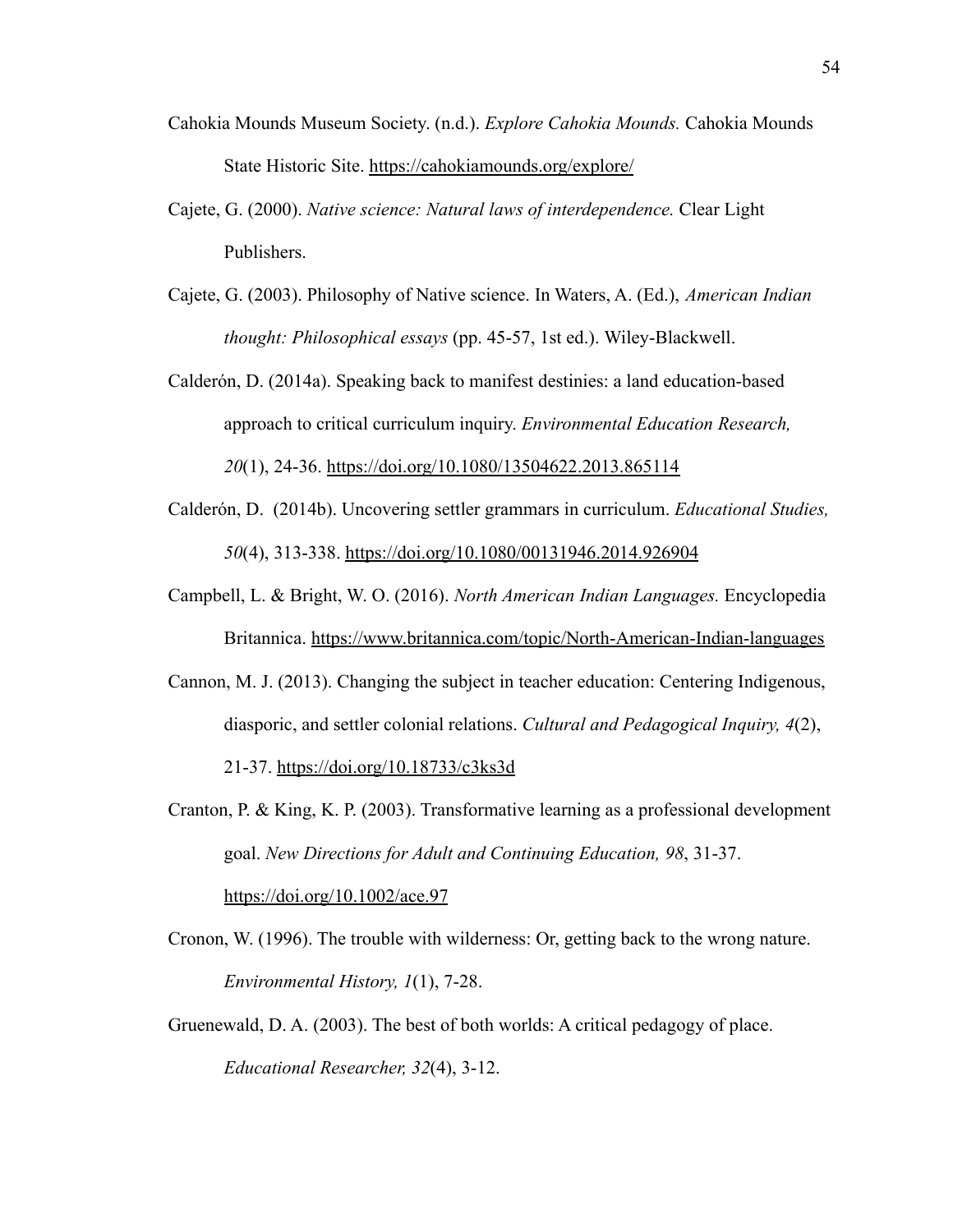Hackman, H. W. (2005). Five essential components for social justice education. *Equity & Excellence in Education, 38*(2), 103–109.

<https://doi.org/10.1080/10665680590935034>

- Irlbacher-Fox, S. (2014). Traditional knowledge, coexistence, and co-resistance. *Decolonization: Indigeneity, Education & Society, 3*(3), 145-158.
- Kimmerer, R. W. (2013). *Braiding sweetgrass: Indigenous wisdom, scientific knowledge, and the teachings of plants.* Milkweed Editions.
- Korteweg, L. & Fiddler, T. (2018). Unlearning colonial identities while engaging in relationality: Settler teachers' education-as-reconciliation. *McGill Journal of Education, 53*(2), 254-275. <https://doi.org/10.7202/1058397ar>
- Kulago, H. A., Wapeemukwa, W., Guernsey, P. J., & Black, M. (2021). Land, water, mathematics, and relationships: What does creating decolonizing and Indigenous curricula ask of us? *Educational Studies, 57*(3), 345-363. <https://doi.org/10.1080/00131946.2021.1892690>
- Louie, D. W. (2020). A social justice teaching framework: Blending critical theory and Blackfoot epistemologies. *Interchange, 51*(2), 179-197. <https://doi.org/10.1007/s10780-020-09395-0>
- Lowan, G. (2009). Exploring place from an Aboriginal perspective: Considerations for outdoor and environmental education. *Canadian Journal of Environmental Education, 14*(1), 42-58.
- Lowan-Trudeau, G. (2019). Gatekeeper or gardener? Exploring positioning, paradigms, and metaphors in Indigenous environmental education research. *Journal of*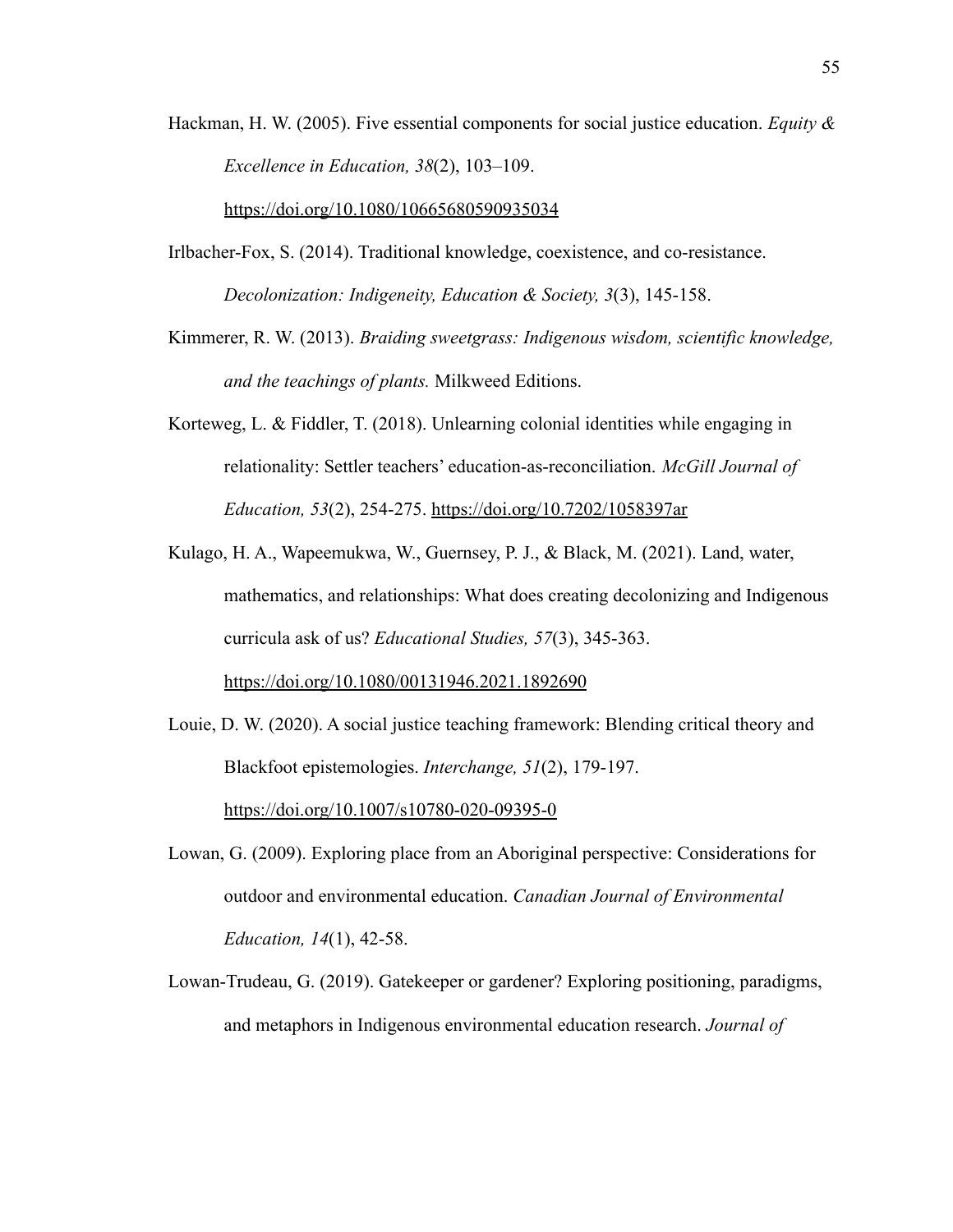*Environmental Education, 50*(4-6), 348-357.

#### <https://doi.org/10.1080/00958964.2019.1687413>

Madden, B. (2019). A de/colonizing theory of truth and reconciliation education. *Curriculum Inquiry, 49*(3), 284-312. <http://doi.org/10.1080/03626784.2019.1624478>

Mamdani, M. (2015). Settler colonialism: Then and now. *Critical Inquiry, 41*(3), 596-614.

- Martusiwicz, R. A., Edmundson, J., & Lupinacci, J. (2021). *Ecojustice education: Toward diverse, democratic, and sustainable communities* (3rd ed.). Routledge.
- Mikdashi, M. (2013). What is settler colonialism? (for Leo Delano Ames Jr.). *American Indian Culture and Research Journal, 37*(2), 23-34.

<https://doi.org/10.17953/aicr.37.2.c33g723731073714>

National Congress of American Indians. (2020). *Tribal nations and the United States: An introduction.*

[https://www.ncai.org/tribalnations/introduction/Indian\\_Country\\_101\\_Updated\\_Fe](https://www.ncai.org/tribalnations/introduction/Indian_Country_101_Updated_February_2019.pdf) [bruary\\_2019.pdf](https://www.ncai.org/tribalnations/introduction/Indian_Country_101_Updated_February_2019.pdf)

National Environmental Education Act, Publ. L. No. 101-619. (1990).

<https://www.epa.gov/education/national-environmental-education-act-0>

Nesterova, Y. (2020). Rethinking environmental education with the help of Indigenous ways of knowing and traditional ecological knowledge. *Journal of Philosophy and Education, 54*(4), 1047-1052. <https://doi.org/10.1111/1467-9752.12471>

Palmer, J. & Neal, P. (1994). *The handbook of environmental education.* Routledge.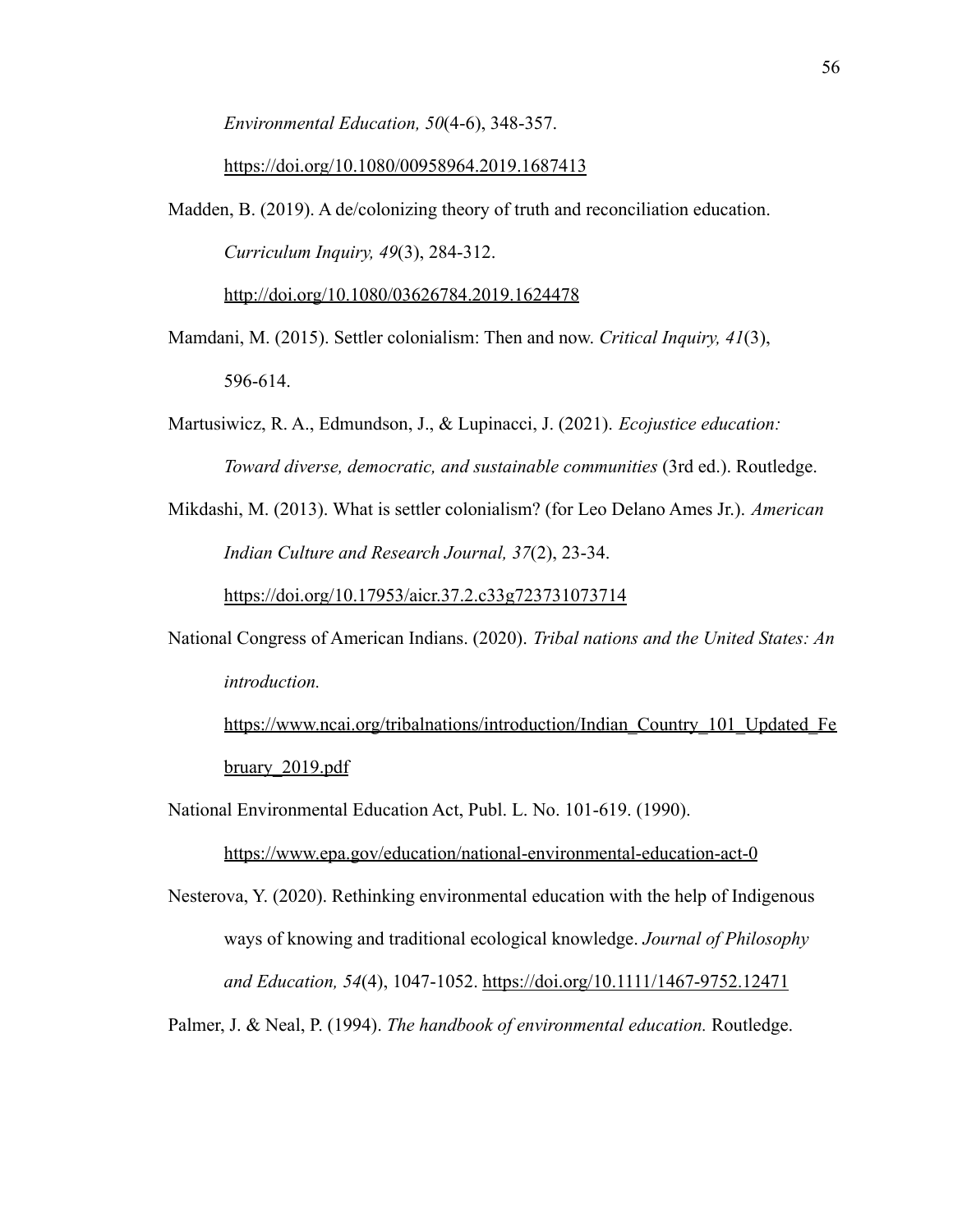- Payne, P. G. (2006). Environmental education and curriculum theory. *The Journal of Environmental Education, 37*(2), 25-35. <https://doi.org/10.3200/JOEE.37.2.25-35>
- People of Color Environmental Leadership Summit. (1991). *The principles of environmental justice (EJ)*. <http://www.ejnet.org/ej/>
- Potter, G. (2009). Environmental education for the 21st century: Where do we go now? *The Journal of Environmental Education, 41*(1), 22-33. <https://doi.org/10.1080/00958960903209975>
- Riley, N.S. (2016, July 30). *One way to help Native Americans: Property rights*. The Atlantic.

[https://www.theatlantic.com/politics/archive/2016/07/native-americans-property-r](https://www.theatlantic.com/politics/archive/2016/07/native-americans-property-rights/492941/) [ights/492941/](https://www.theatlantic.com/politics/archive/2016/07/native-americans-property-rights/492941/)

- Schaeffer, K. (2021, December 10). *America's public school teachers are far less racially and ethnically diverse than their students.* Pew Research Center. <https://pewrsr.ch/3rSsNLB>
- Smith, H. A. & Sharp, K. (2012). Indigenous climate knowledges. *WIREs Climate Change, 3*(5), 467-476. <https://doi.org/10.1002/wcc.185>
- Snelgrove, C., Dhamoon, R.K., & Corntassel, J. (2014). Unsettling settler colonialism: The discourse and politics of settlers, and solidarity with Indigenous nations. *Decolonization: Indigeneity, Education & Society, 3*(2), 1-32.

Streelasky, J. (2020). Weaving place-based education and Coast Salish knowledge: Stories from Salt Spring Island. In A. Sriskandarajah & L. E. Bass (Eds.), *Rethinking young people's lives through space and place (Sociological studies of*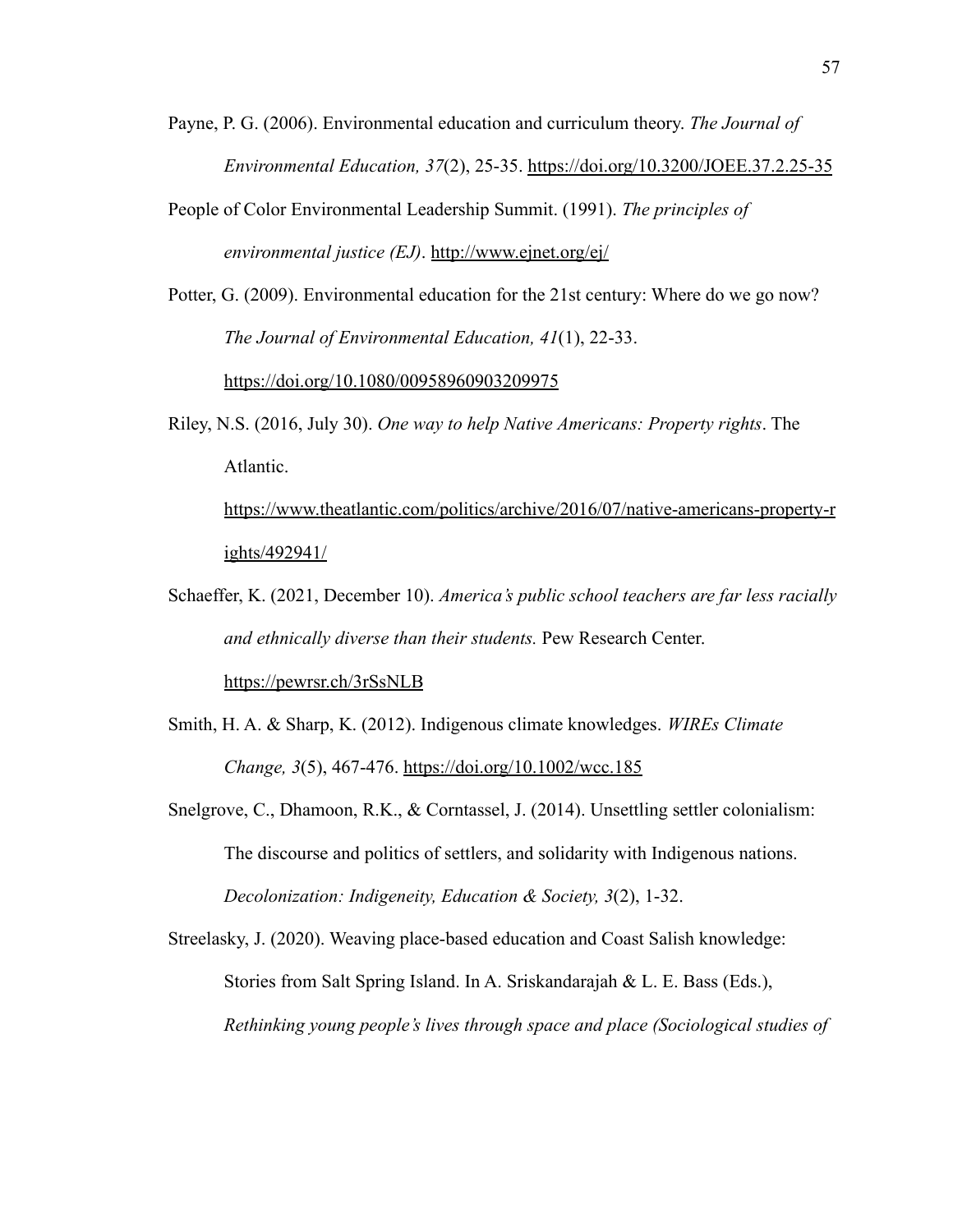*children and youth, vol 26),* (pp. 121-137). Emerald Publishing Limited.

#### <https://doi.org/10.1108/S1537-466120200000026008>

- Tuck, E. & Gaztambide-Fernández, R. A. (2013). Curriculum, replacement, and settler futurity. *Journal of Curriculum Theorizing, 29*(1), 72-89.
- Tuck, E. & McKenzie, M. (2015). *Place in research: Theory, methodology, and methods.* Routledge.
- Tuck E., McKenzie, M., & McCoy, K. (2014). Land education: Indigenous, post-colonial, and decolonizing perspectives on place and environmental education research. *Environmental Education Research, 20*(1), 1-23. <http://doi.org/10.1080/13504622.2013.877708>
- Tuck, E. & Yang, K. W. (2012). Decolonization is not a metaphor. *Decolonization: Indigeneity, Education and Society, 1*(1), 1-40.
- Veracini, L. (2011). Introducing: Settler colonial studies. *Settler Colonial Studies, 1*(1), 1-12. <http://doi.org/10.1080/2201473X.2011.10648799>
- Waziyatawin. (2008). *What does justice look like? The struggle for liberation in Dakota homeland*. Living Justice Press.

Whyte, K., Talley, J. L., & Gibson, J. D. (2019). Indigenous mobility traditions, colonialism, and the anthropocene. *Mobilities, 14*(3), 319-335. <http://doi.org/10.1080/17450101.2019.1611015>

Wildcat, M., McDonald, M., Irlbacher-Fox, S., & Coulthard, G. (2014). Learning from the land: Indigenous land based pedagogy and decolonization. *Decolonization: Indigeneity, Education & Society, 3*(3), 1-15.